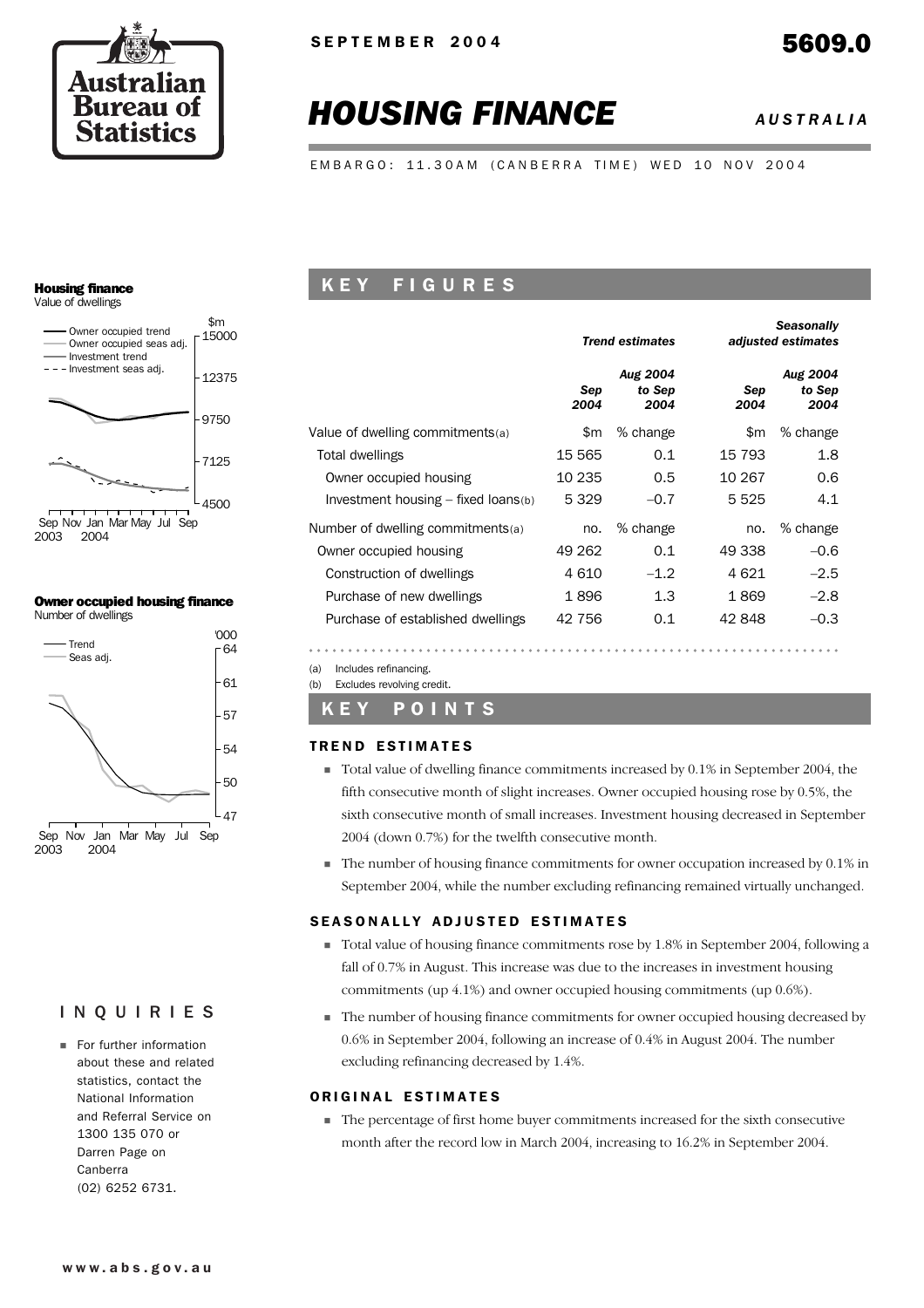# NOTES

| FORTHCOMING ISSUES    | <b>ISSUE</b>                                    | <b>RELEASE DATE</b>                        |  |  |  |  |  |  |
|-----------------------|-------------------------------------------------|--------------------------------------------|--|--|--|--|--|--|
|                       | October 2004                                    | 8 December 2004                            |  |  |  |  |  |  |
|                       | November 2004                                   | 17 January 2005                            |  |  |  |  |  |  |
|                       | December 2004                                   | 11 February 2005                           |  |  |  |  |  |  |
|                       | January 2005                                    | 11 March 2005                              |  |  |  |  |  |  |
|                       | February 2005                                   | 11 April 2005                              |  |  |  |  |  |  |
|                       | March 2005                                      | 11 May 2005                                |  |  |  |  |  |  |
|                       |                                                 |                                            |  |  |  |  |  |  |
| CHANGES IN THIS ISSUE | There are no significant changes in this issue. |                                            |  |  |  |  |  |  |
|                       |                                                 |                                            |  |  |  |  |  |  |
| ABBREVIATIONS         | million dollars<br>$\,\mathrm{Im}$              |                                            |  |  |  |  |  |  |
|                       | Australian Bureau of Statistics<br><b>ABS</b>   |                                            |  |  |  |  |  |  |
|                       | Authorised Deposit-taking Institution<br>ADI    |                                            |  |  |  |  |  |  |
|                       | APRA                                            | Australian Prudential Regulation Authority |  |  |  |  |  |  |
|                       | not elsewhere classified<br>n.e.c.              |                                            |  |  |  |  |  |  |
|                       |                                                 |                                            |  |  |  |  |  |  |

Susan Linacre Acting Australian Statistician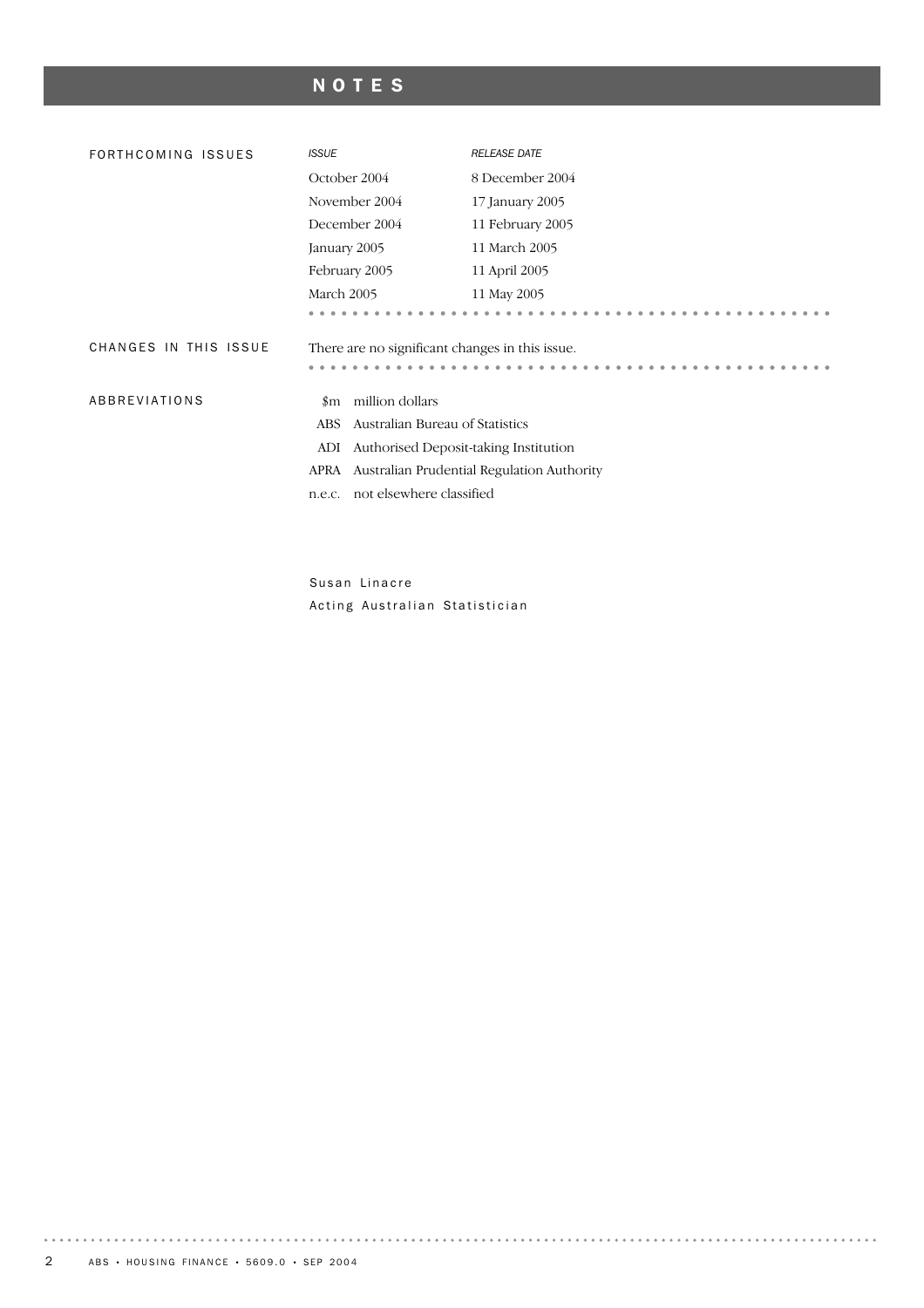# CONTENTS

| <b>ANALYSIS</b> |                                                                     |
|-----------------|---------------------------------------------------------------------|
|                 |                                                                     |
| <b>TABLES</b>   |                                                                     |
|                 | 1<br>Housing Finance Commitments (Owner Occupation), By Purpose:    |
|                 |                                                                     |
|                 | 2<br>Housing Finance Commitments (Owner Occupation), By Purpose:    |
|                 |                                                                     |
|                 | Housing Finance Commitments (Owner Occupation), By Lender:<br>3     |
|                 |                                                                     |
|                 | Housing Finance Commitments (Owner Occupation), By Lender:<br>4     |
|                 |                                                                     |
|                 | Housing Finance Commitments (Owner Occupation), By state and<br>5   |
|                 |                                                                     |
|                 | Housing Finance Commitments (Owner Occupation), By state and<br>6   |
|                 |                                                                     |
|                 | 7<br>Housing Finance Commitments (Owner Occupation), By state and   |
|                 |                                                                     |
|                 | Housing Finance Commitments (Owner Occupation), By Purpose and<br>8 |
|                 |                                                                     |
|                 | 9<br>Housing Finance Commitments (Owner Occupation), First Home     |
|                 |                                                                     |
|                 | Housing Finance Commitments (Owner Occupation), By Purpose:<br>10   |
|                 |                                                                     |
|                 | 11<br>Housing Finance Commitments (Owner Occupation and Investment  |
|                 |                                                                     |
|                 | 12<br>Housing Loan Outstandings to Households (Owner Occupation and |
|                 |                                                                     |
|                 |                                                                     |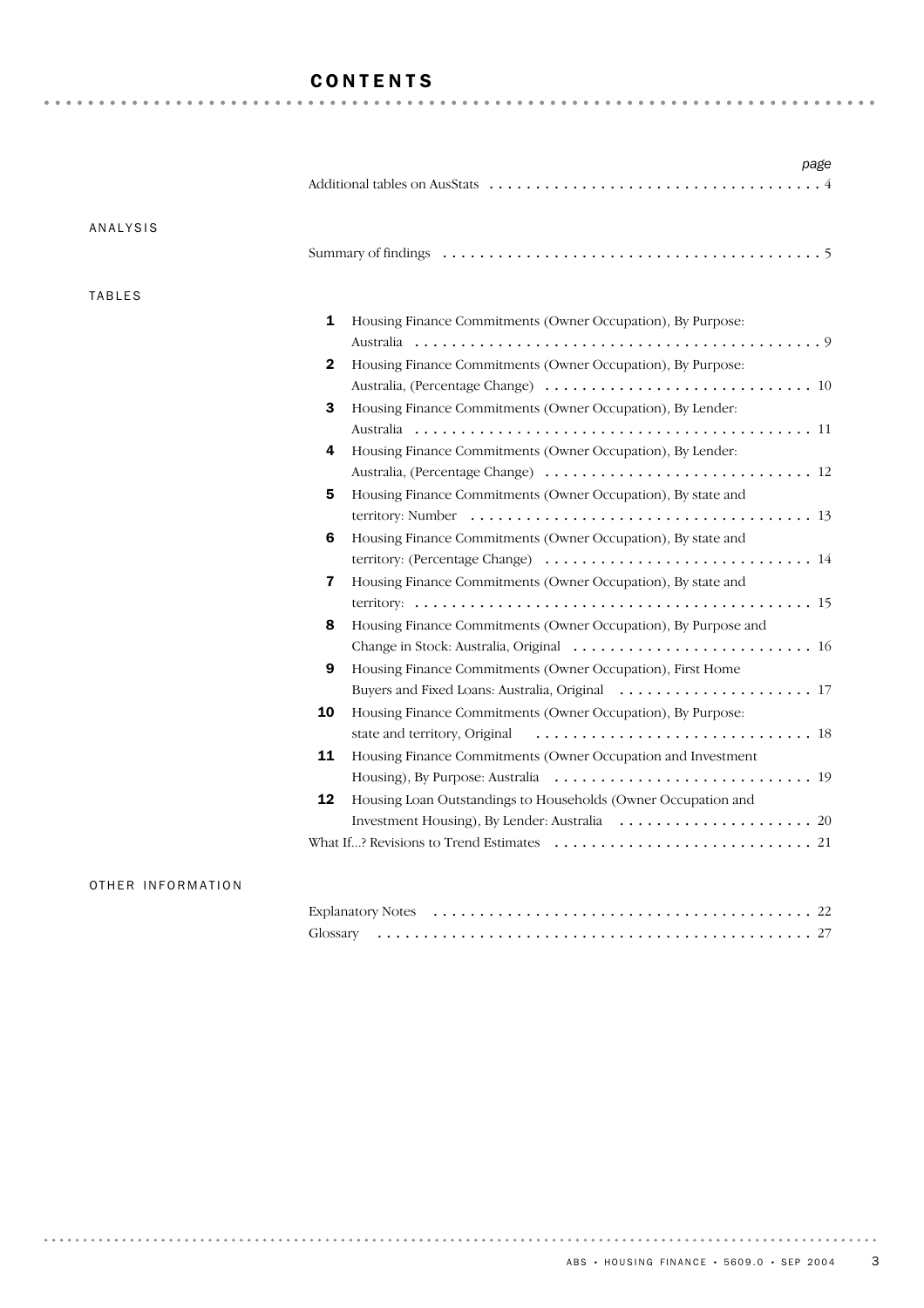## ADDITIONAL TABLES ON AUSSTATS

### Additional tables are available from the AusStats service on <http://www.abs.gov.au> by selecting *Time Series Spreadsheets* and then *Finance*. TABLES AVAILABLE ON AUSSTATS

Tables available are:

- ! longer time series of tables in this publication
- $\blacksquare$  the following tables
	- 13a Housing finance commitments (Owner Occupation), By Purpose and Lender: Australia, Original (Number)
	- 13b Housing finance commitments (Owner Occupation), By Purpose and Lender: Australia, Original (\$'000)
	- 13c Housing finance commitments, By Purpose and Lender: Australia, Original (Average Loan Size – \$'000)
	- 14 Housing Finance Seasonal Factors, By Purpose and Lender: Australia, October 1975 to September 2005
	- 15 Housing Finance Seasonal Factors, By State, October 1975 to September 2005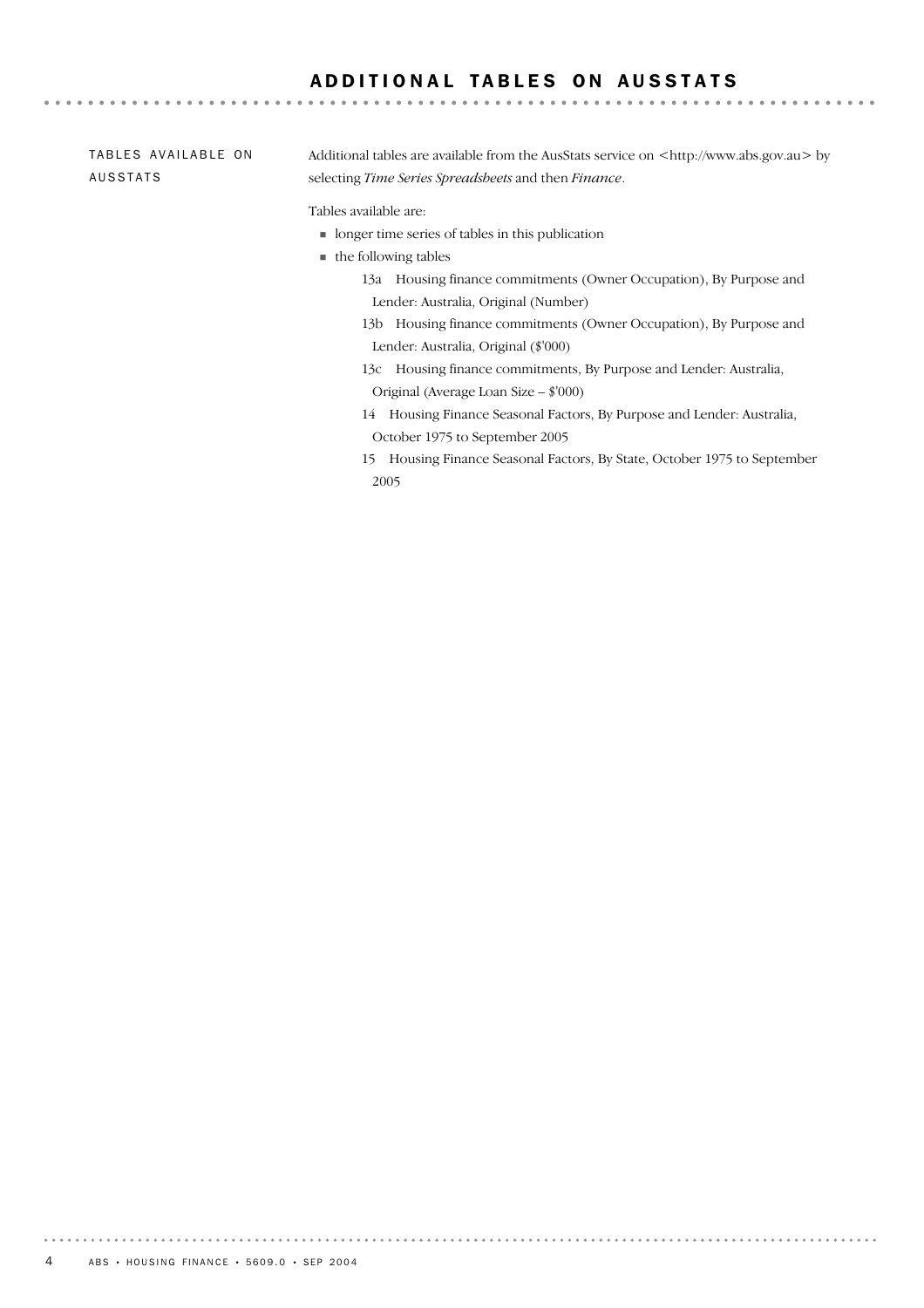### SUMMARY OF FINDINGS

### DW FILINGS FINANCED *Value of Dwellings Financed*

The total value of dwelling commitments excluding alterations and additions (seasonally adjusted) increased by 1.8% in September 2004, following a fall of 0.7% in August. The total housing finance trend increased by 0.1% in September 2004, the fifth month of slight increases following seven consecutive monthly decreases.

The total value of owner occupied commitments (seasonally adjusted) increased by 0.6% in September 2004, following a 0.1% increase in August. The small increase in the value of commitments compared to the decline in number of commitments reflects growth in the average loan size in September. An increase in the refinancing of established dwellings (up 3.7%) was offset partially by decreases in purchase of new dwellings (down 1.5%), purchase of established dwellings excluding refinancing (down 0.5%) and construction of dwellings (down 0.2%). The trend series in the value of owner occupied commitments rose by 0.5% in September.

The seasonally adjusted series for value of investment housing commitments (including finance for construction and finance for rent or resale) increased by 4.1% in September 2004, following an fall of 2.2% in August. The increase this month was primarily due to rises in finance for the purchase of dwellings for rent or resale by individuals (up 5.7%) and construction of dwellings for rent or resale (up 4.5%). Partially offsetting these increases was a decrease in purchase of dwellings for rent or resale by others (down 9.5%). The trend series in total value of investment commitments fell by 0.7%.

### INVESTMENT HOUSING - TOTAL



*Number of Owner Occupied Dwellings Financed*

The number of owner occupied dwelling commitments (seasonally adjusted) decreased by 0.6% in September 2004, following a rise of 0.4% in August. The decrease was due to decreases in the purchase of established dwellings excluding refinancing (324, -1.1%), construction of dwellings (down 119, -2.5%), purchase of new dwellings (down 53, -2.8%). Partially offsetting these decreases was an increase in refinancing of established dwellings (up 191, 1.3%).

The total owner occupied housing finance trend rose by 0.1% in September 2004, after remaining flat in August and July following nine monthly decreases.

Decreases were recorded in seasonally adjusted terms for Queensland (down 364, -3.6%) and South Australia (down 44, -1.0%). These decreases were partially offset by rises in New South Wales (up 227, 1.5%), Western Australia (up 81, 1.1%), Victoria (up 54, 0.5%), Tasmania (up 44, 4.3%), Australian Capital Territory (up 26, 4.7%) and Northern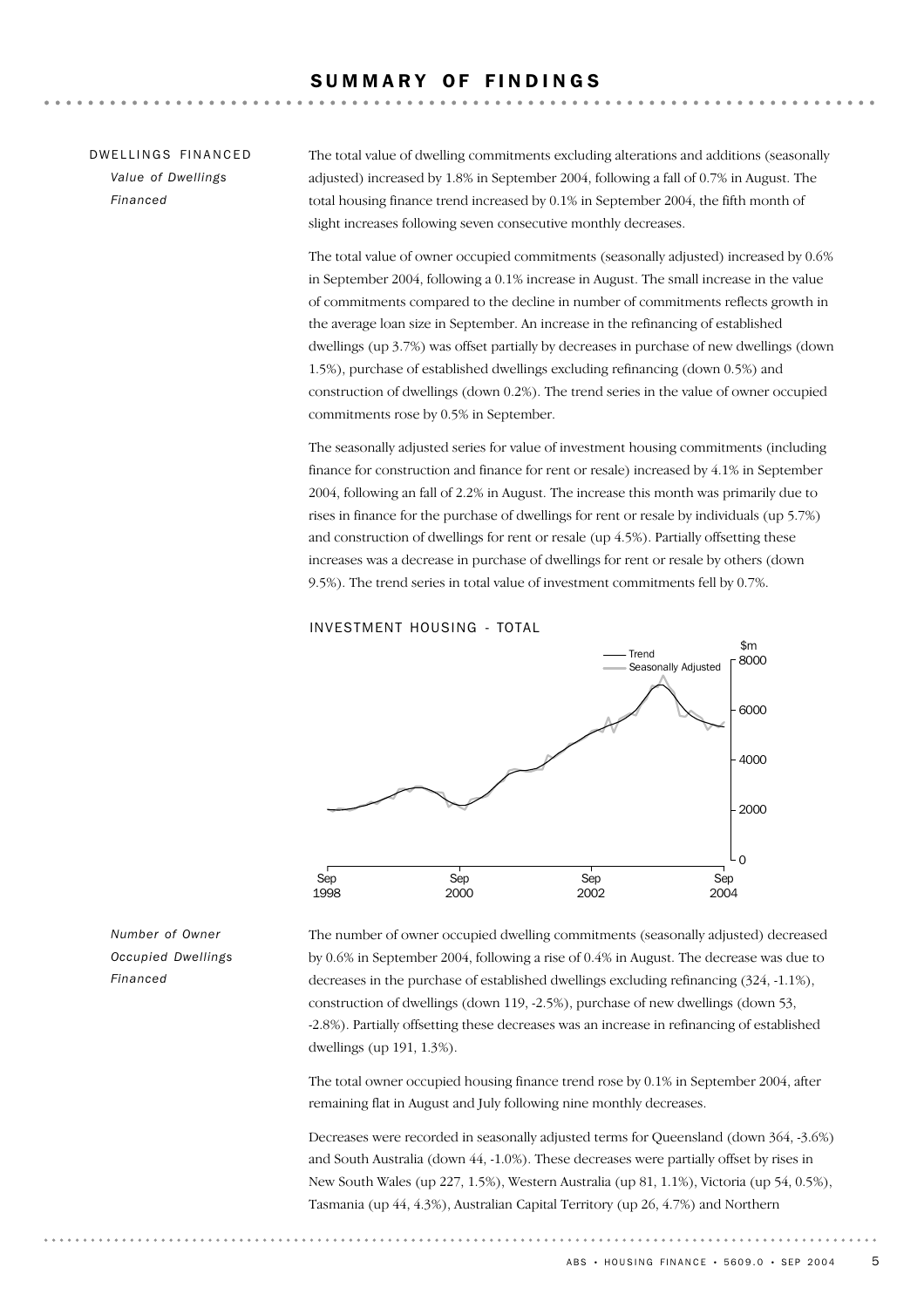*Number of Owner Occupied Dwellings Financed continued*

Territory(up 23, 4.4%). The trend increased in Victoria, South Australia, Western Australia and Northern Territory, and decreased in other states and territories.

In original terms, first home buyer commitments as a percentage of total owner occupied housing commitments rose to 16.2% in September 2004, the sixth consecutive monthly increase since the record low of 12.8% in March 2004.



*Number of Owner Occupied Dwellings Financed Excluding Refinancing*

The number of owner occupied dwellings financed excluding refinancing (seasonally adjusted) decreased by 1.4% in September 2004, after a 1.2% increase in August. The trend was virtually unchanged in September 2004, remaining relatively steady since April 2004 after eight consecutive monthly declines.



PURPOSE OF FINANCE (OWNER OCCUPATION) *Construction of dwellings* The seasonally adjusted number of construction commitments for owner occupation fell by 2.5% in September 2004, after an increase of 2.3% in August. The trend series fell 1.2% in September 2004, continuing its decline since September 2003 but at a decelerating rate for the third successive month.

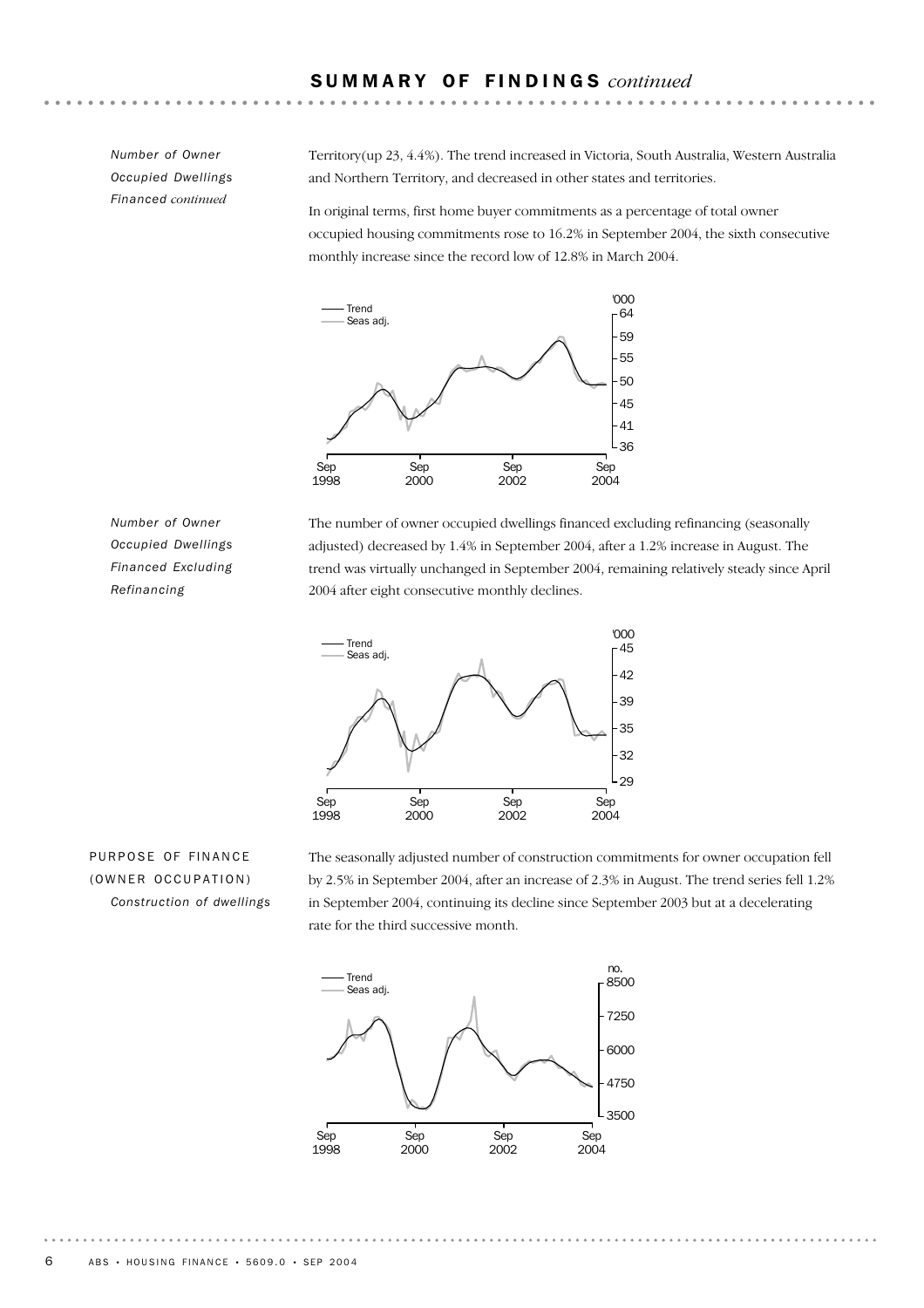### *Purchase of new dwellings*

The number of finance commitments for the purchase of new dwellings for owner occupation (seasonally adjusted) fell by 2.8% in September 2004, following increases in the previous three months. The trend series rose 1.3% in September 2004.



*Purchase of established dwellings*

The seasonally adjusted established dwelling for owner occupation series decreased by 0.3% in September 2004, after a 0.1% increase in August. The trend rose by 0.1% in September 2004, the fourth month of slight increases following eight consecutive monthly decreases.



*Refinancing*

The number of refinancing commitments for owner occupied housing (seasonally adjusted) rose by 1.3% in September 2004, after a fall of 1.4% in August. The trend series increased by 0.2% in September, the second slight increase following nine consecutive monthly decreases.

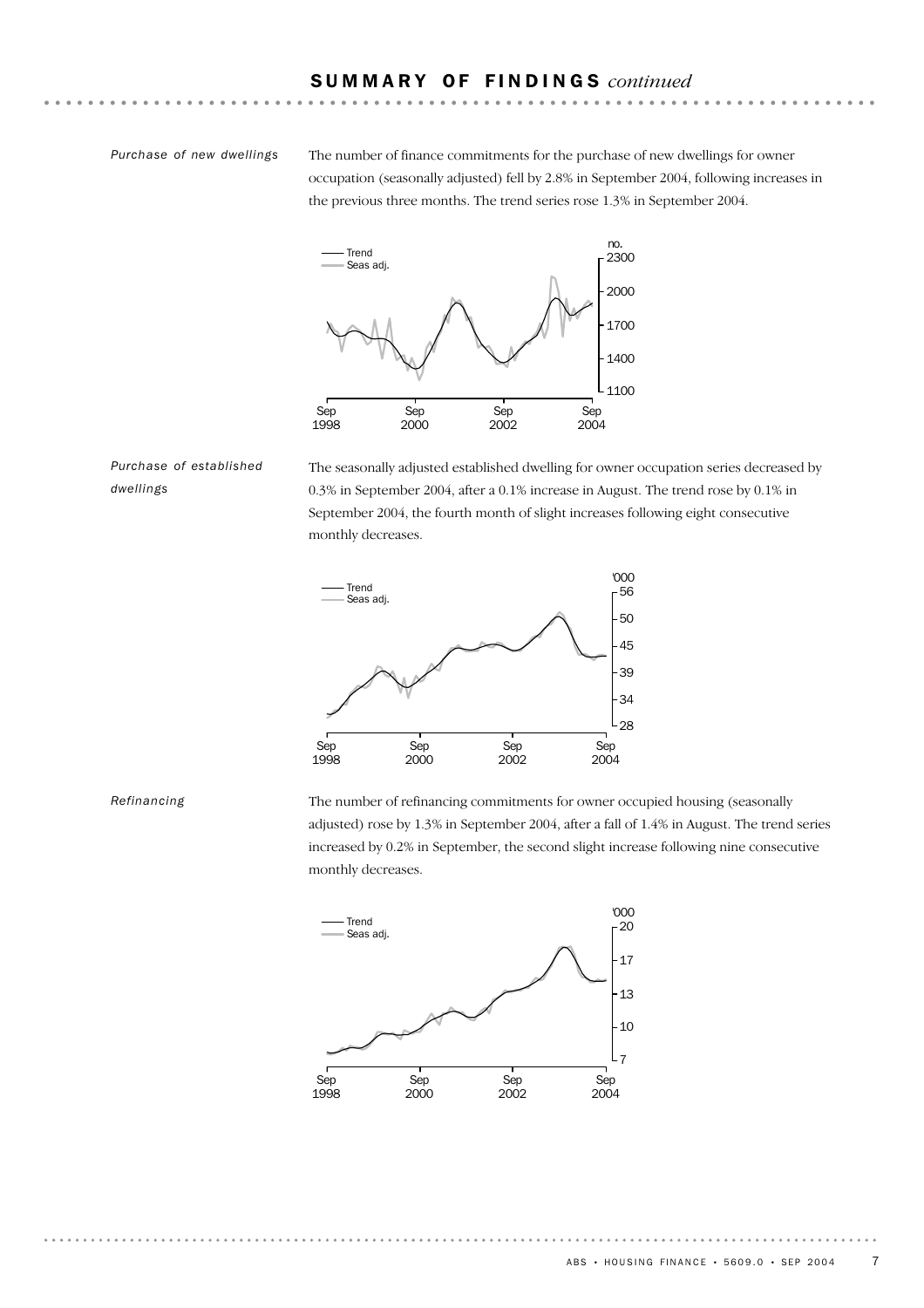NUMBER OF OWNER OCCUPIED DWELLINGS FINANCED BY TYPE OF LENDER *Banks*

The number of owner occupied dwellings financed by banks (seasonally adjusted) decreased by 0.7% in September 2004, after remaining virtually unchanged in August. The trend series increased by 0.1% in September.



*Non-banks*

The number of non-bank commitments for owner occupied housing (seasonally adjusted) decreased by 0.3% in September 2004, after increasing by 1.8% in August. Permanent building societies were down 6.5% while wholesale lenders were up 0.5%. The non-bank trend series increased by 0.1% in September 2004, the first increase since September 2003.



### HOUSING LOAN OUTSTANDINGS

At the end of September 2004, housing loans outstanding of authorised deposit-taking institutions was \$476,663m, down \$792m (-0.2%) from August's closing balance. Owner occupied housing loans decreased by \$1,018m (-0.3%) to close at \$315,522m, while investment housing loans outstanding increased by \$226m (0.1%) to reach a closing balance of \$161,141m.

Bank loans decreased by \$1,080m (-0.2%) during September to a closing stock of \$448,278m. Owner occupied housing loans of banks decreased by \$1,154m (-0.4%) to \$292,880m, while investment housing loans increased \$74m to \$155,398m. The decreases in owner occupied balances are the results of securitisation activity during September.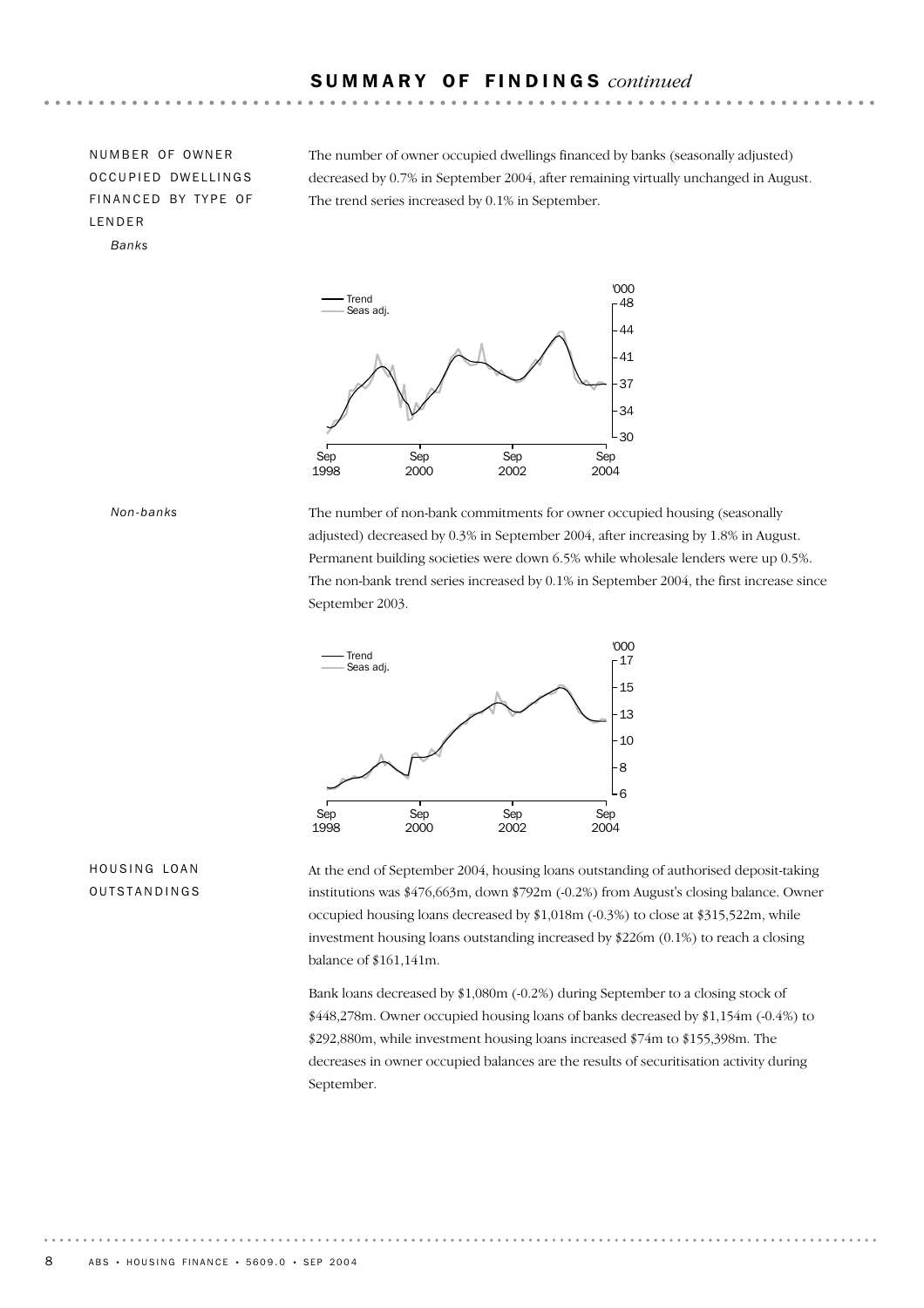

### 1 HOUSING FINANCE COMMITMENTS (OWNER OCCUPATION) (a) , By Purpose: Australia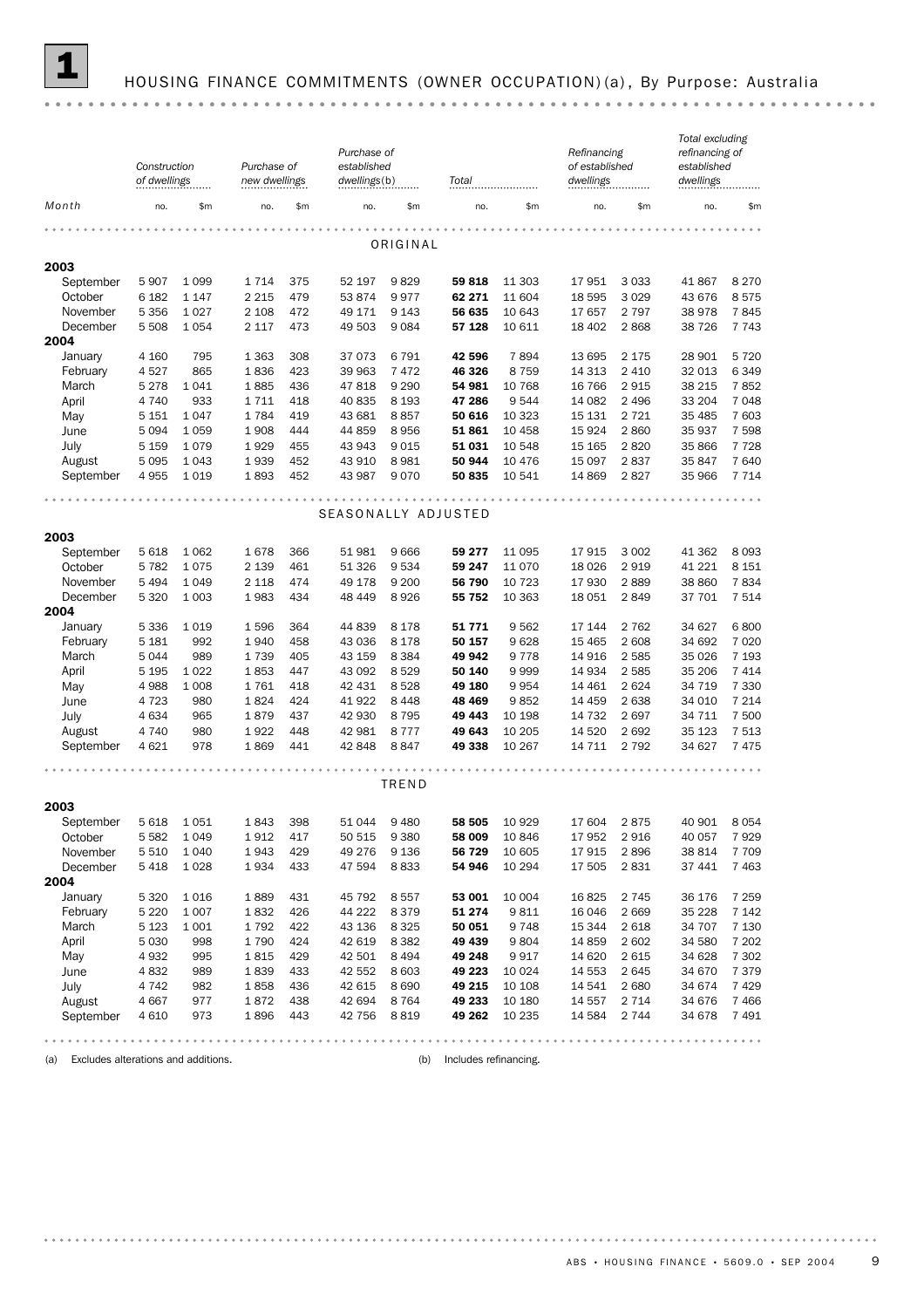

|                                                                           | Construction<br>of dwellings |                  | Purchase of<br>new dwellings |                  | Purchase of<br>established<br>dwellings(b) |                                    | Total                                              |                  | Refinancing<br>of established<br>dwellings |                          | Total excluding<br>refinancing of<br>established<br>dwellings |                  |
|---------------------------------------------------------------------------|------------------------------|------------------|------------------------------|------------------|--------------------------------------------|------------------------------------|----------------------------------------------------|------------------|--------------------------------------------|--------------------------|---------------------------------------------------------------|------------------|
| Month                                                                     | no.                          | value            | no.                          | value            | no.                                        | value                              | no.                                                | value            | no.                                        | value                    | no.                                                           | value            |
|                                                                           |                              |                  |                              |                  |                                            |                                    | ORIGINAL (% CHANGE FROM PREVIOUS MONTH)            |                  |                                            |                          |                                                               |                  |
| 2003                                                                      |                              |                  |                              |                  |                                            |                                    |                                                    |                  |                                            |                          |                                                               |                  |
| September                                                                 | 3.6                          | 5.9              | 7.9                          | 9.8              | 4.0                                        | 5.2                                | 4.0                                                | 5.4              | 7.1                                        | 8.8                      | 2.8                                                           | 4.3              |
| October<br>November                                                       | 4.7<br>$-13.4$               | 4.3<br>$-10.4$   | 29.2<br>$-4.8$               | 27.9<br>$-1.5$   | 3.2<br>$-8.7$                              | 1.5<br>$-8.4$                      | 4.1<br>$-9.1$                                      | 2.7<br>$-8.3$    | 3.6<br>$-5.0$                              | $-0.1$<br>$-7.7$         | 4.3<br>$-10.8$                                                | 3.7<br>$-8.5$    |
| December                                                                  | 2.8                          | 2.6              | 0.4                          | 0.2              | 0.7                                        | $-0.7$                             | 0.9                                                | $-0.3$           | 4.2                                        | 2.5                      | $-0.6$                                                        | $-1.3$           |
| 2004                                                                      |                              |                  |                              |                  |                                            |                                    |                                                    |                  |                                            |                          |                                                               |                  |
| January                                                                   | $-24.5$                      | $-24.6$          | $-35.6$                      | $-34.8$          | $-25.1$                                    | $-25.2$                            | $-25.4$                                            | $-25.6$          | $-25.6$                                    | $-24.2$                  | $-25.4$                                                       | $-26.1$          |
| February                                                                  | 8.8                          | 8.7              | 34.7                         | 37.1             | 7.8                                        | 10.0                               | 8.8                                                | 11.0             | 4.5                                        | 10.8                     | 10.8                                                          | 11.0             |
| March                                                                     | 16.6                         | 20.5             | 2.7                          | 3.1              | 19.7                                       | 24.3                               | 18.7                                               | 22.9             | 17.1                                       | 20.9                     | 19.4                                                          | 23.7             |
| April<br>May                                                              | $-10.2$<br>8.7               | $-10.4$<br>12.3  | $-9.2$<br>4.3                | $-4.1$<br>0.2    | $-14.6$<br>7.0                             | $-11.8$<br>8.1                     | $-14.0$<br>7.0                                     | $-11.4$<br>8.2   | $-16.0$<br>7.4                             | $-14.4$<br>9.0           | $-13.1$<br>6.9                                                | $-10.2$<br>7.9   |
| June                                                                      | $-1.1$                       | 1.1              | 7.0                          | 6.0              | 2.7                                        | 1.1                                | 2.5                                                | 1.3              | 5.2                                        | 5.1                      | 1.3                                                           | $-0.1$           |
| July                                                                      | 1.3                          | 1.9              | 1.1                          | 2.5              | $-2.0$                                     | 0.7                                | $-1.6$                                             | 0.9              | $-4.8$                                     | $-1.4$                   | $-0.2$                                                        | 1.7              |
| August                                                                    | $-1.2$                       | $-3.3$           | 0.5                          | $-0.7$           | $-0.1$                                     | $-0.4$                             | $-0.2$                                             | $-0.7$           | $-0.4$                                     | 0.6                      | $-0.1$                                                        | $-1.1$           |
| September                                                                 | $-2.7$                       | $-2.4$           | $-2.4$                       | 0.1              | 0.2                                        | 1.0                                | $-0.2$                                             | 0.6              | $-1.5$                                     | $-0.3$                   | 0.3                                                           | 1.0              |
|                                                                           |                              |                  |                              |                  |                                            |                                    | SEASONALLY ADJUSTED (% CHANGE FROM PREVIOUS MONTH) |                  |                                            |                          |                                                               |                  |
| 2003                                                                      |                              |                  |                              |                  |                                            |                                    |                                                    |                  |                                            |                          |                                                               |                  |
| September                                                                 | 1.9                          | 4.0              | 5.8                          | 8.0              | 2.4                                        | 2.3                                | 2.5                                                | 2.6              | 5.4                                        | 7.8                      | 1.3                                                           | 0.8              |
| October                                                                   | 2.9                          | 1.2              | 27.5                         | 25.8             | $-1.3$                                     | $-1.4$                             | $-0.1$                                             | $-0.2$           | 0.6                                        | $-2.8$                   | $-0.3$                                                        | 0.7              |
| November                                                                  | $-5.0$                       | $-2.4$           | $-1.0$                       | 2.9              | $-4.2$                                     | $-3.5$                             | $-4.1$                                             | $-3.1$           | $-0.5$                                     | $-1.0$                   | $-5.7$                                                        | $-3.9$           |
| December<br>2004                                                          | $-3.2$                       | $-4.4$           | $-6.4$                       | $-8.4$           | $-1.5$                                     | $-3.0$                             | $-1.8$                                             | $-3.4$           | 0.7                                        | $-1.4$                   | $-3.0$                                                        | $-4.1$           |
| January                                                                   | 0.3                          | 1.7              | $-19.5$                      | $-16.1$          | $-7.5$                                     | $-8.4$                             | $-7.1$                                             | $-7.7$           | $-5.0$                                     | $-3.1$                   | $-8.2$                                                        | $-9.5$           |
| February                                                                  | $-2.9$                       | $-2.7$           | 21.6                         | 25.7             | $-4.0$                                     |                                    | $-3.1$                                             | 0.7              | $-9.8$                                     | $-5.6$                   | 0.2                                                           | 3.2              |
| March                                                                     | $-2.6$                       | $-0.3$           | $-10.4$                      | $-11.6$          | 0.3                                        | 2.5                                | $-0.4$                                             | 1.6              | $-3.5$                                     | $-0.9$                   | 1.0                                                           | 2.5              |
| April                                                                     | 3.0                          | 3.4              | 6.6                          | 10.5             | $-0.2$                                     | 1.7                                | 0.4                                                | 2.3              | 0.1                                        | $\overline{\phantom{m}}$ | 0.5                                                           | 3.1              |
| May<br>June                                                               | $-4.0$<br>$-5.3$             | $-1.4$<br>$-2.8$ | $-5.0$<br>3.6                | $-6.5$<br>1.3    | $-1.5$<br>$-1.2$                           | $\overline{\phantom{m}}$<br>$-0.9$ | $-1.9$<br>$-1.4$                                   | $-0.4$<br>$-1.0$ | $-3.2$<br>$\overline{\phantom{m}}$         | 1.5<br>0.5               | $-1.4$<br>$-2.0$                                              | $-1.1$<br>$-1.6$ |
| July                                                                      | $-1.9$                       | $-1.5$           | 3.0                          | 3.1              | 2.4                                        | 4.1                                | 2.0                                                | 3.5              | 1.9                                        | 2.3                      | 2.1                                                           | 4.0              |
| August                                                                    | 2.3                          | 1.6              | 2.3                          | 2.6              | 0.1                                        | $-0.2$                             | 0.4                                                | 0.1              | $-1.4$                                     | $-0.2$                   | 1.2                                                           | 0.2              |
| September                                                                 | $-2.5$                       | $-0.2$           | $-2.8$                       | $-1.5$           | $-0.3$                                     | 0.8                                | $-0.6$                                             | 0.6              | 1.3                                        | 3.7                      | $-1.4$                                                        | $-0.5$           |
|                                                                           |                              |                  |                              |                  |                                            |                                    | TREND (% CHANGE FROM PREVIOUS MONTH)               |                  |                                            |                          |                                                               |                  |
|                                                                           |                              |                  |                              |                  |                                            |                                    |                                                    |                  |                                            |                          |                                                               |                  |
| 2003<br>September                                                         | $-0.1$                       | 0.7              | 5.1                          | 5.9              | 0.4                                        | 0.8                                | 0.5                                                | 1.0              | 3.7                                        | 3.5                      | $-0.8$                                                        | 0.1              |
| October                                                                   | $-0.6$                       | $-0.1$           | 3.7                          | 4.7              | $-1.0$                                     | $-1.1$                             | $-0.8$                                             | $-0.8$           | 2.0                                        | 1.4                      | $-2.1$                                                        | $-1.5$           |
| November                                                                  | $-1.3$                       | $-0.8$           | 1.6                          | 2.9              | $-2.5$                                     | $-2.6$                             | $-2.2$                                             | $-2.2$           | $-0.2$                                     | $-0.7$                   | $-3.1$                                                        | $-2.8$           |
| December                                                                  | $-1.7$                       | $-1.2$           | $-0.5$                       | 1.0              | $-3.4$                                     | $-3.3$                             | $-3.1$                                             | $-2.9$           | $-2.3$                                     | $-2.3$                   | $-3.5$                                                        | $-3.2$           |
| 2004                                                                      |                              |                  |                              |                  |                                            |                                    |                                                    |                  |                                            |                          |                                                               |                  |
| January<br>February                                                       | $-1.8$                       | $-1.2$           | $-2.3$                       | $-0.5$           | $-3.8$                                     | $-3.1$                             | $-3.5$                                             | $-2.8$           | $-3.9$                                     | $-3.0$                   | $-3.4$                                                        | $-2.7$           |
| March                                                                     | $-1.9$<br>$-1.9$             | $-0.9$<br>$-0.5$ | $-3.0$<br>$-2.2$             | $-1.3$<br>$-0.9$ | $-3.4$<br>$-2.5$                           | $-2.1$<br>$-0.6$                   | $-3.3$<br>$-2.4$                                   | $-1.9$<br>$-0.6$ | $-4.6$<br>$-4.4$                           | $-2.8$<br>$-1.9$         | $-2.6$<br>$-1.5$                                              | $-1.6$<br>$-0.2$ |
| April                                                                     | $-1.8$                       | $-0.3$           | $-0.1$                       | 0.4              | $-1.2$                                     | 0.7                                | $-1.2$                                             | 0.6              | $-3.2$                                     | $-0.6$                   | $-0.4$                                                        | 1.0              |
| May                                                                       | $-1.9$                       | $-0.4$           | 1.4                          | 1.2              | $-0.3$                                     | 1.3                                | $-0.4$                                             | 1.2              | $-1.6$                                     | 0.5                      | 0.1                                                           | 1.4              |
| June                                                                      | $-2.0$                       | $-0.6$           | 1.3                          | 0.9              | 0.1                                        | 1.3                                | $-0.1$                                             | 1.1              | $-0.5$                                     | 1.2                      | 0.1                                                           | 1.1              |
| July                                                                      | $-1.9$                       | $-0.6$           | 1.0                          | 0.7              | 0.1                                        | 1.0                                | $\overline{\phantom{m}}$                           | 0.8              | $-0.1$                                     | 1.3                      |                                                               | 0.7              |
| August                                                                    | $-1.6$                       | $-0.5$           | 0.8                          | 0.5              | 0.2                                        | 0.9                                | $\overline{\phantom{m}}$                           | 0.7              | 0.1                                        | 1.3                      | $\overline{\phantom{0}}$                                      | 0.5              |
| September                                                                 | $-1.2$                       | $-0.5$           | 1.3                          | 1.2              | 0.1                                        | 0.6                                | 0.1                                                | 0.5              | 0.2                                        | 1.1                      |                                                               | 0.3              |
|                                                                           |                              |                  |                              |                  |                                            |                                    |                                                    |                  |                                            |                          |                                                               |                  |
| nil or rounded to zero (including null cells)<br>$\overline{\phantom{0}}$ |                              |                  |                              |                  |                                            | (b)                                | Includes refinancing.                              |                  |                                            |                          |                                                               |                  |

(a) Excludes alterations and additions.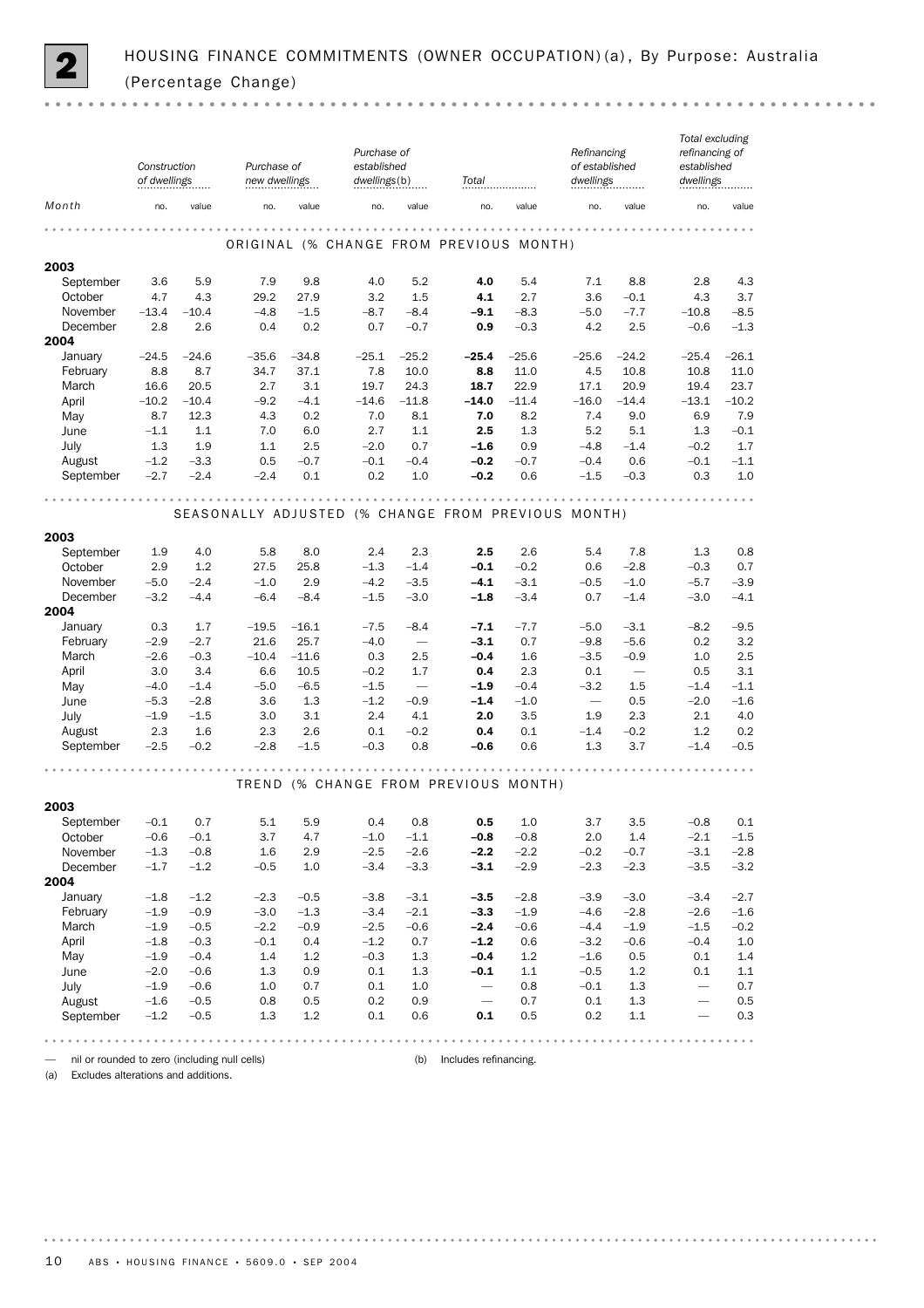|           | Banks<br>Non-banks(b) |         |          | Total   |                     |          | Permanent<br>societies |     | Wholesale<br>lenders n.e.c. |         |
|-----------|-----------------------|---------|----------|---------|---------------------|----------|------------------------|-----|-----------------------------|---------|
| Month     | no.                   | \$m     | no.      | \$m\$   | no.                 | \$m      | no.                    | \$m | no.                         | \$m     |
|           |                       |         |          |         | ORIGINAL            |          |                        |     |                             |         |
| 2003      |                       |         |          |         |                     |          |                        |     |                             |         |
| September | 44 385                | 8 5 9 4 | 15 4 33  | 2 7 0 9 | 59818               | 11 303   | 2 5 2 5                | 396 | 9 2 4 5                     | 1821    |
| October   | 46 561                | 8848    | 15 7 10  | 2 7 5 6 | 62 271              | 11 604   | 2 4 5 0                | 383 | 9 2 0 5                     | 1836    |
| November  | 42 191                | 8 1 4 3 | 14 444   | 2 500   | 56 635              | 10 643   | 2 2 4 4                | 351 | 8 4 2 9                     | 1636    |
| December  | 42 862                | 8 1 2 5 | 14 266   | 2 4 8 6 | 57 128              | 10 611   | 2 1 7 1                | 327 | 8 2 3 6                     | 1597    |
| 2004      |                       |         |          |         |                     |          |                        |     |                             |         |
| January   | 31 704                | 6038    | 10892    | 1857    | 42 596              | 7894     | 1543                   | 237 | 6 1 1 5                     | 1 1 1 7 |
| February  | 34 4 25               | 6 6 9 1 | 11 901   | 2 0 6 9 | 46 326              | 8759     | 1874                   | 280 | 6694                        | 1 2 8 2 |
| March     | 40 7 7 3              | 8 2 0 3 | 14 208   | 2 5 6 5 | 54 981              | 10 768   | 2 1 5 4                | 329 | 8 1 5 0                     | 1639    |
| April     | 35 7 16               | 7473    | 11 570   | 2071    | 47 286              | 9544     | 1656                   | 267 | 6627                        | 1 2 9 8 |
| May       | 38 0 24               | 8 0 3 8 | 12 592   | 2 2 8 6 | 50 616              | 10 3 23  | 2 0 6 1                | 316 | 7 1 9 3                     | 1 4 5 2 |
| June      | 39 0 7 1              | 8 1 3 8 | 12 790   | 2 3 2 0 | 51861               | 10 458   | 1824                   | 273 | 7745                        | 1538    |
| July      | 38 623                | 8 2 3 6 | 12 408   | 2 3 1 2 | 51 031              | 10 548   | 1880                   | 297 | 7 2 4 6                     | 1474    |
| August    | 38 287                | 8 0 6 9 | 12 657   | 2 4 0 7 | 50 944              | 10 4 7 6 | 1792                   | 284 | 7 5 5 0                     | 1556    |
| September | 38 087                | 8 1 1 3 | 12 748   | 2 4 2 8 | 50 835              | 10 541   | 1792                   | 303 | 7 5 9 6                     | 1547    |
|           |                       |         |          |         |                     |          |                        |     |                             |         |
|           |                       |         |          |         | SEASONALLY ADJUSTED |          |                        |     |                             |         |
| 2003      |                       |         |          |         |                     |          |                        |     |                             |         |
| September | 44 247                | 8520    | 15 0 30  | 2575    | 59 277              | 11 0 95  | 2 4 2 4                | 380 | 8869                        | 1706    |
| October   | 44 278                | 8 4 8 7 | 14 969   | 2583    | 59 247              | 11 0 70  | 2 3 6 1                | 366 | 8648                        | 1700    |
| November  | 42 149                | 8 1 4 9 | 14 641   | 2574    | 56 790              | 10 723   | 2 2 5 0                | 350 | 8591                        | 1694    |
| December  | 41 439                | 7848    | 14 313   | 2 5 1 5 | 55 752              | 10 363   | 2 2 0 7                | 339 | 8513                        | 1667    |
| 2004      |                       |         |          |         |                     |          |                        |     |                             |         |
| January   | 38 134                | 7 1 65  | 13 637   | 2 3 9 6 | 51 771              | 9 5 6 2  | 2092                   | 328 | 7871                        | 1 4 9 2 |
| February  | 37 379                | 7 3 7 5 | 12 7 78  | 2 2 5 3 | 50 157              | 9628     | 1951                   | 299 | 7 3 5 3                     | 1437    |
| March     | 37 286                | 7 4 8 9 | 12 656   | 2 2 8 9 | 49 942              | 9 7 7 8  | 1923                   | 302 | 7 2 6 9                     | 1436    |
| April     | 37 768                | 7 7 9 7 | 12 3 72  | 2 2 0 2 | 50 140              | 9999     | 1767                   | 275 | 7078                        | 1 3 8 7 |
| May       | 37 081                | 7 7 5 0 | 12 099   | 2 2 0 4 | 49 180              | 9954     | 1920                   | 289 | 6792                        | 1378    |
| June      | 36 521                | 7677    | 11948    | 2 1 7 5 | 48 469              | 9852     | 1702                   | 252 | 7 1 4 2                     | 1 4 3 1 |
| July      | 37 456                | 7979    | 11 987   | 2 2 1 8 | 49 443              | 10 198   | 1800                   | 282 | 7 0 3 5                     | 1422    |
| August    | 37 441                | 7949    | 12 202   | 2 2 5 6 | 49 643              | 10 205   | 1767                   | 283 | 7 0 8 8                     | 1425    |
| September | 37 173                | 7976    | 12 165   | 2 2 9 1 | 49 338              | 10 267   | 1653                   | 278 | 7 1 28                      | 1 4 1 8 |
|           |                       |         |          |         | TREND               |          |                        |     |                             |         |
| 2003      |                       |         |          |         |                     |          |                        |     |                             |         |
| September | 43 7 20               | 8377    | 14 785   | 2 5 5 2 | 58 505              | 10 9 29  | 2 3 7 8                | 367 | 8687                        | 1684    |
| October   | 43 254                | 8 2 7 9 | 14 7 5 5 | 2567    | 58 009              | 10846    | 2 3 4 2                | 363 | 8666                        | 1694    |
| November  | 42 184                | 8 0 63  | 14 545   | 2542    | 56 729              | 10 605   | 2 2 7 3                | 353 | 8525                        | 1668    |
| December  | 40 789                | 7809    | 14 157   | 2 4 8 4 | 54 946              | 10 294   | 2 1 8 2                | 340 | 8 2 6 4                     | 1612    |
| 2004      |                       |         |          |         |                     |          |                        |     |                             |         |
| January   | 39 350                | 7 5 9 7 | 13 651   | 2 4 0 7 | 53 001              | 10 004   | 2084                   | 324 | 7921                        | 1 543   |
| February  | 38 156                | 7 4 8 3 | 13 118   | 2 3 2 8 | 51 274              | 9811     | 1990                   | 308 | 7 5 6 9                     | 1 477   |
| March     | 37 394                | 7487    | 12 657   | 2 2 6 1 | 50 051              | 9748     | 1912                   | 294 | 7 2 7 6                     | 1428    |
| April     | 37 096                | 7 5 8 4 | 12 343   | 2 2 2 0 | 49 439              | 9804     | 1856                   | 284 | 7 0 9 3                     | 1 4 0 4 |
| May       | 37 0 79               | 7711    | 12 169   | 2 2 0 6 | 49 248              | 9917     | 1817                   | 278 | 7018                        | 1 4 0 1 |
| June      | 37 135                | 7814    | 12 088   | 2 2 1 0 | 49 223              | 10 0 24  | 1786                   | 275 | 7014                        | 1 4 0 8 |
| July      | 37 165                | 7887    | 12 050   | 2 2 2 1 | 49 215              | 10 108   | 1757                   | 275 | 7 0 2 9                     | 1 4 1 4 |
| August    | 37 190                | 7943    | 12 043   | 2 2 3 7 | 49 233              | 10 180   | 1730                   | 275 | 7 0 5 3                     | 1 4 1 9 |
| September | 37 212                | 7984    | 12 050   | 2 2 5 1 | 49 262              | 10 235   | 1707                   | 276 | 7079                        | 1 4 2 3 |
|           |                       |         |          |         |                     |          |                        |     |                             |         |

(a) Excludes alterations and additions. Includes refinancing. (b) Includes Permanent Building Societies and Wholesale Lenders n.e.c.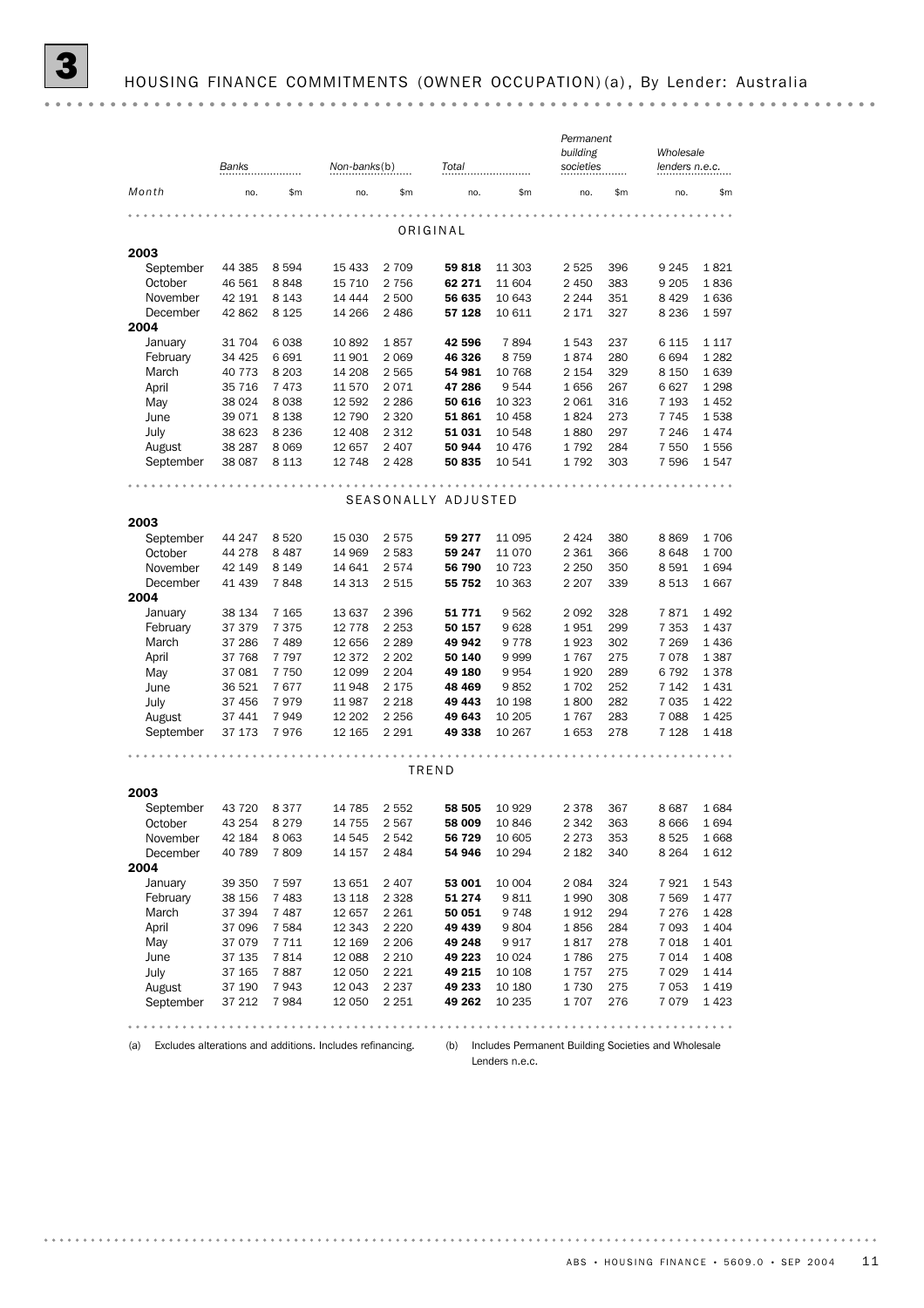|                   |                  |                          |                                      |               |                          |              | Permanent                                          |                  |                  |                  |
|-------------------|------------------|--------------------------|--------------------------------------|---------------|--------------------------|--------------|----------------------------------------------------|------------------|------------------|------------------|
|                   |                  |                          |                                      |               |                          |              | building                                           |                  | Wholesale        |                  |
|                   | Banks            |                          | Non-banks(b)                         |               | Total                    |              | societies                                          |                  | lenders n.e.c.   |                  |
| Month             | no.              | value                    | no.                                  | value         | no.                      | value        | no.                                                | value            | no.              | value            |
|                   |                  |                          |                                      |               |                          |              |                                                    |                  |                  |                  |
|                   |                  |                          |                                      |               |                          |              | ORIGINAL (% change from previous month)            |                  |                  |                  |
| 2003              |                  |                          |                                      |               |                          |              |                                                    |                  |                  |                  |
| September         | 3.1              | 4.9                      | 6.8                                  | 7.3           | 4.0                      | 5.4          | 7.3                                                | 11.7             | 5.9              | 6.8              |
| October           | 4.9              | 3.0                      | 1.8                                  | 1.7           | 4.1                      | 2.7          | $-3.0$                                             | $-3.2$           | $-0.4$           | 0.9              |
| November          | $-9.4$           | $-8.0$                   | $-8.1$                               | $-9.3$        | -9.1                     | $-8.3$       | $-8.4$                                             | $-8.4$           | $-8.4$           | $-10.9$          |
| December          | 1.6              | $-0.2$                   | $-1.2$                               | $-0.6$        | 0.9                      | $-0.3$       | $-3.3$                                             | $-6.8$           | $-2.3$           | $-2.3$           |
| 2004              |                  |                          |                                      |               |                          |              |                                                    |                  |                  |                  |
| January           | $-26.0$          | $-25.7$                  | $-23.7$                              | $-25.3$       | $-25.4$                  | $-25.6$      | $-28.9$                                            | $-27.5$          | $-25.8$          | $-30.1$          |
| February          | 8.6              | 10.8<br>22.6             | 9.3<br>19.4                          | 11.4<br>24.0  | 8.8<br>18.7              | 11.0<br>22.9 | 21.5<br>14.9                                       | 18.2<br>17.4     | 9.5              | 14.7<br>27.9     |
| March<br>April    | 18.4<br>$-12.4$  | $-8.9$                   | $-18.6$                              | $-19.3$       | $-14.0$                  | $-11.4$      | $-23.1$                                            | $-18.8$          | 21.8<br>$-18.7$  | $-20.8$          |
| May               | 6.5              | 7.6                      | 8.8                                  | 10.4          | 7.0                      | 8.2          | 24.5                                               | 18.0             | 8.5              | 11.8             |
| June              | 2.8              | 1.2                      | 1.6                                  | 1.5           | 2.5                      | 1.3          | $-11.5$                                            | $-13.4$          | 7.7              | 5.9              |
| July              | $-1.1$           | 1.2                      | $-3.0$                               | $-0.4$        | $-1.6$                   | 0.9          | 3.1                                                | 8.5              | $-6.4$           | $-4.2$           |
| August            | $-0.9$           | $-2.0$                   | 2.0                                  | 4.1           | $-0.2$                   | $-0.7$       | $-4.7$                                             | $-4.3$           | 4.2              | 5.6              |
| September         | $-0.5$           | 0.5                      | 0.7                                  | 0.9           | $-0.2$                   | 0.6          |                                                    | 6.9              | 0.6              | $-0.6$           |
|                   |                  |                          |                                      |               |                          |              |                                                    |                  |                  |                  |
|                   |                  |                          |                                      |               |                          | .            |                                                    |                  |                  |                  |
|                   |                  |                          |                                      |               |                          |              | SEASONALLY ADJUSTED (% change from previous month) |                  |                  |                  |
| 2003              |                  |                          |                                      |               |                          |              |                                                    |                  |                  |                  |
| September         | 1.9              | 2.4                      | 4.3                                  | 3.3           | 2.5                      | 2.6          | 2.5                                                | 5.3              | 3.4              | 3.6              |
| October           | 0.1              | $-0.4$                   | $-0.4$                               | 0.3           | $-0.1$                   | $-0.2$       | $-2.6$                                             | $-3.9$           | $-2.5$           | $-0.3$           |
| November          | $-4.8$           | $-4.0$                   | $-2.2$                               | $-0.4$        | $-4.1$                   | $-3.1$       | $-4.7$                                             | $-4.2$           | $-0.7$           | $-0.4$           |
| December          | $-1.7$           | $-3.7$                   | $-2.2$                               | $-2.3$        | $-1.8$                   | $-3.4$       | $-1.9$                                             | $-3.1$           | $-0.9$           | $-1.5$           |
| 2004              |                  |                          |                                      |               |                          |              |                                                    |                  |                  |                  |
| January           | $-8.0$           | $-8.7$                   | $-4.7$                               | $-4.7$        | $-7.1$                   | $-7.7$       | $-5.2$                                             | $-3.2$<br>$-8.9$ | $-7.5$           | $-10.5$          |
| February<br>March | $-2.0$<br>$-0.2$ | 2.9<br>1.5               | $-6.3$<br>$-1.0$                     | $-6.0$<br>1.6 | $-3.1$<br>$-0.4$         | 0.7<br>1.6   | $-6.7$<br>$-1.5$                                   | 1.0              | $-6.6$<br>$-1.1$ | $-3.6$<br>$-0.1$ |
| April             | 1.3              | 4.1                      | $-2.2$                               | $-3.8$        | 0.4                      | 2.3          | $-8.1$                                             | $-8.9$           | $-2.6$           | $-3.4$           |
| May               | $-1.8$           | $-0.6$                   | $-2.2$                               | 0.1           | $-1.9$                   | $-0.4$       | 8.7                                                | 5.0              | $-4.0$           | $-0.7$           |
| June              | $-1.5$           | $-0.9$                   | $-1.2$                               | $-1.3$        | $-1.4$                   | $-1.0$       | $-11.3$                                            | $-12.7$          | 5.2              | 3.8              |
| July              | 2.6              | 3.9                      | 0.3                                  | 2.0           | 2.0                      | 3.5          | 5.8                                                | 11.8             | $-1.5$           | $-0.6$           |
| August            |                  | $-0.4$                   | 1.8                                  | 1.7           | 0.4                      | 0.1          | $-1.9$                                             | 0.3              | 0.7              | 0.3              |
| September         | $-0.7$           | 0.3                      | $-0.3$                               | 1.5           | $-0.6$                   | 0.6          | $-6.5$                                             | $-1.5$           | 0.6              | $-0.5$           |
|                   |                  |                          |                                      |               |                          |              |                                                    |                  |                  |                  |
|                   |                  |                          | TREND (% change from previous month) |               |                          |              |                                                    |                  |                  |                  |
|                   |                  |                          |                                      |               |                          |              |                                                    |                  |                  |                  |
| 2003              |                  |                          |                                      |               |                          |              |                                                    |                  |                  |                  |
| September         | 0.4              | 0.7                      | 0.8                                  | 2.0           | 0.5                      | 1.0          | $-0.2$                                             | 0.5              | 0.8              | 2.6              |
| October           | $-1.1$           | $-1.2$                   | $-0.2$                               | 0.6           | $-0.8$                   | $-0.8$       | $-1.5$                                             | $-1.1$           | $-0.2$           | 0.6              |
| November          | $-2.5$           | $-2.6$                   | $-1.4$                               | $-1.0$        | $-2.2$                   | $-2.2$       | $-3.0$                                             | $-2.7$           | $-1.6$           | $-1.6$           |
| December<br>2004  | $-3.3$           | $-3.1$                   | $-2.7$                               | $-2.3$        | $-3.1$                   | $-2.9$       | $-4.0$                                             | $-3.9$           | $-3.1$           | $-3.3$           |
| January           | $-3.5$           | $-2.7$                   | $-3.6$                               | $-3.1$        | $-3.5$                   | $-2.8$       | $-4.5$                                             | $-4.6$           | $-4.1$           | $-4.3$           |
| February          | $-3.0$           | $-1.5$                   | $-3.9$                               | $-3.3$        | $-3.3$                   | $-1.9$       | $-4.5$                                             | $-4.9$           | $-4.5$           | $-4.3$           |
| March             | $-2.0$           | $\overline{\phantom{0}}$ | $-3.5$                               | $-2.9$        | $-2.4$                   | $-0.6$       | $-3.9$                                             | $-4.5$           | $-3.9$           | $-3.3$           |
| April             | $-0.8$           | 1.3                      | $-2.5$                               | $-1.8$        | $-1.2$                   | 0.6          | $-2.9$                                             | $-3.4$           | $-2.5$           | $-1.7$           |
| May               |                  | 1.7                      | $-1.4$                               | $-0.6$        | -0.4                     | 1.2          | $-2.1$                                             | $-2.1$           | $-1.0$           | $-0.2$           |
| June              | 0.2              | 1.3                      | $-0.7$                               | 0.2           | $-0.1$                   | $1.1\,$      | $-1.7$                                             | $-1.0$           | $-0.1$           | 0.4              |
| July              | 0.1              | 0.9                      | $-0.3$                               | 0.5           | $\overline{\phantom{0}}$ | 0.8          | $-1.6$                                             | $-0.3$           | 0.2              | 0.4              |
| August            | 0.1              | 0.7                      | $-0.1$                               | 0.7           | —                        | 0.7          | $-1.5$                                             | 0.2              | 0.3              | 0.4              |
| September         | $0.1\,$          | 0.5                      | $0.1\,$                              | 0.7           | 0.1                      | 0.5          | $-1.4$                                             | 0.3              | 0.4              | 0.3              |
|                   |                  |                          |                                      |               |                          |              |                                                    |                  |                  |                  |

— nil or rounded to zero (including null cells)

(a) Excludes alterations and additions. Includes refinancing.

(b) Includes Permanent Building Societies and Wholesale Lenders n.e.c.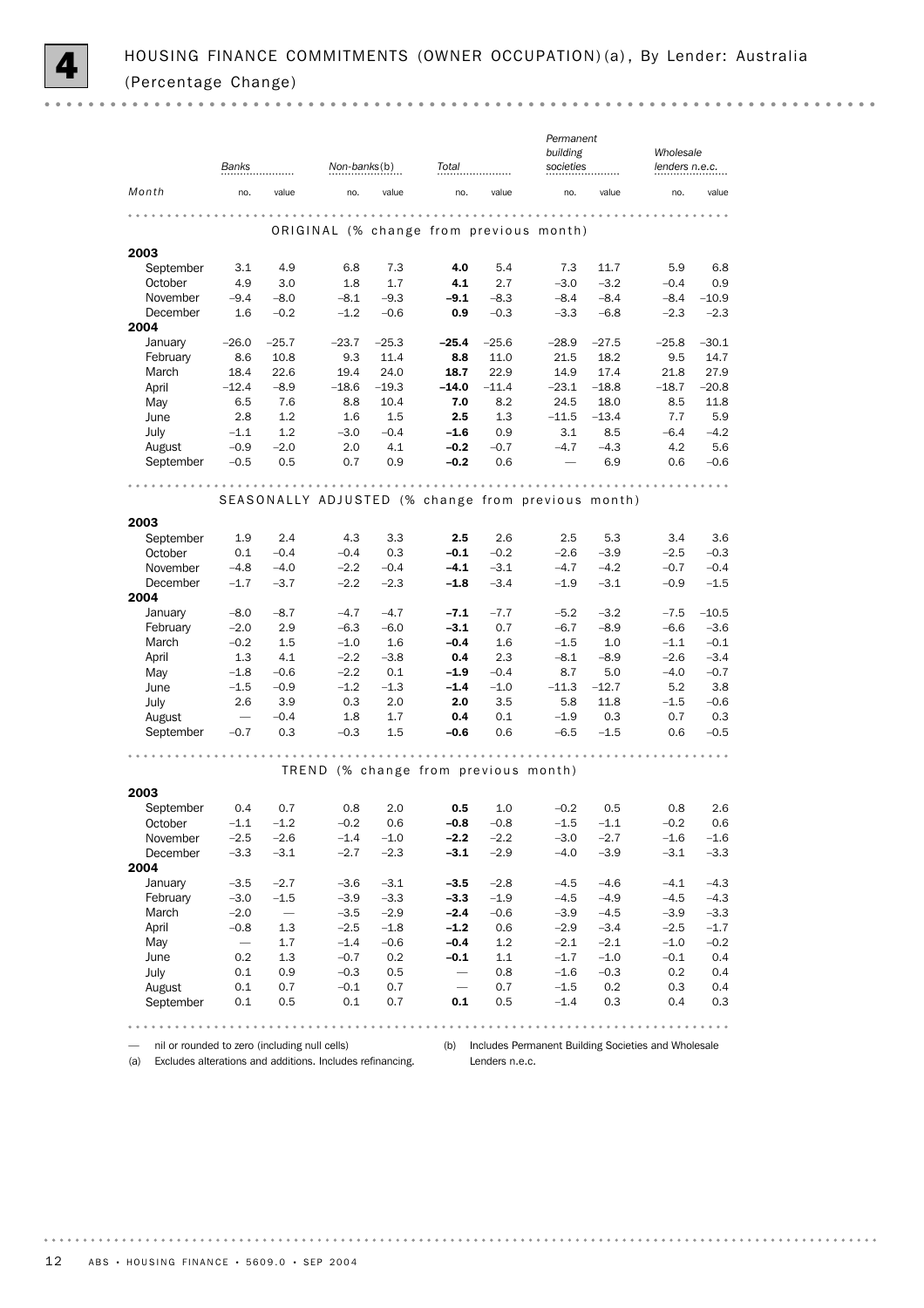

### HOUSING FINANCE COMMITMENTS (OWNER OCCUPATION) (a), By state and territory

(a) Excludes alterations and additions. Includes refinancing.

(b) Sum of states and territories may not equal Australian total (see paragraph 26 in Explanatory Notes).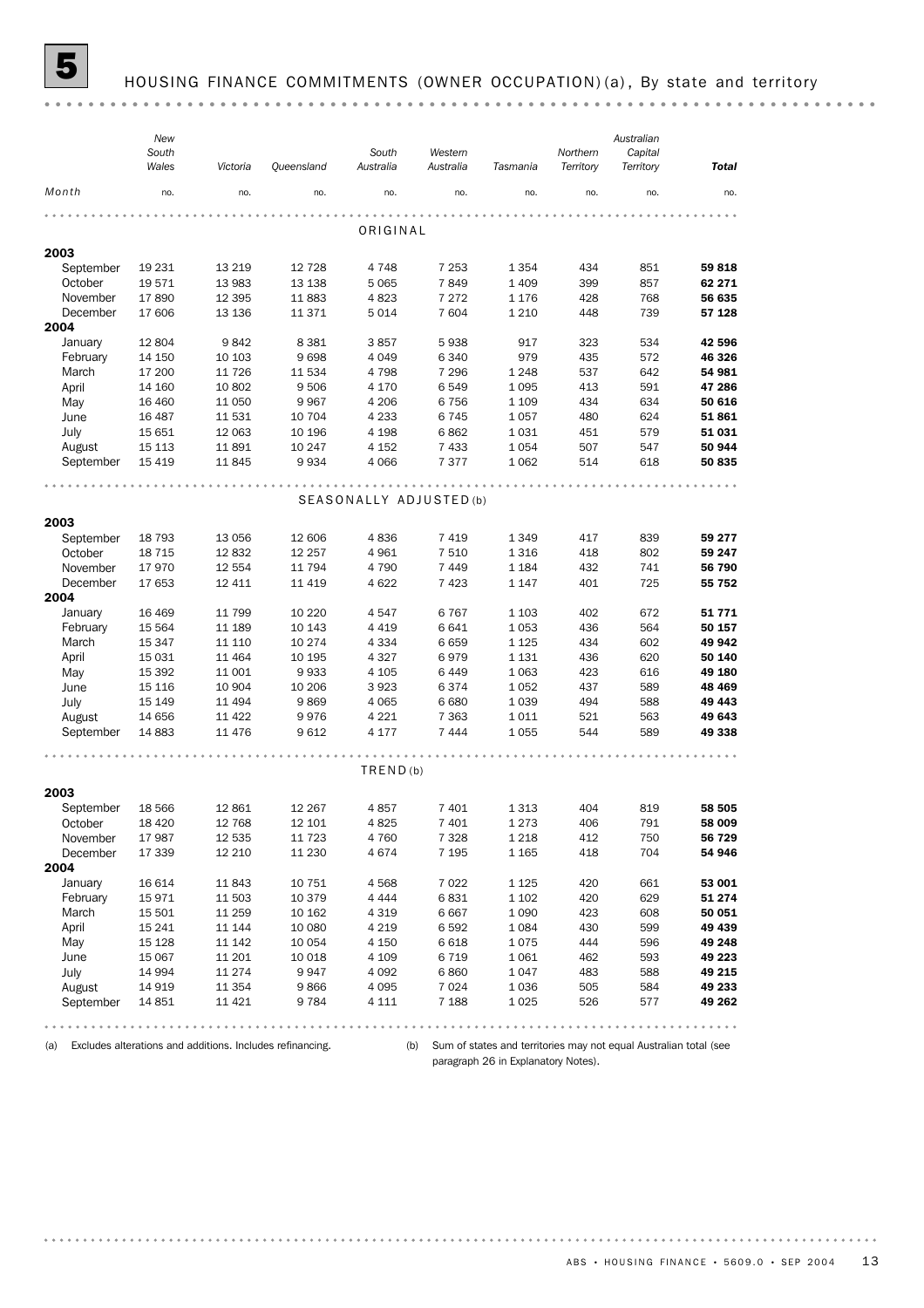

 $-0.0000$ 

|                      | New<br>South<br>Wales | Victoria                                      | Queensland                                         | South<br>Australia                 | Western<br>Australia            | Tasmania         | Northern<br>Territory    | Australian<br>Capital<br>Territory                        | Total                      |
|----------------------|-----------------------|-----------------------------------------------|----------------------------------------------------|------------------------------------|---------------------------------|------------------|--------------------------|-----------------------------------------------------------|----------------------------|
| Month                | no.                   | no.                                           | no.                                                | no.                                | no.                             | no.              | no.                      | no.                                                       | no.                        |
|                      |                       |                                               | ORIGINAL (% change from previous month)            |                                    |                                 |                  |                          |                                                           |                            |
| 2003                 |                       |                                               |                                                    |                                    |                                 |                  |                          |                                                           |                            |
| September            | 4.2                   | 2.1                                           | 4.0                                                | 6.3                                | 4.0                             | 3.9              | 25.4                     | 11.4                                                      | 4.0                        |
| October              | 1.8                   | 5.8                                           | 3.2                                                | 6.7                                | 8.2                             | 4.1              | $-8.1$                   | 0.7                                                       | 4.1                        |
| November             | $-8.6$                | $-11.4$                                       | $-9.6$                                             | $-4.8$                             | $-7.4$                          | $-16.5$          | 7.3                      | $-10.4$                                                   | $-9.1$                     |
| December             | $-1.6$                | 6.0                                           | $-4.3$                                             | 4.0                                | 4.6                             | 2.9              | 4.7                      | $-3.8$                                                    | 0.9                        |
| 2004                 |                       |                                               |                                                    |                                    |                                 |                  |                          |                                                           |                            |
| January              | $-27.3$               | $-25.1$                                       | $-26.3$                                            | $-23.1$                            | $-21.9$                         | $-24.2$          | $-27.9$                  | $-27.7$                                                   | $-25.4$                    |
| February             | 10.5                  | 2.7                                           | 15.7                                               | 5.0                                | 6.8                             | 6.8              | 34.7                     | 7.1                                                       | 8.8                        |
| March                | 21.6                  | 16.1                                          | 18.9                                               | 18.5                               | 15.1                            | 27.5             | 23.4                     | 12.2                                                      | 18.7                       |
| April                | $-17.7$               | $-7.9$                                        | $-17.6$                                            | $-13.1$                            | $-10.2$                         | $-12.3$          | $-23.1$                  | $-7.9$                                                    | $-14.0$                    |
| May                  | 16.2                  | 2.3                                           | 4.8                                                | 0.9                                | 3.2                             | 1.3              | 5.1                      | 7.3                                                       | 7.0                        |
| June<br>July         | 0.2<br>$-5.1$         | 4.4<br>4.6                                    | 7.4<br>$-4.7$                                      | 0.6<br>$-0.8$                      | $-0.2$<br>1.7                   | $-4.7$<br>$-2.5$ | 10.6<br>$-6.0$           | $-1.6$<br>$-7.2$                                          | 2.5<br>$-1.6$              |
| August               | $-3.4$                | $-1.4$                                        | 0.5                                                | $-1.1$                             | 8.3                             | 2.2              | 12.4                     | $-5.5$                                                    | $-0.2$                     |
| September            | 2.0                   | $-0.4$                                        | $-3.1$                                             | $-2.1$                             | $-0.8$                          | 0.8              | 1.4                      | 13.0                                                      | $-0.2$                     |
|                      |                       |                                               |                                                    |                                    |                                 |                  |                          |                                                           |                            |
|                      |                       |                                               | SEASONALLY ADJUSTED (% Change from previous month) |                                    | .                               | .                |                          |                                                           |                            |
| 2003                 |                       |                                               |                                                    |                                    |                                 |                  |                          |                                                           |                            |
|                      |                       | 1.7                                           | 2.9                                                | 2.0                                | 4.3                             | 2.7              | 9.2                      | 4.2                                                       | 2.5                        |
| September<br>October | 1.9<br>$-0.4$         | $-1.7$                                        | $-2.8$                                             | 2.6                                | 1.2                             | $-2.5$           | 0.4                      | $-4.4$                                                    | $-0.1$                     |
| November             | $-4.0$                | $-2.2$                                        | $-3.8$                                             | $-3.4$                             | $-0.8$                          | $-10.0$          | 3.4                      | $-7.6$                                                    | $-4.1$                     |
| December             | $-1.8$                | $-1.1$                                        | $-3.2$                                             | $-3.5$                             | $-0.3$                          | $-3.1$           | $-7.3$                   | $-2.2$                                                    | $-1.8$                     |
| 2004                 |                       |                                               |                                                    |                                    |                                 |                  |                          |                                                           |                            |
| January              | $-6.7$                | $-4.9$                                        | $-10.5$                                            | $-1.6$                             | $-8.8$                          | $-3.9$           | 0.3                      | $-7.3$                                                    | $-7.1$                     |
| February             | $-5.5$                | $-5.2$                                        | $-0.8$                                             | $-2.8$                             | $-1.9$                          | $-4.5$           | 8.4                      | $-16.0$                                                   | $-3.1$                     |
| March                | $-1.4$                | $-0.7$                                        | 1.3                                                | $-1.9$                             | 0.3                             | 6.8              | $-0.5$                   | 6.6                                                       | $-0.4$                     |
| April                | $-2.1$                | 3.2                                           | $-0.8$                                             | $-0.2$                             | 4.8                             | 0.5              | 0.4                      | 3.0                                                       | 0.4                        |
| May                  | 2.4                   | $-4.0$                                        | $-2.6$                                             | $-5.1$                             | $-7.6$                          | $-6.0$           | $-2.9$                   | $-0.7$                                                    | $-1.9$                     |
| June                 | $-1.8$                | $-0.9$                                        | 2.7                                                | $-4.4$                             | $-1.2$                          | $-1.0$           | 3.4                      | $-4.4$                                                    | $-1.4$                     |
| July                 | 0.2                   | 5.4                                           | $-3.3$                                             | 3.6                                | 4.8                             | $-1.2$           | 13.0                     | $-0.2$                                                    | 2.0                        |
| August               | $-3.3$                | $-0.6$                                        | 1.1                                                | 3.8                                | 10.2                            | $-2.6$           | 5.5                      | $-4.2$                                                    | 0.4                        |
| September            | 1.5                   | 0.5                                           | $-3.6$                                             | $-1.0$                             | 1.1                             | 4.3              | 4.4                      | 4.7                                                       | $-0.6$                     |
|                      |                       |                                               | TREND (% change from previous month)               |                                    |                                 |                  | .                        |                                                           |                            |
|                      |                       |                                               |                                                    |                                    |                                 |                  |                          |                                                           |                            |
| 2003                 |                       |                                               |                                                    |                                    |                                 |                  |                          |                                                           |                            |
| September<br>October | 0.7<br>$-0.8$         | 0.3<br>$-0.7$                                 | 0.6<br>$-1.4$                                      | $\overline{\phantom{m}}$<br>$-0.7$ | 1.1<br>$\overline{\phantom{m}}$ | $-0.8$<br>$-3.0$ | $-0.6$<br>0.6            | $-1.3$<br>$-3.5$                                          | 0.5<br>$-0.8$              |
| November             | $-2.4$                | $-1.8$                                        | $-3.1$                                             | $-1.3$                             | $-1.0$                          | $-4.3$           | 1.4                      | $-5.2$                                                    | $-2.2$                     |
| December             | $-3.6$                | $-2.6$                                        | $-4.2$                                             | $-1.8$                             | $-1.8$                          | $-4.3$           | 1.4                      | $-6.1$                                                    | $-3.1$                     |
|                      |                       |                                               |                                                    |                                    |                                 |                  |                          |                                                           |                            |
| 2004<br>January      | $-4.2$                | $-3.0$                                        | $-4.3$                                             | $-2.3$                             | $-2.4$                          | $-3.4$           | 0.5                      | $-6.0$                                                    | $-3.5$                     |
| February             | $-3.9$                | $-2.9$                                        | $-3.5$                                             | $-2.7$                             | $-2.7$                          | $-2.1$           | $\overline{\phantom{0}}$ | $-4.9$                                                    | $-3.3$                     |
| March                | $-2.9$                | $-2.1$                                        | $-2.1$                                             | $-2.8$                             | $-2.4$                          | $-1.1$           | 0.6                      | $-3.3$                                                    | $-2.4$                     |
| April                | $-1.7$                | $-1.0$                                        | $-0.8$                                             | $-2.3$                             | $-1.1$                          | $-0.6$           | 1.8                      | $-1.5$                                                    | $-1.2$                     |
| May                  | $-0.7$                | $\overline{\phantom{0}}$                      | $-0.3$                                             | $-1.6$                             | 0.4                             | $-0.9$           | 3.1                      | $-0.6$                                                    | $-0.4$                     |
| June                 | $-0.4$                | 0.5                                           | $-0.4$                                             | $-1.0$                             | 1.5                             | $-1.3$           | 4.1                      | $-0.5$                                                    | $-0.1$                     |
| July                 | $-0.5$                | 0.7                                           | $-0.7$                                             | $-0.4$                             | 2.1                             | $-1.3$           | 4.6                      | $-0.8$                                                    | $\overline{\phantom{m}}$   |
| August               | $-0.5$                | 0.7                                           | $-0.8$                                             | 0.1                                | 2.4                             | $-1.1$           | 4.5                      | $-0.8$                                                    |                            |
| September            | $-0.5$                | 0.6                                           | $-0.8$                                             | 0.4                                | 2.3                             | $-1.1$           | 4.1                      | $-1.2$                                                    | 0.1                        |
|                      |                       |                                               |                                                    |                                    |                                 |                  | $- - - -$                |                                                           | $\alpha = \alpha - \alpha$ |
|                      |                       | nil or rounded to zero (including null cells) |                                                    |                                    | (a)                             |                  |                          | Excludes alterations and additions. Includes refinancing. |                            |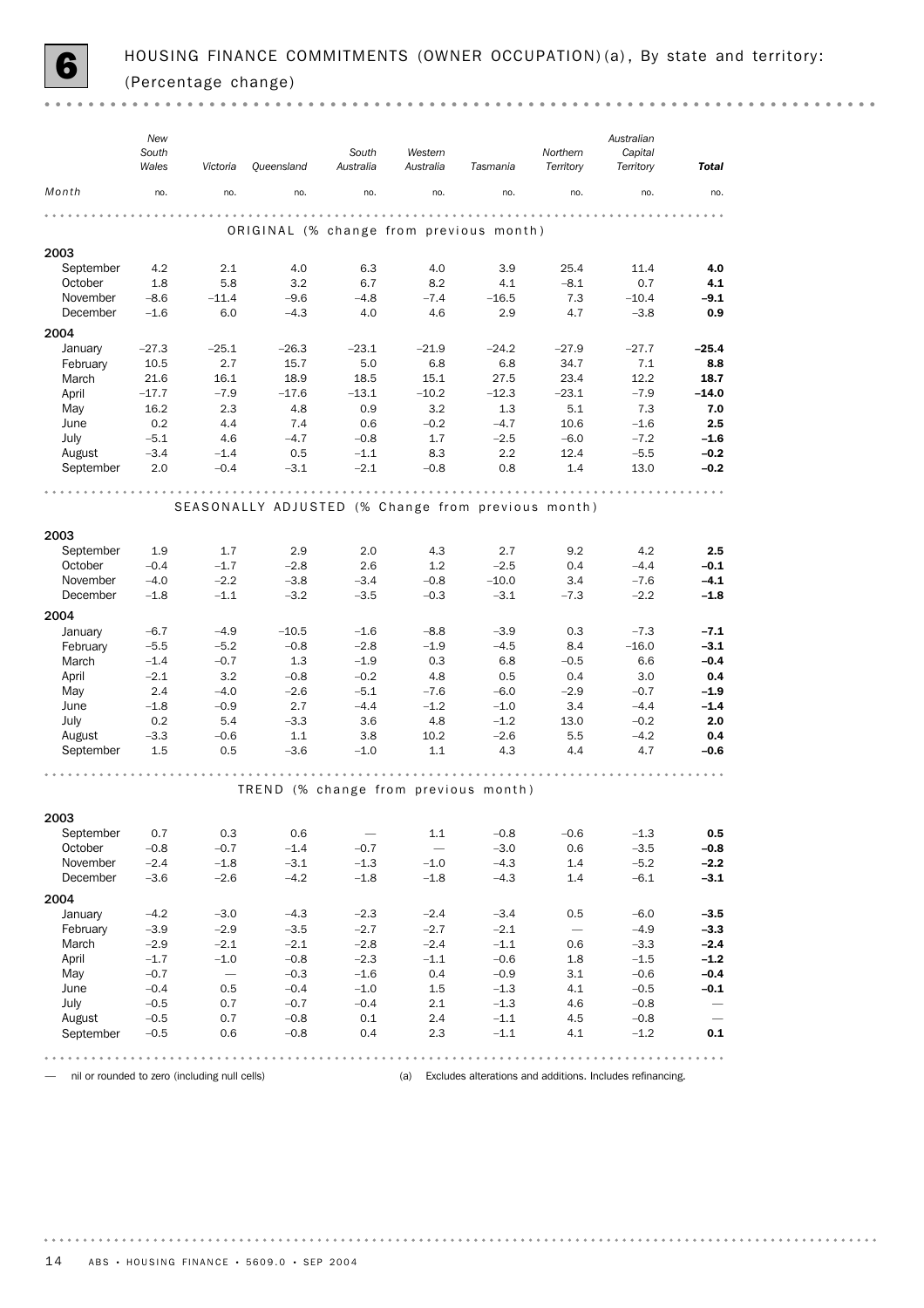| Territory<br>Wales<br>Queensland<br>Australia<br>Australia<br>Territory<br><b>Total</b><br>Victoria<br>Tasmania<br>Month<br>\$m<br>\$m\$<br>\$m\$<br>\$m\$<br>\$m\$<br>\$m\$<br>\$m\$<br>\$m\$<br>\$m\$<br>ORIGINAL<br>2003<br>September<br>2 4 6 1<br>1 0 9 0<br>144<br>11 303<br>4 4 8 5<br>2 2 5 0<br>636<br>65<br>173<br>11 604<br>October<br>4539<br>2 5 5 0<br>2 2 9 2<br>683<br>1 1 5 1<br>152<br>61<br>178<br>1081<br>November<br>4 1 4 2<br>2 3 3 8<br>2 0 8 4<br>651<br>130<br>62<br>156<br>10 643<br>December<br>693<br>136<br>68<br>148<br>4 0 0 4<br>2 4 4 9<br>2 0 0 8<br>1 1 0 5<br>10 611<br>2004<br>49<br>January<br>2876<br>1859<br>1498<br>525<br>865<br>112<br>111<br>7894<br>February<br>3 2 2 7<br>560<br>959<br>117<br>121<br>8759<br>1900<br>1800<br>74<br>89<br>10 768<br>March<br>4 0 9 0<br>2 2 8 0<br>2 2 0 1<br>689<br>1 1 1 7<br>156<br>145<br>April<br>623<br>137<br>72<br>133<br>9544<br>3 5 20<br>2 1 4 3<br>1870<br>1045<br>624<br>148<br>68<br>141<br>May<br>4 1 5 6<br>2 1 7 2<br>1949<br>1 0 6 6<br>10 323<br>2 2 6 7<br>635<br>1 0 6 2<br>139<br>78<br>144<br>10 458<br>June<br>4 0 3 5<br>2097<br>July<br>3 9 3 0<br>2 4 3 1<br>639<br>1 1 2 0<br>147<br>79<br>136<br>10 548<br>2 0 6 6<br>631<br>1 2 2 7<br>142<br>August<br>3817<br>2 4 1 8<br>2 0 3 1<br>87<br>123<br>10 476<br>September<br>2 3 8 8<br>2 0 0 9<br>635<br>1 2 0 3<br>144<br>88<br>141<br>3932<br>10 541<br>.<br>.<br>0.0.0<br>SEASONALLY ADJUSTED (b)<br>2003<br>September<br>4 3 3 9<br>143<br>11 095<br>2 4 0 7<br>2 2 6 5<br>655<br>1 1 1 8<br>61<br>170<br>October<br>4 3 2 0<br>2 3 5 2<br>671<br>1 1 2 5<br>141<br>63<br>11070<br>2 1 3 4<br>161<br>November<br>4 1 5 7<br>2 3 7 1<br>2 0 6 6<br>636<br>1 1 1 1<br>130<br>65<br>150<br>10 723<br>December<br>2 2 7 1<br>626<br>1098<br>132<br>62<br>4 0 2 0<br>2 0 2 9<br>148<br>10 363<br>2004<br>139<br>59<br>January<br>3 6 5 8<br>2 2 3 5<br>1813<br>616<br>957<br>143<br>9562<br>February<br>3 6 6 8<br>609<br>1 0 0 0<br>121<br>72<br>9628<br>2 1 2 9<br>1848<br>126<br>1 0 2 4<br>144<br>74<br>March<br>3691<br>2 1 5 1<br>1952<br>617<br>137<br>9778<br>April<br>2 2 7 5<br>662<br>1081<br>146<br>76<br>134<br>3657<br>1990<br>9999<br>605<br>142<br>69<br>134<br>May<br>3837<br>2 1 4 3<br>1976<br>1015<br>9954<br>590<br>1014<br>140<br>71<br>132<br>9852<br>June<br>3748<br>2 1 7 6<br>2 0 0 9<br>July<br>3792<br>627<br>1 0 8 2<br>141<br>85<br>10 198<br>2 3 1 6<br>1978<br>137<br>1 2 2 5<br>August<br>3699<br>2 3 2 0<br>2 0 0 1<br>647<br>138<br>88<br>131<br>10 205<br>September<br>2 3 4 5<br>653<br>1 2 2 1<br>142<br>89<br>137<br>3807<br>1965<br>10 267<br>$-0.00000$<br>TRED(b)<br>2003<br>September<br>4 2 6 1<br>2 1 4 7<br>654<br>1 1 1 0<br>138<br>10 929<br>2 3 8 2<br>60<br>164<br>137<br>4 2 2 9<br>2 3 6 5<br>2 1 2 3<br>649<br>61<br>160<br>10846<br>October<br>1 1 0 4<br>November<br>4 1 2 2<br>2 3 2 7<br>2 0 6 4<br>640<br>1086<br>135<br>62<br>10 605<br>154<br>632<br>1 0 6 2<br>December<br>3973<br>2 2 7 9<br>1993<br>134<br>64<br>147<br>10 294<br>2004<br>January<br>1 0 3 9<br>134<br>10 004<br>3830<br>2 2 3 2<br>1936<br>626<br>66<br>141<br>9811<br>February<br>3731<br>2 1 9 4<br>1910<br>621<br>1019<br>135<br>68<br>136<br>March<br>618<br>1010<br>138<br>70<br>9748<br>3688<br>2 1 7 5<br>1917<br>134<br>April<br>3697<br>2 1 7 9<br>1945<br>618<br>1018<br>140<br>72<br>133<br>9804<br>May<br>3728<br>2 2 0 2<br>1973<br>620<br>1 0 4 2<br>141<br>75<br>133<br>9917<br>June<br>2 2 3 4<br>1989<br>623<br>1075<br>141<br>78<br>134<br>10 0 24<br>3 7 5 4<br>July<br>3767<br>2 2 6 8<br>1994<br>627<br>1 1 1 2<br>141<br>81<br>134<br>10 108<br>633<br>84<br>August<br>3 7 7 4<br>2 3 0 1<br>1993<br>1 151<br>141<br>135<br>10 180<br>September<br>3778<br>2 3 2 8<br>1986<br>640<br>1 1 8 7<br>139<br>87<br>134<br>10 235 | New   |  |       |         |          | Australian |  |
|--------------------------------------------------------------------------------------------------------------------------------------------------------------------------------------------------------------------------------------------------------------------------------------------------------------------------------------------------------------------------------------------------------------------------------------------------------------------------------------------------------------------------------------------------------------------------------------------------------------------------------------------------------------------------------------------------------------------------------------------------------------------------------------------------------------------------------------------------------------------------------------------------------------------------------------------------------------------------------------------------------------------------------------------------------------------------------------------------------------------------------------------------------------------------------------------------------------------------------------------------------------------------------------------------------------------------------------------------------------------------------------------------------------------------------------------------------------------------------------------------------------------------------------------------------------------------------------------------------------------------------------------------------------------------------------------------------------------------------------------------------------------------------------------------------------------------------------------------------------------------------------------------------------------------------------------------------------------------------------------------------------------------------------------------------------------------------------------------------------------------------------------------------------------------------------------------------------------------------------------------------------------------------------------------------------------------------------------------------------------------------------------------------------------------------------------------------------------------------------------------------------------------------------------------------------------------------------------------------------------------------------------------------------------------------------------------------------------------------------------------------------------------------------------------------------------------------------------------------------------------------------------------------------------------------------------------------------------------------------------------------------------------------------------------------------------------------------------------------------------------------------------------------------------------------------------------------------------------------------------------------------------------------------------------------------------------------------------------------------------------------------------------------------------------------------------------------------------------------------------------------------------------------------------------------------------------------------------------------------------------------------------------------------------------------------------------------------------------------------------------------------------------------------------------------------------------------------------|-------|--|-------|---------|----------|------------|--|
|                                                                                                                                                                                                                                                                                                                                                                                                                                                                                                                                                                                                                                                                                                                                                                                                                                                                                                                                                                                                                                                                                                                                                                                                                                                                                                                                                                                                                                                                                                                                                                                                                                                                                                                                                                                                                                                                                                                                                                                                                                                                                                                                                                                                                                                                                                                                                                                                                                                                                                                                                                                                                                                                                                                                                                                                                                                                                                                                                                                                                                                                                                                                                                                                                                                                                                                                                                                                                                                                                                                                                                                                                                                                                                                                                                                                                                            | South |  | South | Western | Northern | Capital    |  |
|                                                                                                                                                                                                                                                                                                                                                                                                                                                                                                                                                                                                                                                                                                                                                                                                                                                                                                                                                                                                                                                                                                                                                                                                                                                                                                                                                                                                                                                                                                                                                                                                                                                                                                                                                                                                                                                                                                                                                                                                                                                                                                                                                                                                                                                                                                                                                                                                                                                                                                                                                                                                                                                                                                                                                                                                                                                                                                                                                                                                                                                                                                                                                                                                                                                                                                                                                                                                                                                                                                                                                                                                                                                                                                                                                                                                                                            |       |  |       |         |          |            |  |
|                                                                                                                                                                                                                                                                                                                                                                                                                                                                                                                                                                                                                                                                                                                                                                                                                                                                                                                                                                                                                                                                                                                                                                                                                                                                                                                                                                                                                                                                                                                                                                                                                                                                                                                                                                                                                                                                                                                                                                                                                                                                                                                                                                                                                                                                                                                                                                                                                                                                                                                                                                                                                                                                                                                                                                                                                                                                                                                                                                                                                                                                                                                                                                                                                                                                                                                                                                                                                                                                                                                                                                                                                                                                                                                                                                                                                                            |       |  |       |         |          |            |  |
|                                                                                                                                                                                                                                                                                                                                                                                                                                                                                                                                                                                                                                                                                                                                                                                                                                                                                                                                                                                                                                                                                                                                                                                                                                                                                                                                                                                                                                                                                                                                                                                                                                                                                                                                                                                                                                                                                                                                                                                                                                                                                                                                                                                                                                                                                                                                                                                                                                                                                                                                                                                                                                                                                                                                                                                                                                                                                                                                                                                                                                                                                                                                                                                                                                                                                                                                                                                                                                                                                                                                                                                                                                                                                                                                                                                                                                            |       |  |       |         |          |            |  |
|                                                                                                                                                                                                                                                                                                                                                                                                                                                                                                                                                                                                                                                                                                                                                                                                                                                                                                                                                                                                                                                                                                                                                                                                                                                                                                                                                                                                                                                                                                                                                                                                                                                                                                                                                                                                                                                                                                                                                                                                                                                                                                                                                                                                                                                                                                                                                                                                                                                                                                                                                                                                                                                                                                                                                                                                                                                                                                                                                                                                                                                                                                                                                                                                                                                                                                                                                                                                                                                                                                                                                                                                                                                                                                                                                                                                                                            |       |  |       |         |          |            |  |
|                                                                                                                                                                                                                                                                                                                                                                                                                                                                                                                                                                                                                                                                                                                                                                                                                                                                                                                                                                                                                                                                                                                                                                                                                                                                                                                                                                                                                                                                                                                                                                                                                                                                                                                                                                                                                                                                                                                                                                                                                                                                                                                                                                                                                                                                                                                                                                                                                                                                                                                                                                                                                                                                                                                                                                                                                                                                                                                                                                                                                                                                                                                                                                                                                                                                                                                                                                                                                                                                                                                                                                                                                                                                                                                                                                                                                                            |       |  |       |         |          |            |  |
|                                                                                                                                                                                                                                                                                                                                                                                                                                                                                                                                                                                                                                                                                                                                                                                                                                                                                                                                                                                                                                                                                                                                                                                                                                                                                                                                                                                                                                                                                                                                                                                                                                                                                                                                                                                                                                                                                                                                                                                                                                                                                                                                                                                                                                                                                                                                                                                                                                                                                                                                                                                                                                                                                                                                                                                                                                                                                                                                                                                                                                                                                                                                                                                                                                                                                                                                                                                                                                                                                                                                                                                                                                                                                                                                                                                                                                            |       |  |       |         |          |            |  |
|                                                                                                                                                                                                                                                                                                                                                                                                                                                                                                                                                                                                                                                                                                                                                                                                                                                                                                                                                                                                                                                                                                                                                                                                                                                                                                                                                                                                                                                                                                                                                                                                                                                                                                                                                                                                                                                                                                                                                                                                                                                                                                                                                                                                                                                                                                                                                                                                                                                                                                                                                                                                                                                                                                                                                                                                                                                                                                                                                                                                                                                                                                                                                                                                                                                                                                                                                                                                                                                                                                                                                                                                                                                                                                                                                                                                                                            |       |  |       |         |          |            |  |
|                                                                                                                                                                                                                                                                                                                                                                                                                                                                                                                                                                                                                                                                                                                                                                                                                                                                                                                                                                                                                                                                                                                                                                                                                                                                                                                                                                                                                                                                                                                                                                                                                                                                                                                                                                                                                                                                                                                                                                                                                                                                                                                                                                                                                                                                                                                                                                                                                                                                                                                                                                                                                                                                                                                                                                                                                                                                                                                                                                                                                                                                                                                                                                                                                                                                                                                                                                                                                                                                                                                                                                                                                                                                                                                                                                                                                                            |       |  |       |         |          |            |  |
|                                                                                                                                                                                                                                                                                                                                                                                                                                                                                                                                                                                                                                                                                                                                                                                                                                                                                                                                                                                                                                                                                                                                                                                                                                                                                                                                                                                                                                                                                                                                                                                                                                                                                                                                                                                                                                                                                                                                                                                                                                                                                                                                                                                                                                                                                                                                                                                                                                                                                                                                                                                                                                                                                                                                                                                                                                                                                                                                                                                                                                                                                                                                                                                                                                                                                                                                                                                                                                                                                                                                                                                                                                                                                                                                                                                                                                            |       |  |       |         |          |            |  |
|                                                                                                                                                                                                                                                                                                                                                                                                                                                                                                                                                                                                                                                                                                                                                                                                                                                                                                                                                                                                                                                                                                                                                                                                                                                                                                                                                                                                                                                                                                                                                                                                                                                                                                                                                                                                                                                                                                                                                                                                                                                                                                                                                                                                                                                                                                                                                                                                                                                                                                                                                                                                                                                                                                                                                                                                                                                                                                                                                                                                                                                                                                                                                                                                                                                                                                                                                                                                                                                                                                                                                                                                                                                                                                                                                                                                                                            |       |  |       |         |          |            |  |
|                                                                                                                                                                                                                                                                                                                                                                                                                                                                                                                                                                                                                                                                                                                                                                                                                                                                                                                                                                                                                                                                                                                                                                                                                                                                                                                                                                                                                                                                                                                                                                                                                                                                                                                                                                                                                                                                                                                                                                                                                                                                                                                                                                                                                                                                                                                                                                                                                                                                                                                                                                                                                                                                                                                                                                                                                                                                                                                                                                                                                                                                                                                                                                                                                                                                                                                                                                                                                                                                                                                                                                                                                                                                                                                                                                                                                                            |       |  |       |         |          |            |  |
|                                                                                                                                                                                                                                                                                                                                                                                                                                                                                                                                                                                                                                                                                                                                                                                                                                                                                                                                                                                                                                                                                                                                                                                                                                                                                                                                                                                                                                                                                                                                                                                                                                                                                                                                                                                                                                                                                                                                                                                                                                                                                                                                                                                                                                                                                                                                                                                                                                                                                                                                                                                                                                                                                                                                                                                                                                                                                                                                                                                                                                                                                                                                                                                                                                                                                                                                                                                                                                                                                                                                                                                                                                                                                                                                                                                                                                            |       |  |       |         |          |            |  |
|                                                                                                                                                                                                                                                                                                                                                                                                                                                                                                                                                                                                                                                                                                                                                                                                                                                                                                                                                                                                                                                                                                                                                                                                                                                                                                                                                                                                                                                                                                                                                                                                                                                                                                                                                                                                                                                                                                                                                                                                                                                                                                                                                                                                                                                                                                                                                                                                                                                                                                                                                                                                                                                                                                                                                                                                                                                                                                                                                                                                                                                                                                                                                                                                                                                                                                                                                                                                                                                                                                                                                                                                                                                                                                                                                                                                                                            |       |  |       |         |          |            |  |
|                                                                                                                                                                                                                                                                                                                                                                                                                                                                                                                                                                                                                                                                                                                                                                                                                                                                                                                                                                                                                                                                                                                                                                                                                                                                                                                                                                                                                                                                                                                                                                                                                                                                                                                                                                                                                                                                                                                                                                                                                                                                                                                                                                                                                                                                                                                                                                                                                                                                                                                                                                                                                                                                                                                                                                                                                                                                                                                                                                                                                                                                                                                                                                                                                                                                                                                                                                                                                                                                                                                                                                                                                                                                                                                                                                                                                                            |       |  |       |         |          |            |  |
|                                                                                                                                                                                                                                                                                                                                                                                                                                                                                                                                                                                                                                                                                                                                                                                                                                                                                                                                                                                                                                                                                                                                                                                                                                                                                                                                                                                                                                                                                                                                                                                                                                                                                                                                                                                                                                                                                                                                                                                                                                                                                                                                                                                                                                                                                                                                                                                                                                                                                                                                                                                                                                                                                                                                                                                                                                                                                                                                                                                                                                                                                                                                                                                                                                                                                                                                                                                                                                                                                                                                                                                                                                                                                                                                                                                                                                            |       |  |       |         |          |            |  |
|                                                                                                                                                                                                                                                                                                                                                                                                                                                                                                                                                                                                                                                                                                                                                                                                                                                                                                                                                                                                                                                                                                                                                                                                                                                                                                                                                                                                                                                                                                                                                                                                                                                                                                                                                                                                                                                                                                                                                                                                                                                                                                                                                                                                                                                                                                                                                                                                                                                                                                                                                                                                                                                                                                                                                                                                                                                                                                                                                                                                                                                                                                                                                                                                                                                                                                                                                                                                                                                                                                                                                                                                                                                                                                                                                                                                                                            |       |  |       |         |          |            |  |
|                                                                                                                                                                                                                                                                                                                                                                                                                                                                                                                                                                                                                                                                                                                                                                                                                                                                                                                                                                                                                                                                                                                                                                                                                                                                                                                                                                                                                                                                                                                                                                                                                                                                                                                                                                                                                                                                                                                                                                                                                                                                                                                                                                                                                                                                                                                                                                                                                                                                                                                                                                                                                                                                                                                                                                                                                                                                                                                                                                                                                                                                                                                                                                                                                                                                                                                                                                                                                                                                                                                                                                                                                                                                                                                                                                                                                                            |       |  |       |         |          |            |  |
|                                                                                                                                                                                                                                                                                                                                                                                                                                                                                                                                                                                                                                                                                                                                                                                                                                                                                                                                                                                                                                                                                                                                                                                                                                                                                                                                                                                                                                                                                                                                                                                                                                                                                                                                                                                                                                                                                                                                                                                                                                                                                                                                                                                                                                                                                                                                                                                                                                                                                                                                                                                                                                                                                                                                                                                                                                                                                                                                                                                                                                                                                                                                                                                                                                                                                                                                                                                                                                                                                                                                                                                                                                                                                                                                                                                                                                            |       |  |       |         |          |            |  |
|                                                                                                                                                                                                                                                                                                                                                                                                                                                                                                                                                                                                                                                                                                                                                                                                                                                                                                                                                                                                                                                                                                                                                                                                                                                                                                                                                                                                                                                                                                                                                                                                                                                                                                                                                                                                                                                                                                                                                                                                                                                                                                                                                                                                                                                                                                                                                                                                                                                                                                                                                                                                                                                                                                                                                                                                                                                                                                                                                                                                                                                                                                                                                                                                                                                                                                                                                                                                                                                                                                                                                                                                                                                                                                                                                                                                                                            |       |  |       |         |          |            |  |
|                                                                                                                                                                                                                                                                                                                                                                                                                                                                                                                                                                                                                                                                                                                                                                                                                                                                                                                                                                                                                                                                                                                                                                                                                                                                                                                                                                                                                                                                                                                                                                                                                                                                                                                                                                                                                                                                                                                                                                                                                                                                                                                                                                                                                                                                                                                                                                                                                                                                                                                                                                                                                                                                                                                                                                                                                                                                                                                                                                                                                                                                                                                                                                                                                                                                                                                                                                                                                                                                                                                                                                                                                                                                                                                                                                                                                                            |       |  |       |         |          |            |  |
|                                                                                                                                                                                                                                                                                                                                                                                                                                                                                                                                                                                                                                                                                                                                                                                                                                                                                                                                                                                                                                                                                                                                                                                                                                                                                                                                                                                                                                                                                                                                                                                                                                                                                                                                                                                                                                                                                                                                                                                                                                                                                                                                                                                                                                                                                                                                                                                                                                                                                                                                                                                                                                                                                                                                                                                                                                                                                                                                                                                                                                                                                                                                                                                                                                                                                                                                                                                                                                                                                                                                                                                                                                                                                                                                                                                                                                            |       |  |       |         |          |            |  |
|                                                                                                                                                                                                                                                                                                                                                                                                                                                                                                                                                                                                                                                                                                                                                                                                                                                                                                                                                                                                                                                                                                                                                                                                                                                                                                                                                                                                                                                                                                                                                                                                                                                                                                                                                                                                                                                                                                                                                                                                                                                                                                                                                                                                                                                                                                                                                                                                                                                                                                                                                                                                                                                                                                                                                                                                                                                                                                                                                                                                                                                                                                                                                                                                                                                                                                                                                                                                                                                                                                                                                                                                                                                                                                                                                                                                                                            |       |  |       |         |          |            |  |
|                                                                                                                                                                                                                                                                                                                                                                                                                                                                                                                                                                                                                                                                                                                                                                                                                                                                                                                                                                                                                                                                                                                                                                                                                                                                                                                                                                                                                                                                                                                                                                                                                                                                                                                                                                                                                                                                                                                                                                                                                                                                                                                                                                                                                                                                                                                                                                                                                                                                                                                                                                                                                                                                                                                                                                                                                                                                                                                                                                                                                                                                                                                                                                                                                                                                                                                                                                                                                                                                                                                                                                                                                                                                                                                                                                                                                                            |       |  |       |         |          |            |  |
|                                                                                                                                                                                                                                                                                                                                                                                                                                                                                                                                                                                                                                                                                                                                                                                                                                                                                                                                                                                                                                                                                                                                                                                                                                                                                                                                                                                                                                                                                                                                                                                                                                                                                                                                                                                                                                                                                                                                                                                                                                                                                                                                                                                                                                                                                                                                                                                                                                                                                                                                                                                                                                                                                                                                                                                                                                                                                                                                                                                                                                                                                                                                                                                                                                                                                                                                                                                                                                                                                                                                                                                                                                                                                                                                                                                                                                            |       |  |       |         |          |            |  |
|                                                                                                                                                                                                                                                                                                                                                                                                                                                                                                                                                                                                                                                                                                                                                                                                                                                                                                                                                                                                                                                                                                                                                                                                                                                                                                                                                                                                                                                                                                                                                                                                                                                                                                                                                                                                                                                                                                                                                                                                                                                                                                                                                                                                                                                                                                                                                                                                                                                                                                                                                                                                                                                                                                                                                                                                                                                                                                                                                                                                                                                                                                                                                                                                                                                                                                                                                                                                                                                                                                                                                                                                                                                                                                                                                                                                                                            |       |  |       |         |          |            |  |
|                                                                                                                                                                                                                                                                                                                                                                                                                                                                                                                                                                                                                                                                                                                                                                                                                                                                                                                                                                                                                                                                                                                                                                                                                                                                                                                                                                                                                                                                                                                                                                                                                                                                                                                                                                                                                                                                                                                                                                                                                                                                                                                                                                                                                                                                                                                                                                                                                                                                                                                                                                                                                                                                                                                                                                                                                                                                                                                                                                                                                                                                                                                                                                                                                                                                                                                                                                                                                                                                                                                                                                                                                                                                                                                                                                                                                                            |       |  |       |         |          |            |  |
|                                                                                                                                                                                                                                                                                                                                                                                                                                                                                                                                                                                                                                                                                                                                                                                                                                                                                                                                                                                                                                                                                                                                                                                                                                                                                                                                                                                                                                                                                                                                                                                                                                                                                                                                                                                                                                                                                                                                                                                                                                                                                                                                                                                                                                                                                                                                                                                                                                                                                                                                                                                                                                                                                                                                                                                                                                                                                                                                                                                                                                                                                                                                                                                                                                                                                                                                                                                                                                                                                                                                                                                                                                                                                                                                                                                                                                            |       |  |       |         |          |            |  |
|                                                                                                                                                                                                                                                                                                                                                                                                                                                                                                                                                                                                                                                                                                                                                                                                                                                                                                                                                                                                                                                                                                                                                                                                                                                                                                                                                                                                                                                                                                                                                                                                                                                                                                                                                                                                                                                                                                                                                                                                                                                                                                                                                                                                                                                                                                                                                                                                                                                                                                                                                                                                                                                                                                                                                                                                                                                                                                                                                                                                                                                                                                                                                                                                                                                                                                                                                                                                                                                                                                                                                                                                                                                                                                                                                                                                                                            |       |  |       |         |          |            |  |
|                                                                                                                                                                                                                                                                                                                                                                                                                                                                                                                                                                                                                                                                                                                                                                                                                                                                                                                                                                                                                                                                                                                                                                                                                                                                                                                                                                                                                                                                                                                                                                                                                                                                                                                                                                                                                                                                                                                                                                                                                                                                                                                                                                                                                                                                                                                                                                                                                                                                                                                                                                                                                                                                                                                                                                                                                                                                                                                                                                                                                                                                                                                                                                                                                                                                                                                                                                                                                                                                                                                                                                                                                                                                                                                                                                                                                                            |       |  |       |         |          |            |  |
|                                                                                                                                                                                                                                                                                                                                                                                                                                                                                                                                                                                                                                                                                                                                                                                                                                                                                                                                                                                                                                                                                                                                                                                                                                                                                                                                                                                                                                                                                                                                                                                                                                                                                                                                                                                                                                                                                                                                                                                                                                                                                                                                                                                                                                                                                                                                                                                                                                                                                                                                                                                                                                                                                                                                                                                                                                                                                                                                                                                                                                                                                                                                                                                                                                                                                                                                                                                                                                                                                                                                                                                                                                                                                                                                                                                                                                            |       |  |       |         |          |            |  |
|                                                                                                                                                                                                                                                                                                                                                                                                                                                                                                                                                                                                                                                                                                                                                                                                                                                                                                                                                                                                                                                                                                                                                                                                                                                                                                                                                                                                                                                                                                                                                                                                                                                                                                                                                                                                                                                                                                                                                                                                                                                                                                                                                                                                                                                                                                                                                                                                                                                                                                                                                                                                                                                                                                                                                                                                                                                                                                                                                                                                                                                                                                                                                                                                                                                                                                                                                                                                                                                                                                                                                                                                                                                                                                                                                                                                                                            |       |  |       |         |          |            |  |
|                                                                                                                                                                                                                                                                                                                                                                                                                                                                                                                                                                                                                                                                                                                                                                                                                                                                                                                                                                                                                                                                                                                                                                                                                                                                                                                                                                                                                                                                                                                                                                                                                                                                                                                                                                                                                                                                                                                                                                                                                                                                                                                                                                                                                                                                                                                                                                                                                                                                                                                                                                                                                                                                                                                                                                                                                                                                                                                                                                                                                                                                                                                                                                                                                                                                                                                                                                                                                                                                                                                                                                                                                                                                                                                                                                                                                                            |       |  |       |         |          |            |  |
|                                                                                                                                                                                                                                                                                                                                                                                                                                                                                                                                                                                                                                                                                                                                                                                                                                                                                                                                                                                                                                                                                                                                                                                                                                                                                                                                                                                                                                                                                                                                                                                                                                                                                                                                                                                                                                                                                                                                                                                                                                                                                                                                                                                                                                                                                                                                                                                                                                                                                                                                                                                                                                                                                                                                                                                                                                                                                                                                                                                                                                                                                                                                                                                                                                                                                                                                                                                                                                                                                                                                                                                                                                                                                                                                                                                                                                            |       |  |       |         |          |            |  |
|                                                                                                                                                                                                                                                                                                                                                                                                                                                                                                                                                                                                                                                                                                                                                                                                                                                                                                                                                                                                                                                                                                                                                                                                                                                                                                                                                                                                                                                                                                                                                                                                                                                                                                                                                                                                                                                                                                                                                                                                                                                                                                                                                                                                                                                                                                                                                                                                                                                                                                                                                                                                                                                                                                                                                                                                                                                                                                                                                                                                                                                                                                                                                                                                                                                                                                                                                                                                                                                                                                                                                                                                                                                                                                                                                                                                                                            |       |  |       |         |          |            |  |
|                                                                                                                                                                                                                                                                                                                                                                                                                                                                                                                                                                                                                                                                                                                                                                                                                                                                                                                                                                                                                                                                                                                                                                                                                                                                                                                                                                                                                                                                                                                                                                                                                                                                                                                                                                                                                                                                                                                                                                                                                                                                                                                                                                                                                                                                                                                                                                                                                                                                                                                                                                                                                                                                                                                                                                                                                                                                                                                                                                                                                                                                                                                                                                                                                                                                                                                                                                                                                                                                                                                                                                                                                                                                                                                                                                                                                                            |       |  |       |         |          |            |  |
|                                                                                                                                                                                                                                                                                                                                                                                                                                                                                                                                                                                                                                                                                                                                                                                                                                                                                                                                                                                                                                                                                                                                                                                                                                                                                                                                                                                                                                                                                                                                                                                                                                                                                                                                                                                                                                                                                                                                                                                                                                                                                                                                                                                                                                                                                                                                                                                                                                                                                                                                                                                                                                                                                                                                                                                                                                                                                                                                                                                                                                                                                                                                                                                                                                                                                                                                                                                                                                                                                                                                                                                                                                                                                                                                                                                                                                            |       |  |       |         |          |            |  |
|                                                                                                                                                                                                                                                                                                                                                                                                                                                                                                                                                                                                                                                                                                                                                                                                                                                                                                                                                                                                                                                                                                                                                                                                                                                                                                                                                                                                                                                                                                                                                                                                                                                                                                                                                                                                                                                                                                                                                                                                                                                                                                                                                                                                                                                                                                                                                                                                                                                                                                                                                                                                                                                                                                                                                                                                                                                                                                                                                                                                                                                                                                                                                                                                                                                                                                                                                                                                                                                                                                                                                                                                                                                                                                                                                                                                                                            |       |  |       |         |          |            |  |
|                                                                                                                                                                                                                                                                                                                                                                                                                                                                                                                                                                                                                                                                                                                                                                                                                                                                                                                                                                                                                                                                                                                                                                                                                                                                                                                                                                                                                                                                                                                                                                                                                                                                                                                                                                                                                                                                                                                                                                                                                                                                                                                                                                                                                                                                                                                                                                                                                                                                                                                                                                                                                                                                                                                                                                                                                                                                                                                                                                                                                                                                                                                                                                                                                                                                                                                                                                                                                                                                                                                                                                                                                                                                                                                                                                                                                                            |       |  |       |         |          |            |  |
|                                                                                                                                                                                                                                                                                                                                                                                                                                                                                                                                                                                                                                                                                                                                                                                                                                                                                                                                                                                                                                                                                                                                                                                                                                                                                                                                                                                                                                                                                                                                                                                                                                                                                                                                                                                                                                                                                                                                                                                                                                                                                                                                                                                                                                                                                                                                                                                                                                                                                                                                                                                                                                                                                                                                                                                                                                                                                                                                                                                                                                                                                                                                                                                                                                                                                                                                                                                                                                                                                                                                                                                                                                                                                                                                                                                                                                            |       |  |       |         |          |            |  |
|                                                                                                                                                                                                                                                                                                                                                                                                                                                                                                                                                                                                                                                                                                                                                                                                                                                                                                                                                                                                                                                                                                                                                                                                                                                                                                                                                                                                                                                                                                                                                                                                                                                                                                                                                                                                                                                                                                                                                                                                                                                                                                                                                                                                                                                                                                                                                                                                                                                                                                                                                                                                                                                                                                                                                                                                                                                                                                                                                                                                                                                                                                                                                                                                                                                                                                                                                                                                                                                                                                                                                                                                                                                                                                                                                                                                                                            |       |  |       |         |          |            |  |
|                                                                                                                                                                                                                                                                                                                                                                                                                                                                                                                                                                                                                                                                                                                                                                                                                                                                                                                                                                                                                                                                                                                                                                                                                                                                                                                                                                                                                                                                                                                                                                                                                                                                                                                                                                                                                                                                                                                                                                                                                                                                                                                                                                                                                                                                                                                                                                                                                                                                                                                                                                                                                                                                                                                                                                                                                                                                                                                                                                                                                                                                                                                                                                                                                                                                                                                                                                                                                                                                                                                                                                                                                                                                                                                                                                                                                                            |       |  |       |         |          |            |  |
|                                                                                                                                                                                                                                                                                                                                                                                                                                                                                                                                                                                                                                                                                                                                                                                                                                                                                                                                                                                                                                                                                                                                                                                                                                                                                                                                                                                                                                                                                                                                                                                                                                                                                                                                                                                                                                                                                                                                                                                                                                                                                                                                                                                                                                                                                                                                                                                                                                                                                                                                                                                                                                                                                                                                                                                                                                                                                                                                                                                                                                                                                                                                                                                                                                                                                                                                                                                                                                                                                                                                                                                                                                                                                                                                                                                                                                            |       |  |       |         |          |            |  |
|                                                                                                                                                                                                                                                                                                                                                                                                                                                                                                                                                                                                                                                                                                                                                                                                                                                                                                                                                                                                                                                                                                                                                                                                                                                                                                                                                                                                                                                                                                                                                                                                                                                                                                                                                                                                                                                                                                                                                                                                                                                                                                                                                                                                                                                                                                                                                                                                                                                                                                                                                                                                                                                                                                                                                                                                                                                                                                                                                                                                                                                                                                                                                                                                                                                                                                                                                                                                                                                                                                                                                                                                                                                                                                                                                                                                                                            |       |  |       |         |          |            |  |
|                                                                                                                                                                                                                                                                                                                                                                                                                                                                                                                                                                                                                                                                                                                                                                                                                                                                                                                                                                                                                                                                                                                                                                                                                                                                                                                                                                                                                                                                                                                                                                                                                                                                                                                                                                                                                                                                                                                                                                                                                                                                                                                                                                                                                                                                                                                                                                                                                                                                                                                                                                                                                                                                                                                                                                                                                                                                                                                                                                                                                                                                                                                                                                                                                                                                                                                                                                                                                                                                                                                                                                                                                                                                                                                                                                                                                                            |       |  |       |         |          |            |  |
|                                                                                                                                                                                                                                                                                                                                                                                                                                                                                                                                                                                                                                                                                                                                                                                                                                                                                                                                                                                                                                                                                                                                                                                                                                                                                                                                                                                                                                                                                                                                                                                                                                                                                                                                                                                                                                                                                                                                                                                                                                                                                                                                                                                                                                                                                                                                                                                                                                                                                                                                                                                                                                                                                                                                                                                                                                                                                                                                                                                                                                                                                                                                                                                                                                                                                                                                                                                                                                                                                                                                                                                                                                                                                                                                                                                                                                            |       |  |       |         |          |            |  |
|                                                                                                                                                                                                                                                                                                                                                                                                                                                                                                                                                                                                                                                                                                                                                                                                                                                                                                                                                                                                                                                                                                                                                                                                                                                                                                                                                                                                                                                                                                                                                                                                                                                                                                                                                                                                                                                                                                                                                                                                                                                                                                                                                                                                                                                                                                                                                                                                                                                                                                                                                                                                                                                                                                                                                                                                                                                                                                                                                                                                                                                                                                                                                                                                                                                                                                                                                                                                                                                                                                                                                                                                                                                                                                                                                                                                                                            |       |  |       |         |          |            |  |
|                                                                                                                                                                                                                                                                                                                                                                                                                                                                                                                                                                                                                                                                                                                                                                                                                                                                                                                                                                                                                                                                                                                                                                                                                                                                                                                                                                                                                                                                                                                                                                                                                                                                                                                                                                                                                                                                                                                                                                                                                                                                                                                                                                                                                                                                                                                                                                                                                                                                                                                                                                                                                                                                                                                                                                                                                                                                                                                                                                                                                                                                                                                                                                                                                                                                                                                                                                                                                                                                                                                                                                                                                                                                                                                                                                                                                                            |       |  |       |         |          |            |  |
|                                                                                                                                                                                                                                                                                                                                                                                                                                                                                                                                                                                                                                                                                                                                                                                                                                                                                                                                                                                                                                                                                                                                                                                                                                                                                                                                                                                                                                                                                                                                                                                                                                                                                                                                                                                                                                                                                                                                                                                                                                                                                                                                                                                                                                                                                                                                                                                                                                                                                                                                                                                                                                                                                                                                                                                                                                                                                                                                                                                                                                                                                                                                                                                                                                                                                                                                                                                                                                                                                                                                                                                                                                                                                                                                                                                                                                            |       |  |       |         |          |            |  |
|                                                                                                                                                                                                                                                                                                                                                                                                                                                                                                                                                                                                                                                                                                                                                                                                                                                                                                                                                                                                                                                                                                                                                                                                                                                                                                                                                                                                                                                                                                                                                                                                                                                                                                                                                                                                                                                                                                                                                                                                                                                                                                                                                                                                                                                                                                                                                                                                                                                                                                                                                                                                                                                                                                                                                                                                                                                                                                                                                                                                                                                                                                                                                                                                                                                                                                                                                                                                                                                                                                                                                                                                                                                                                                                                                                                                                                            |       |  |       |         |          |            |  |
|                                                                                                                                                                                                                                                                                                                                                                                                                                                                                                                                                                                                                                                                                                                                                                                                                                                                                                                                                                                                                                                                                                                                                                                                                                                                                                                                                                                                                                                                                                                                                                                                                                                                                                                                                                                                                                                                                                                                                                                                                                                                                                                                                                                                                                                                                                                                                                                                                                                                                                                                                                                                                                                                                                                                                                                                                                                                                                                                                                                                                                                                                                                                                                                                                                                                                                                                                                                                                                                                                                                                                                                                                                                                                                                                                                                                                                            |       |  |       |         |          |            |  |
|                                                                                                                                                                                                                                                                                                                                                                                                                                                                                                                                                                                                                                                                                                                                                                                                                                                                                                                                                                                                                                                                                                                                                                                                                                                                                                                                                                                                                                                                                                                                                                                                                                                                                                                                                                                                                                                                                                                                                                                                                                                                                                                                                                                                                                                                                                                                                                                                                                                                                                                                                                                                                                                                                                                                                                                                                                                                                                                                                                                                                                                                                                                                                                                                                                                                                                                                                                                                                                                                                                                                                                                                                                                                                                                                                                                                                                            |       |  |       |         |          |            |  |
|                                                                                                                                                                                                                                                                                                                                                                                                                                                                                                                                                                                                                                                                                                                                                                                                                                                                                                                                                                                                                                                                                                                                                                                                                                                                                                                                                                                                                                                                                                                                                                                                                                                                                                                                                                                                                                                                                                                                                                                                                                                                                                                                                                                                                                                                                                                                                                                                                                                                                                                                                                                                                                                                                                                                                                                                                                                                                                                                                                                                                                                                                                                                                                                                                                                                                                                                                                                                                                                                                                                                                                                                                                                                                                                                                                                                                                            |       |  |       |         |          |            |  |
|                                                                                                                                                                                                                                                                                                                                                                                                                                                                                                                                                                                                                                                                                                                                                                                                                                                                                                                                                                                                                                                                                                                                                                                                                                                                                                                                                                                                                                                                                                                                                                                                                                                                                                                                                                                                                                                                                                                                                                                                                                                                                                                                                                                                                                                                                                                                                                                                                                                                                                                                                                                                                                                                                                                                                                                                                                                                                                                                                                                                                                                                                                                                                                                                                                                                                                                                                                                                                                                                                                                                                                                                                                                                                                                                                                                                                                            |       |  |       |         |          |            |  |

(a) Excludes alterations and additions. Includes refinancing.

(b) Sum of states and territories may not equal Australian total (see paragraph 26 in Explanatory Notes).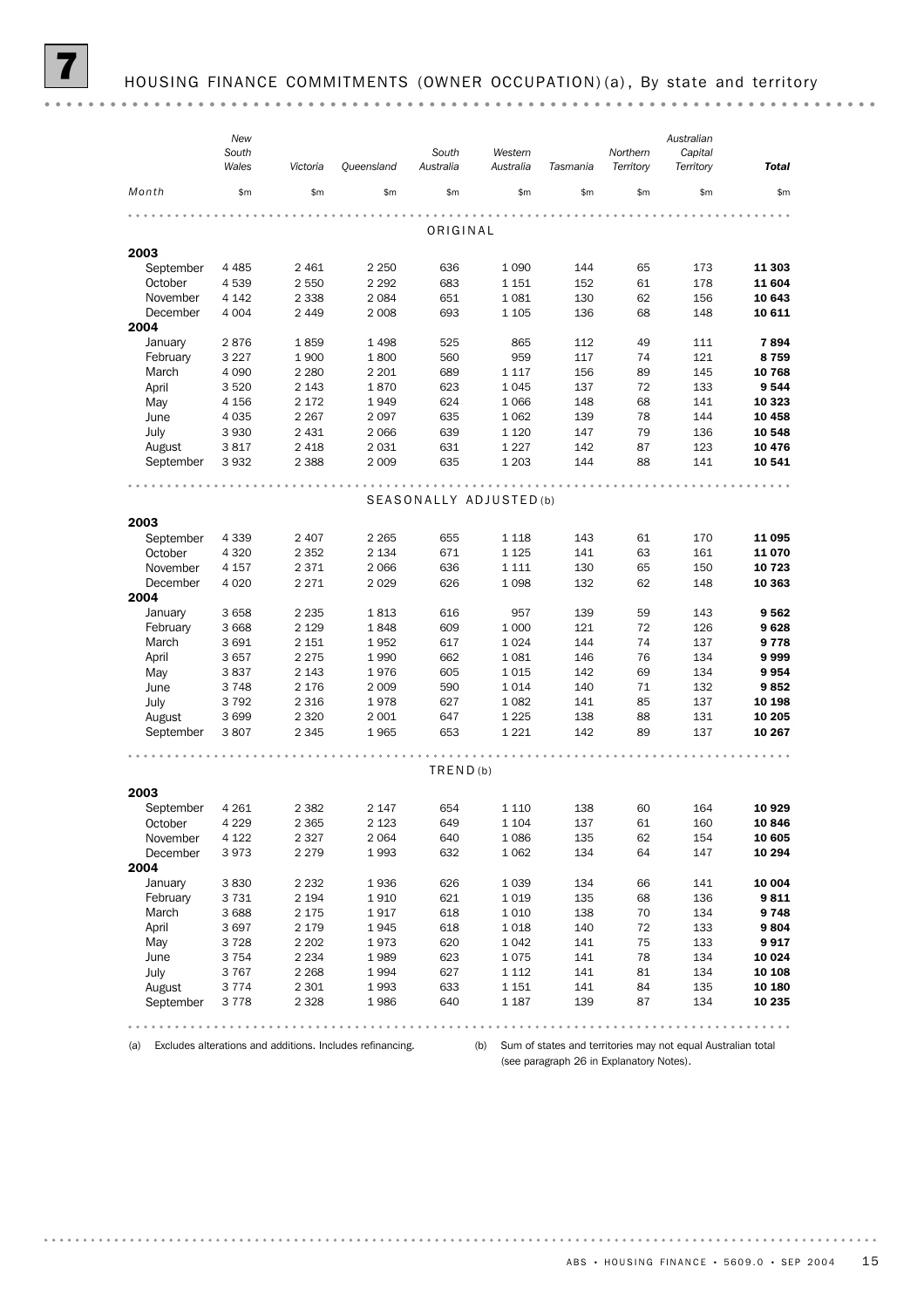$-0.00000$ 

|           | Dwellings<br>financed | Refinancing<br>of established<br>dwellings | Alterations<br>and<br>additions | <b>Total</b> | Commitments<br>advanced<br>during month | Commitments<br>cancelled<br>during month | Commitments not<br>advanced at end<br>of month $(a)$ |
|-----------|-----------------------|--------------------------------------------|---------------------------------|--------------|-----------------------------------------|------------------------------------------|------------------------------------------------------|
| Month     | \$m                   | \$m                                        | \$m                             | \$m\$        | \$m\$                                   | \$m                                      | \$m                                                  |
|           |                       |                                            |                                 |              |                                         |                                          |                                                      |
| 2003      |                       |                                            |                                 |              |                                         |                                          |                                                      |
| September | 8 2 7 0               | 3 0 3 3                                    | 561                             | 11864        | 10 3 82                                 | 1066                                     | 22 850                                               |
| October   | 8575                  | 3 0 2 9                                    | 610                             | 12 2 14      | 10 605                                  | 908                                      | 23 5 26                                              |
| November  | 7845                  | 2 7 9 7                                    | 542                             | 11 185       | 9623                                    | 946                                      | 24 211                                               |
| December  | 7 7 4 3               | 2868                                       | 495                             | 11 106       | 10 861                                  | 873                                      | 23 541                                               |
| 2004      |                       |                                            |                                 |              |                                         |                                          |                                                      |
| January   | 5720                  | 2 1 7 5                                    | 391                             | 8 2 8 5      | 8 1 4 3                                 | 889                                      | 22 7 7 4                                             |
| February  | 6349                  | 2 4 1 0                                    | 529                             | 9 2 8 8      | 7968                                    | 863                                      | 23 216                                               |
| March     | 7852                  | 2915                                       | 618                             | 11 386       | 9 2 3 6                                 | 936                                      | 24 589                                               |
| April     | 7048                  | 2 4 9 6                                    | 510                             | 10 054       | 9085                                    | 998                                      | 24 743                                               |
| May       | 7 603                 | 2 7 2 1                                    | 500                             | 10823        | 9 1 8 1                                 | 1 2 6 8                                  | 25 118                                               |
| June      | 7 5 9 8               | 2860                                       | 511                             | 10 969       | 9534                                    | 1 1 3 8                                  | 25 4 06                                              |
| July      | 7728                  | 2820                                       | 495                             | 11 043       | 9680                                    | 1 2 6 2                                  | 25 5 64                                              |
| August    | 7640                  | 2837                                       | 478                             | 10 954       | 9 1 6 4                                 | 1072                                     | 26 279                                               |
| September | 7 7 1 4               | 2827                                       | 487                             | 11 0 28      | 9 3 0 5                                 | 1 2 9 1                                  | 26 709                                               |
|           |                       |                                            |                                 |              |                                         |                                          |                                                      |

(a) This figure sometimes reflects a rebasing of the data by one or more lenders, without adjustment to earlier periods' commitments advanced or cancelled.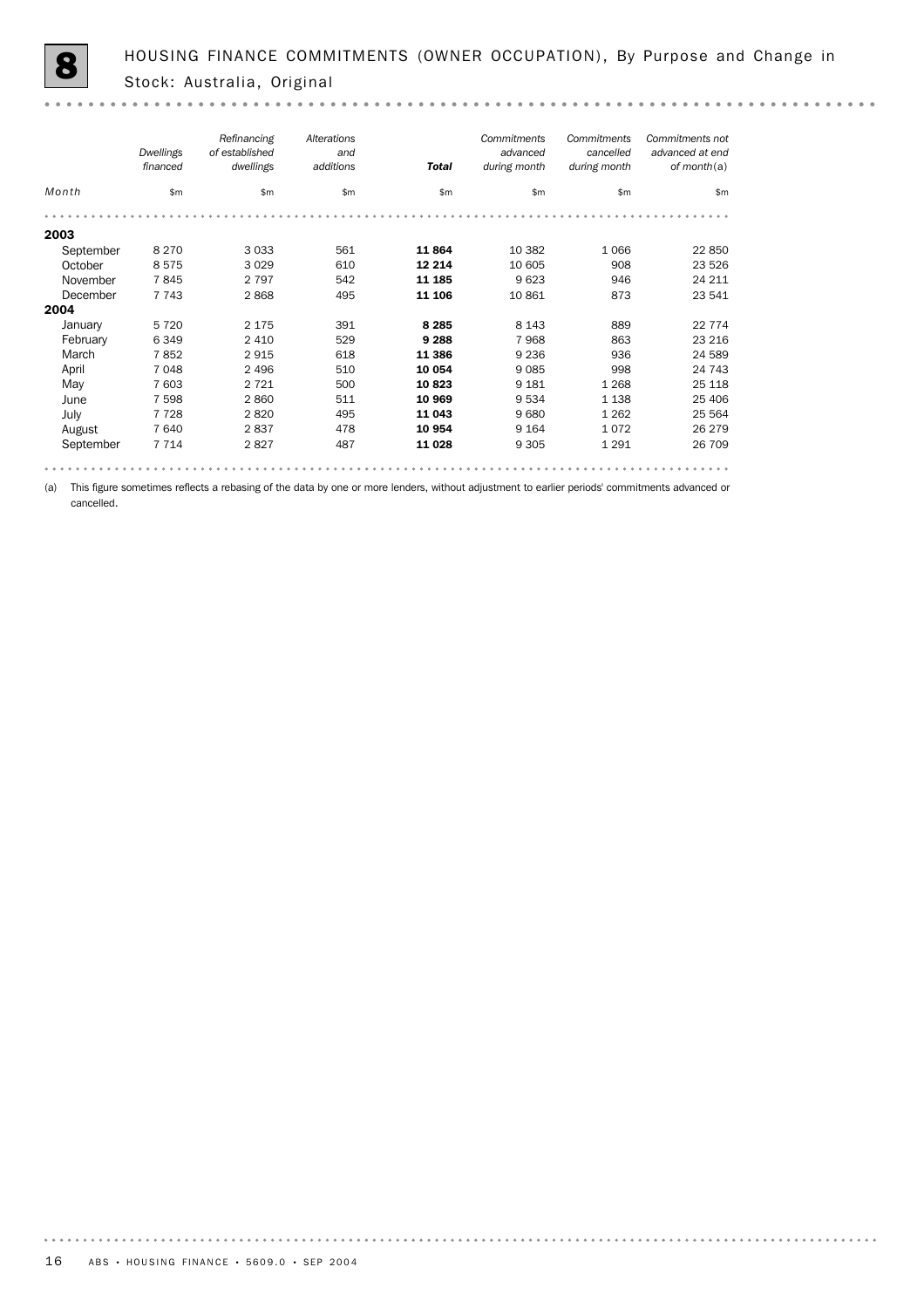$\sim$   $\sim$ 

|           |                       | <b>FIRST HOME BUYERS</b> |                      | <b>FIXED RATE LOANS</b> | (2 YEARS OR LONGER) (b) | ALL DWELLINGS<br><b>FINANCED</b> |                      |
|-----------|-----------------------|--------------------------|----------------------|-------------------------|-------------------------|----------------------------------|----------------------|
|           |                       | % of all                 |                      |                         | % of all                |                                  |                      |
|           | Dwellings<br>financed | dwellings<br>financed    | Average<br>loan size | Dwellings<br>financed   | dwellings<br>financed   | Average<br>loan size             | Average<br>loan size |
| Month     | no.                   | %                        | \$'000               | no.                     | %                       | \$'000                           | \$'000               |
|           |                       |                          |                      |                         |                         |                                  |                      |
| 2003      |                       |                          |                      |                         |                         |                                  |                      |
| September | 8 1 9 5               | 13.7                     | 189.3                | 5815                    | 9.7                     | 168.8                            | 189.0                |
| October   | 8 4 8 5               | 13.6                     | 186.9                | 7 7 3 8                 | 12.4                    | 165.8                            | 186.3                |
| November  | 7499                  | 13.2                     | 186.6                | 8 4 7 0                 | 15.0                    | 160.6                            | 187.9                |
| December  | 7556                  | 13.2                     | 183.8                | 8 0 0 3                 | 14.0                    | 148.5                            | 185.7                |
| 2004      |                       |                          |                      |                         |                         |                                  |                      |
| January   | 5607                  | 13.2                     | 188.6                | 5059                    | 11.9                    | 143.8                            | 185.3                |
| February  | 6032                  | 13.0                     | 185.7                | 4 4 0 2                 | 9.5                     | 159.2                            | 189.1                |
| March     | 7026                  | 12.8                     | 190.1                | 4539                    | 8.3                     | 166.7                            | 195.8                |
| April     | 6311                  | 13.3                     | 201.5                | 3 3 8 6                 | 7.2                     | 165.5                            | 201.8                |
| May       | 7 0 9 9               | 14.0                     | 204.1                | 3574                    | 7.1                     | 172.5                            | 204.0                |
| June      | 7 3 9 9               | 14.3                     | 203.4                | 3524                    | 6.8                     | 172.5                            | 201.7                |
| July      | 7821                  | 15.3                     | 207.6                | 3 3 5 4                 | 6.6                     | 178.8                            | 206.7                |
| August    | 8 1 4 6               | 16.0                     | 208.3                | 3 4 5 8                 | 6.8                     | 181.9                            | 205.6                |
| September | 8 2 2 4               | 16.2                     | 206.6                | 3 7 1 5                 | 7.3                     | 184.5                            | 207.4                |
|           |                       |                          |                      |                         |                         |                                  |                      |
|           |                       |                          |                      |                         |                         |                                  |                      |

(a) Excludes alterations and additions. (b) Includes refinancing.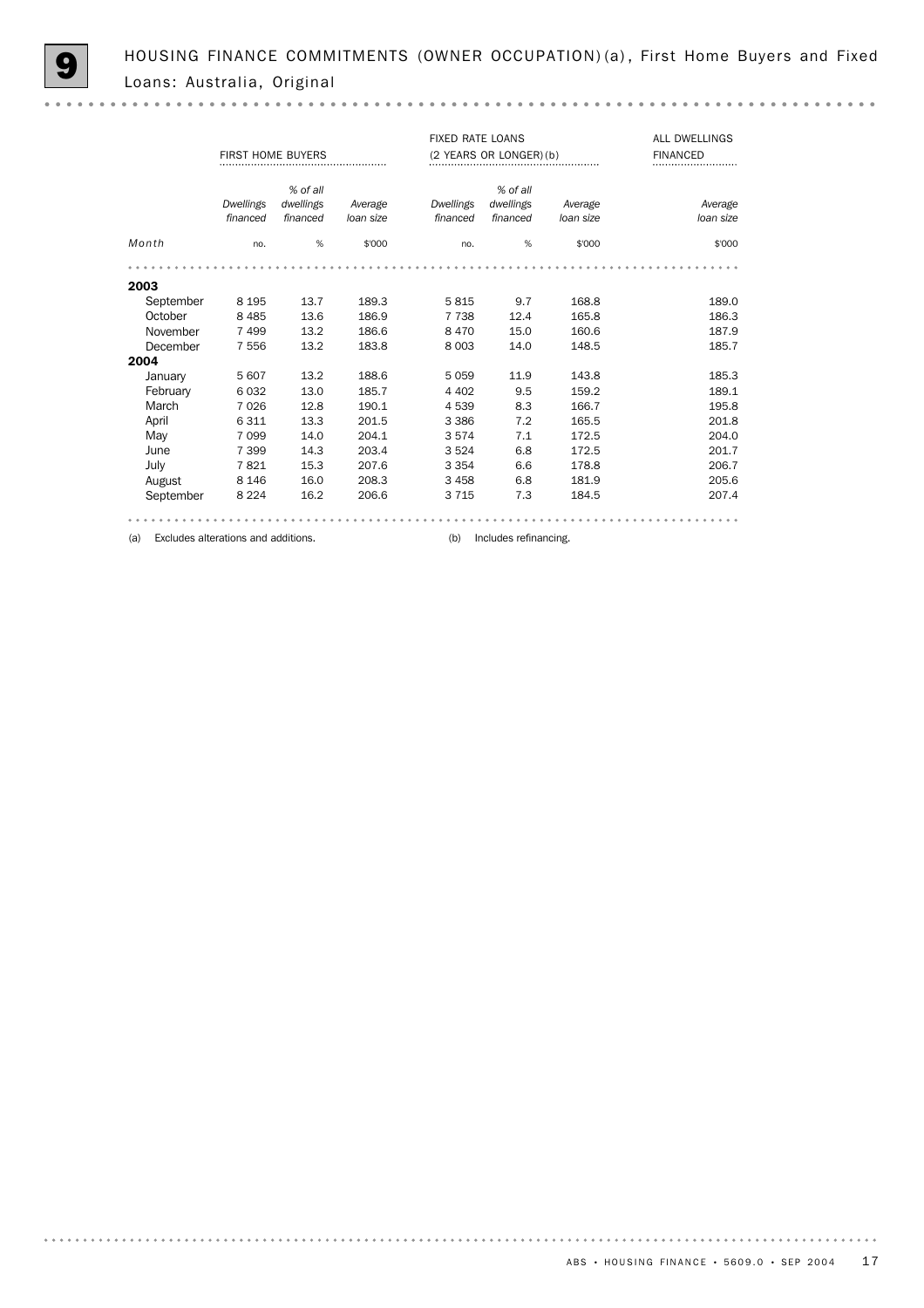HOUSING FINANCE COMMITMENTS (OWNER OCCUPATION) (a), By Purpose: state and territory, Original -Sep 2004

| State                                    | Construction<br>of dwellings | Purchase<br>of new<br>dwellings | Purchase of<br>established<br>dwellings(b) | <b>Total</b> | Refinancing of<br>established<br>dwellings | Total<br>excluding<br>refinancing |
|------------------------------------------|------------------------------|---------------------------------|--------------------------------------------|--------------|--------------------------------------------|-----------------------------------|
|                                          |                              |                                 | NUMBER                                     |              |                                            |                                   |
| <b>New South Wales</b>                   | 938                          | 540                             | 13 941                                     | 15 4 19      | 4872                                       | 10 547                            |
| Victoria                                 | 1326                         | 588                             | 9931                                       | 11845        | 3599                                       | 8 2 4 6                           |
| Queensland                               | 959                          | 349                             | 8626                                       | 9934         | 2962                                       | 6972                              |
| South Australia                          | 367                          | 133                             | 3566                                       | 4066         | 1097                                       | 2969                              |
| Western Australia                        | 1 1 7 5                      | 197                             | 6005                                       | 7377         | 1779                                       | 5 5 9 8                           |
| Tasmania                                 | 110                          | 28                              | 924                                        | 1062         | 305                                        | 757                               |
| Northern Territory                       | 46                           | 15                              | 453                                        | 514          | 101                                        | 413                               |
| Australian Capital                       |                              |                                 |                                            |              |                                            |                                   |
| Territory                                | 34                           | 43                              | 541                                        | 618          | 154                                        | 464                               |
| Total                                    | 4955                         | 1893                            | 43 987                                     | 50 835       | 14 869                                     | 35 966                            |
|                                          |                              |                                 |                                            |              |                                            |                                   |
|                                          |                              |                                 | VALUE (\$m)                                |              |                                            |                                   |
| <b>New South Wales</b>                   | 226                          | 167                             | 3539                                       | 3932         | 1 1 7 7                                    | 2 7 5 5                           |
| Victoria                                 | 279                          | 133                             | 1976                                       | 2 3 8 8      | 628                                        | 1760                              |
| Queensland                               | 205                          | 80                              | 1725                                       | 2009         | 545                                        | 1465                              |
| South Australia                          | 69                           | 20                              | 547                                        | 635          | 145                                        | 490                               |
| Western Australia                        | 204                          | 36                              | 963                                        | 1 203        | 251                                        | 952                               |
| Tasmania                                 | 17                           | $\overline{4}$                  | 124                                        | 144          | 35                                         | 109                               |
| Northern Territory                       | 8                            | $\overline{2}$                  | 77                                         | 88           | 15                                         | 72                                |
| Australian Capital                       |                              |                                 |                                            |              |                                            |                                   |
| Territory                                | 11                           | 11                              | 120                                        | 141          | 31                                         | 110                               |
| Total                                    | 1019                         | 452                             | 9070                                       | 10 541       | 2827                                       | 7 7 1 4                           |
|                                          |                              |                                 |                                            |              |                                            |                                   |
|                                          |                              |                                 | AVERAGE LOAN SIZE (\$'000)                 |              |                                            |                                   |
| New South Wales                          | 240.9                        | 309.7                           | 253.8                                      | 255.0        | 241.6                                      | 261.2                             |
| Victoria                                 | 210.7                        | 225.4                           | 199.0                                      | 201.6        | 174.4                                      | 213.5                             |
| Queensland                               | 213.5                        | 229.1                           | 200.0                                      | 202.3        | 183.8                                      | 210.1                             |
| South Australia                          | 186.7                        | 149.9                           | 153.4                                      | 156.3        | 132.5                                      | 165.0                             |
| Western Australia                        | 173.8                        | 180.4                           | 160.4                                      | 163.1        | 141.3                                      | 170.0                             |
| Tasmania                                 | 154.4                        | 129.0                           | 134.0                                      | 136.0        | 114.6                                      | 144.6                             |
| Northern Territory<br>Australian Capital | 182.3                        | 156.5                           | 170.1                                      | 170.8        | 151.6                                      | 175.5                             |
| Territory                                |                              | 252.7                           | 221.0                                      | 228.1        | 200.3                                      | 237.4                             |
| Total                                    | 310.8<br>205.6               | 238.8                           | 206.2                                      | 207.4        | 190.1                                      | 214.5                             |
|                                          |                              |                                 |                                            |              |                                            |                                   |
|                                          |                              |                                 |                                            |              |                                            |                                   |

(a) Excludes alterations and additions. (b) Includes refinancing.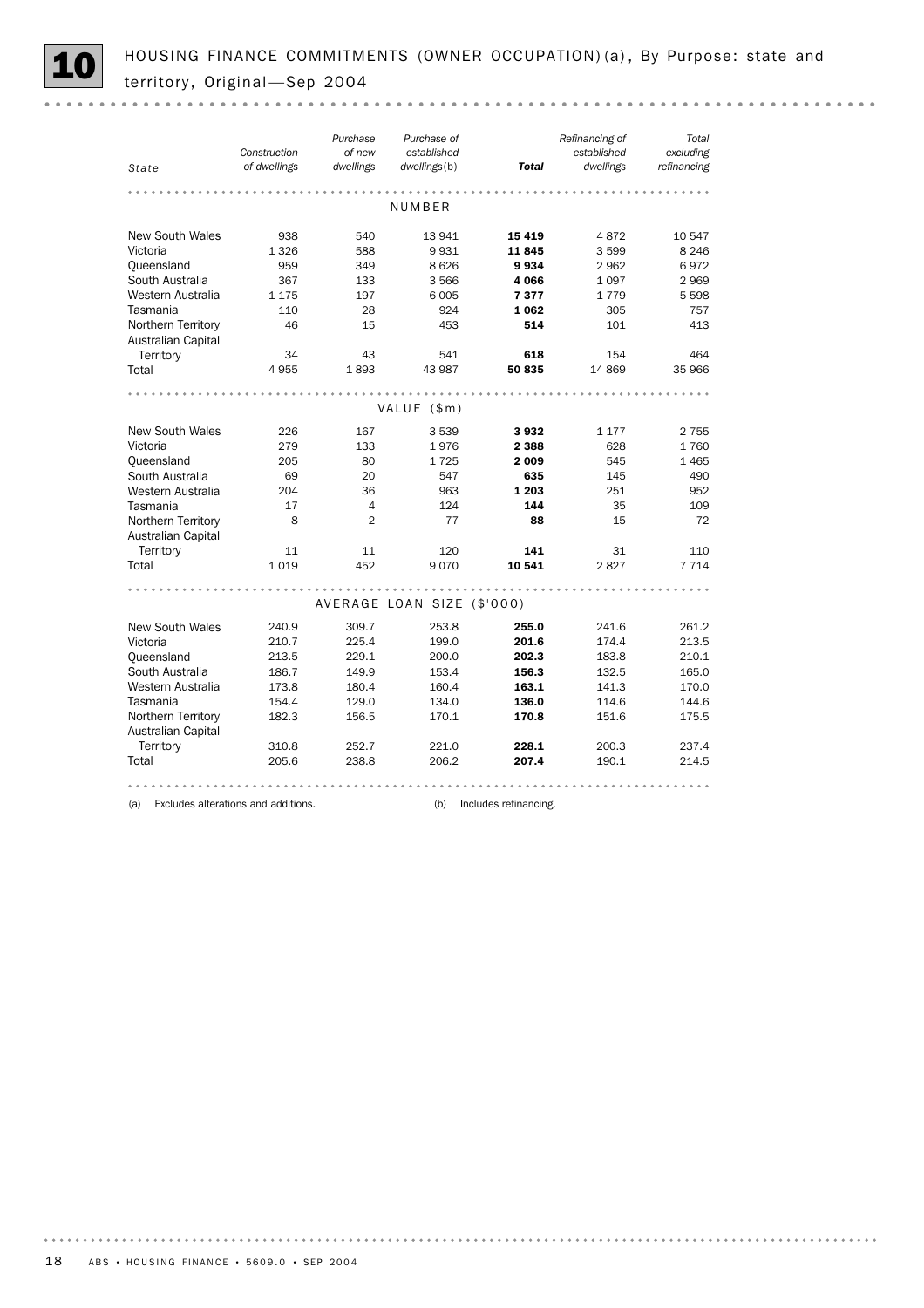

| Purchase of<br>Construction<br>Purchase of<br>Purchase of<br>Purchase<br>Refinancing of<br>other<br>of dwellings<br>dwellings by<br>dwellings by<br>Construction<br>of new<br>established<br>established<br>for rent<br>individuals for<br>others for<br>of dwellings<br>dwellings<br>dwellings<br>dwellings<br>or resale<br>rent or resale<br>rent or resale<br>\$m<br>\$m\$<br>\$m<br>\$m<br>\$m\$<br>\$m<br>\$m<br>ORIGINAL<br>2003<br>3 0 3 3<br>439<br>542<br>18 411<br>September<br>1 0 9 9<br>375<br>6 7 9 5<br>6 1 28<br>October<br>1 1 4 7<br>479<br>3029<br>6948<br>547<br>6 3 0 8<br>741<br>19 19 9<br>1 0 2 7<br>472<br>2 7 9 7<br>6 3 4 6<br>430<br>5 5 8 5<br>610<br>17 268<br>November<br>December<br>1054<br>473<br>2868<br>561<br>6 2 1 6<br>554<br>5 5 8 0<br>17 306<br>2004<br>January<br>795<br>308<br>340<br>381<br>2 1 7 5<br>4616<br>3849<br>12 4 64<br>865<br>423<br>2 4 1 0<br>5 0 6 2<br>389<br>4 2 8 7<br>395<br>13830<br>February<br>1041<br>436<br>2915<br>6375<br>603<br>479<br>March<br>5 4 6 0<br>17 310<br>April<br>933<br>418<br>2 4 9 6<br>5 6 9 7<br>404<br>4644<br>392<br>14 984<br>1047<br>419<br>2 7 2 1<br>6 1 3 6<br>551<br>485<br>May<br>4 9 0 9<br>16 268<br>2860<br>June<br>1059<br>444<br>6 0 9 6<br>684<br>4 9 8 4<br>551<br>16 677<br>1079<br>455<br>2820<br>6 1 9 5<br>596<br>483<br>July<br>4513<br>16 140<br>1 0 4 3<br>452<br>2837<br>6 1 4 4<br>595<br>4 4 7 9<br>516<br>August<br>16 066<br>1019<br>452<br>2827<br>6 2 4 3<br>575<br>4509<br>407<br>16 032<br>September<br>SEASONALLY ADJUSTED<br>2003<br>366<br>3 0 0 2<br>6 6 6 5<br>5895<br>556<br>September<br>1 0 6 2<br>457<br>18 002<br>October<br>1075<br>461<br>2919<br>6 6 1 5<br>457<br>6 1 2 6<br>806<br>18 460<br>November<br>1 0 4 9<br>474<br>2889<br>6 3 1 1<br>459<br>576<br>5909<br>17 668<br>1 0 0 3<br>434<br>2849<br>6 0 7 7<br>531<br>5 6 8 0<br>495<br>17 069<br>December<br>2004<br>364<br>2 7 6 2<br>433<br>1019<br>5416<br>4865<br>478<br>January<br>February<br>992<br>458<br>2 608<br>5570<br>471<br>4 7 9 3<br>467<br>989<br>405<br>2585<br>5 7 9 9<br>532<br>4957<br>492<br>March<br>April<br>447<br>2585<br>442<br>1 0 2 2<br>5945<br>4 9 0 8<br>445<br>May<br>1 0 0 8<br>418<br>2624<br>5 9 0 3<br>528<br>4 702<br>449<br>980<br>424<br>2638<br>5810<br>577<br>4 2 2 2<br>400<br>June<br>July<br>965<br>437<br>2697<br>6 0 9 8<br>579<br>4 3 6 1<br>488<br>586<br>980<br>448<br>2692<br>6.084<br>4 2 2 5<br>495<br>August<br>September<br>978<br>441<br>2 7 9 2<br>6 0 5 6<br>612<br>4 4 6 5<br>448<br>TREND<br>2003<br>September<br>1051<br>398<br>2875<br>6 6 0 5<br>5856<br>628<br>17 936<br>524<br>October<br>1 0 4 9<br>417<br>2916<br>6463<br>499<br>5890<br>617<br>17852<br>November<br>1 0 4 0<br>429<br>2896<br>6 2 4 0<br>479<br>591<br>5763<br>17 439<br>December<br>1028<br>433<br>2831<br>6 0 0 2<br>467<br>5 5 3 5<br>553<br>16 849<br>2004<br>January<br>1016<br>431<br>2 7 4 5<br>5812<br>467<br>5 2 7 2<br>512<br>1 0 0 7<br>426<br>2669<br>5 7 1 0<br>475<br>5033<br>475<br>February<br>March<br>1 0 0 1<br>422<br>2618<br>5 7 0 7<br>488<br>4839<br>453<br>998<br>424<br>2 602<br>5 7 8 0<br>504<br>4697<br>448<br>April<br>May<br>995<br>429<br>2615<br>5879<br>526<br>4589<br>451<br>June<br>989<br>433<br>2645<br>5957<br>550<br>4 4 8 6<br>453<br>982<br>436<br>2680<br>6 0 1 0<br>573<br>4 3 8 8<br>456<br>July<br>August<br>977<br>438<br>2 7 1 4<br>6 0 5 0<br>592<br>461<br>4 3 1 3<br>September<br>973<br>443<br>2 7 4 4<br>6075<br>607<br>4 2 5 8<br>465 | OWNER OCCUPATION (SECURED FINANCE) |  |  | INVESTMENT HOUSING(c) |  |  | <b>TOTAL</b>                                    |
|----------------------------------------------------------------------------------------------------------------------------------------------------------------------------------------------------------------------------------------------------------------------------------------------------------------------------------------------------------------------------------------------------------------------------------------------------------------------------------------------------------------------------------------------------------------------------------------------------------------------------------------------------------------------------------------------------------------------------------------------------------------------------------------------------------------------------------------------------------------------------------------------------------------------------------------------------------------------------------------------------------------------------------------------------------------------------------------------------------------------------------------------------------------------------------------------------------------------------------------------------------------------------------------------------------------------------------------------------------------------------------------------------------------------------------------------------------------------------------------------------------------------------------------------------------------------------------------------------------------------------------------------------------------------------------------------------------------------------------------------------------------------------------------------------------------------------------------------------------------------------------------------------------------------------------------------------------------------------------------------------------------------------------------------------------------------------------------------------------------------------------------------------------------------------------------------------------------------------------------------------------------------------------------------------------------------------------------------------------------------------------------------------------------------------------------------------------------------------------------------------------------------------------------------------------------------------------------------------------------------------------------------------------------------------------------------------------------------------------------------------------------------------------------------------------------------------------------------------------------------------------------------------------------------------------------------------------------------------------------------------------------------------------------------------------------------------------------------------------------------------------------------------------------------------------------------------------------------------------------------------------------------------------------------------------------------------------------------------------------------------------------------------------------------------------------------------------------------------------------------------------------------------|------------------------------------|--|--|-----------------------|--|--|-------------------------------------------------|
|                                                                                                                                                                                                                                                                                                                                                                                                                                                                                                                                                                                                                                                                                                                                                                                                                                                                                                                                                                                                                                                                                                                                                                                                                                                                                                                                                                                                                                                                                                                                                                                                                                                                                                                                                                                                                                                                                                                                                                                                                                                                                                                                                                                                                                                                                                                                                                                                                                                                                                                                                                                                                                                                                                                                                                                                                                                                                                                                                                                                                                                                                                                                                                                                                                                                                                                                                                                                                                                                                                                            |                                    |  |  |                       |  |  | All<br>dwelling<br>finance                      |
|                                                                                                                                                                                                                                                                                                                                                                                                                                                                                                                                                                                                                                                                                                                                                                                                                                                                                                                                                                                                                                                                                                                                                                                                                                                                                                                                                                                                                                                                                                                                                                                                                                                                                                                                                                                                                                                                                                                                                                                                                                                                                                                                                                                                                                                                                                                                                                                                                                                                                                                                                                                                                                                                                                                                                                                                                                                                                                                                                                                                                                                                                                                                                                                                                                                                                                                                                                                                                                                                                                                            |                                    |  |  |                       |  |  | \$m                                             |
|                                                                                                                                                                                                                                                                                                                                                                                                                                                                                                                                                                                                                                                                                                                                                                                                                                                                                                                                                                                                                                                                                                                                                                                                                                                                                                                                                                                                                                                                                                                                                                                                                                                                                                                                                                                                                                                                                                                                                                                                                                                                                                                                                                                                                                                                                                                                                                                                                                                                                                                                                                                                                                                                                                                                                                                                                                                                                                                                                                                                                                                                                                                                                                                                                                                                                                                                                                                                                                                                                                                            |                                    |  |  |                       |  |  |                                                 |
|                                                                                                                                                                                                                                                                                                                                                                                                                                                                                                                                                                                                                                                                                                                                                                                                                                                                                                                                                                                                                                                                                                                                                                                                                                                                                                                                                                                                                                                                                                                                                                                                                                                                                                                                                                                                                                                                                                                                                                                                                                                                                                                                                                                                                                                                                                                                                                                                                                                                                                                                                                                                                                                                                                                                                                                                                                                                                                                                                                                                                                                                                                                                                                                                                                                                                                                                                                                                                                                                                                                            |                                    |  |  |                       |  |  |                                                 |
|                                                                                                                                                                                                                                                                                                                                                                                                                                                                                                                                                                                                                                                                                                                                                                                                                                                                                                                                                                                                                                                                                                                                                                                                                                                                                                                                                                                                                                                                                                                                                                                                                                                                                                                                                                                                                                                                                                                                                                                                                                                                                                                                                                                                                                                                                                                                                                                                                                                                                                                                                                                                                                                                                                                                                                                                                                                                                                                                                                                                                                                                                                                                                                                                                                                                                                                                                                                                                                                                                                                            |                                    |  |  |                       |  |  |                                                 |
|                                                                                                                                                                                                                                                                                                                                                                                                                                                                                                                                                                                                                                                                                                                                                                                                                                                                                                                                                                                                                                                                                                                                                                                                                                                                                                                                                                                                                                                                                                                                                                                                                                                                                                                                                                                                                                                                                                                                                                                                                                                                                                                                                                                                                                                                                                                                                                                                                                                                                                                                                                                                                                                                                                                                                                                                                                                                                                                                                                                                                                                                                                                                                                                                                                                                                                                                                                                                                                                                                                                            |                                    |  |  |                       |  |  |                                                 |
|                                                                                                                                                                                                                                                                                                                                                                                                                                                                                                                                                                                                                                                                                                                                                                                                                                                                                                                                                                                                                                                                                                                                                                                                                                                                                                                                                                                                                                                                                                                                                                                                                                                                                                                                                                                                                                                                                                                                                                                                                                                                                                                                                                                                                                                                                                                                                                                                                                                                                                                                                                                                                                                                                                                                                                                                                                                                                                                                                                                                                                                                                                                                                                                                                                                                                                                                                                                                                                                                                                                            |                                    |  |  |                       |  |  |                                                 |
|                                                                                                                                                                                                                                                                                                                                                                                                                                                                                                                                                                                                                                                                                                                                                                                                                                                                                                                                                                                                                                                                                                                                                                                                                                                                                                                                                                                                                                                                                                                                                                                                                                                                                                                                                                                                                                                                                                                                                                                                                                                                                                                                                                                                                                                                                                                                                                                                                                                                                                                                                                                                                                                                                                                                                                                                                                                                                                                                                                                                                                                                                                                                                                                                                                                                                                                                                                                                                                                                                                                            |                                    |  |  |                       |  |  |                                                 |
|                                                                                                                                                                                                                                                                                                                                                                                                                                                                                                                                                                                                                                                                                                                                                                                                                                                                                                                                                                                                                                                                                                                                                                                                                                                                                                                                                                                                                                                                                                                                                                                                                                                                                                                                                                                                                                                                                                                                                                                                                                                                                                                                                                                                                                                                                                                                                                                                                                                                                                                                                                                                                                                                                                                                                                                                                                                                                                                                                                                                                                                                                                                                                                                                                                                                                                                                                                                                                                                                                                                            |                                    |  |  |                       |  |  |                                                 |
|                                                                                                                                                                                                                                                                                                                                                                                                                                                                                                                                                                                                                                                                                                                                                                                                                                                                                                                                                                                                                                                                                                                                                                                                                                                                                                                                                                                                                                                                                                                                                                                                                                                                                                                                                                                                                                                                                                                                                                                                                                                                                                                                                                                                                                                                                                                                                                                                                                                                                                                                                                                                                                                                                                                                                                                                                                                                                                                                                                                                                                                                                                                                                                                                                                                                                                                                                                                                                                                                                                                            |                                    |  |  |                       |  |  |                                                 |
|                                                                                                                                                                                                                                                                                                                                                                                                                                                                                                                                                                                                                                                                                                                                                                                                                                                                                                                                                                                                                                                                                                                                                                                                                                                                                                                                                                                                                                                                                                                                                                                                                                                                                                                                                                                                                                                                                                                                                                                                                                                                                                                                                                                                                                                                                                                                                                                                                                                                                                                                                                                                                                                                                                                                                                                                                                                                                                                                                                                                                                                                                                                                                                                                                                                                                                                                                                                                                                                                                                                            |                                    |  |  |                       |  |  |                                                 |
|                                                                                                                                                                                                                                                                                                                                                                                                                                                                                                                                                                                                                                                                                                                                                                                                                                                                                                                                                                                                                                                                                                                                                                                                                                                                                                                                                                                                                                                                                                                                                                                                                                                                                                                                                                                                                                                                                                                                                                                                                                                                                                                                                                                                                                                                                                                                                                                                                                                                                                                                                                                                                                                                                                                                                                                                                                                                                                                                                                                                                                                                                                                                                                                                                                                                                                                                                                                                                                                                                                                            |                                    |  |  |                       |  |  |                                                 |
|                                                                                                                                                                                                                                                                                                                                                                                                                                                                                                                                                                                                                                                                                                                                                                                                                                                                                                                                                                                                                                                                                                                                                                                                                                                                                                                                                                                                                                                                                                                                                                                                                                                                                                                                                                                                                                                                                                                                                                                                                                                                                                                                                                                                                                                                                                                                                                                                                                                                                                                                                                                                                                                                                                                                                                                                                                                                                                                                                                                                                                                                                                                                                                                                                                                                                                                                                                                                                                                                                                                            |                                    |  |  |                       |  |  |                                                 |
|                                                                                                                                                                                                                                                                                                                                                                                                                                                                                                                                                                                                                                                                                                                                                                                                                                                                                                                                                                                                                                                                                                                                                                                                                                                                                                                                                                                                                                                                                                                                                                                                                                                                                                                                                                                                                                                                                                                                                                                                                                                                                                                                                                                                                                                                                                                                                                                                                                                                                                                                                                                                                                                                                                                                                                                                                                                                                                                                                                                                                                                                                                                                                                                                                                                                                                                                                                                                                                                                                                                            |                                    |  |  |                       |  |  |                                                 |
|                                                                                                                                                                                                                                                                                                                                                                                                                                                                                                                                                                                                                                                                                                                                                                                                                                                                                                                                                                                                                                                                                                                                                                                                                                                                                                                                                                                                                                                                                                                                                                                                                                                                                                                                                                                                                                                                                                                                                                                                                                                                                                                                                                                                                                                                                                                                                                                                                                                                                                                                                                                                                                                                                                                                                                                                                                                                                                                                                                                                                                                                                                                                                                                                                                                                                                                                                                                                                                                                                                                            |                                    |  |  |                       |  |  |                                                 |
|                                                                                                                                                                                                                                                                                                                                                                                                                                                                                                                                                                                                                                                                                                                                                                                                                                                                                                                                                                                                                                                                                                                                                                                                                                                                                                                                                                                                                                                                                                                                                                                                                                                                                                                                                                                                                                                                                                                                                                                                                                                                                                                                                                                                                                                                                                                                                                                                                                                                                                                                                                                                                                                                                                                                                                                                                                                                                                                                                                                                                                                                                                                                                                                                                                                                                                                                                                                                                                                                                                                            |                                    |  |  |                       |  |  |                                                 |
|                                                                                                                                                                                                                                                                                                                                                                                                                                                                                                                                                                                                                                                                                                                                                                                                                                                                                                                                                                                                                                                                                                                                                                                                                                                                                                                                                                                                                                                                                                                                                                                                                                                                                                                                                                                                                                                                                                                                                                                                                                                                                                                                                                                                                                                                                                                                                                                                                                                                                                                                                                                                                                                                                                                                                                                                                                                                                                                                                                                                                                                                                                                                                                                                                                                                                                                                                                                                                                                                                                                            |                                    |  |  |                       |  |  |                                                 |
|                                                                                                                                                                                                                                                                                                                                                                                                                                                                                                                                                                                                                                                                                                                                                                                                                                                                                                                                                                                                                                                                                                                                                                                                                                                                                                                                                                                                                                                                                                                                                                                                                                                                                                                                                                                                                                                                                                                                                                                                                                                                                                                                                                                                                                                                                                                                                                                                                                                                                                                                                                                                                                                                                                                                                                                                                                                                                                                                                                                                                                                                                                                                                                                                                                                                                                                                                                                                                                                                                                                            |                                    |  |  |                       |  |  |                                                 |
|                                                                                                                                                                                                                                                                                                                                                                                                                                                                                                                                                                                                                                                                                                                                                                                                                                                                                                                                                                                                                                                                                                                                                                                                                                                                                                                                                                                                                                                                                                                                                                                                                                                                                                                                                                                                                                                                                                                                                                                                                                                                                                                                                                                                                                                                                                                                                                                                                                                                                                                                                                                                                                                                                                                                                                                                                                                                                                                                                                                                                                                                                                                                                                                                                                                                                                                                                                                                                                                                                                                            |                                    |  |  |                       |  |  |                                                 |
|                                                                                                                                                                                                                                                                                                                                                                                                                                                                                                                                                                                                                                                                                                                                                                                                                                                                                                                                                                                                                                                                                                                                                                                                                                                                                                                                                                                                                                                                                                                                                                                                                                                                                                                                                                                                                                                                                                                                                                                                                                                                                                                                                                                                                                                                                                                                                                                                                                                                                                                                                                                                                                                                                                                                                                                                                                                                                                                                                                                                                                                                                                                                                                                                                                                                                                                                                                                                                                                                                                                            |                                    |  |  |                       |  |  |                                                 |
|                                                                                                                                                                                                                                                                                                                                                                                                                                                                                                                                                                                                                                                                                                                                                                                                                                                                                                                                                                                                                                                                                                                                                                                                                                                                                                                                                                                                                                                                                                                                                                                                                                                                                                                                                                                                                                                                                                                                                                                                                                                                                                                                                                                                                                                                                                                                                                                                                                                                                                                                                                                                                                                                                                                                                                                                                                                                                                                                                                                                                                                                                                                                                                                                                                                                                                                                                                                                                                                                                                                            |                                    |  |  |                       |  |  |                                                 |
|                                                                                                                                                                                                                                                                                                                                                                                                                                                                                                                                                                                                                                                                                                                                                                                                                                                                                                                                                                                                                                                                                                                                                                                                                                                                                                                                                                                                                                                                                                                                                                                                                                                                                                                                                                                                                                                                                                                                                                                                                                                                                                                                                                                                                                                                                                                                                                                                                                                                                                                                                                                                                                                                                                                                                                                                                                                                                                                                                                                                                                                                                                                                                                                                                                                                                                                                                                                                                                                                                                                            |                                    |  |  |                       |  |  |                                                 |
|                                                                                                                                                                                                                                                                                                                                                                                                                                                                                                                                                                                                                                                                                                                                                                                                                                                                                                                                                                                                                                                                                                                                                                                                                                                                                                                                                                                                                                                                                                                                                                                                                                                                                                                                                                                                                                                                                                                                                                                                                                                                                                                                                                                                                                                                                                                                                                                                                                                                                                                                                                                                                                                                                                                                                                                                                                                                                                                                                                                                                                                                                                                                                                                                                                                                                                                                                                                                                                                                                                                            |                                    |  |  |                       |  |  |                                                 |
|                                                                                                                                                                                                                                                                                                                                                                                                                                                                                                                                                                                                                                                                                                                                                                                                                                                                                                                                                                                                                                                                                                                                                                                                                                                                                                                                                                                                                                                                                                                                                                                                                                                                                                                                                                                                                                                                                                                                                                                                                                                                                                                                                                                                                                                                                                                                                                                                                                                                                                                                                                                                                                                                                                                                                                                                                                                                                                                                                                                                                                                                                                                                                                                                                                                                                                                                                                                                                                                                                                                            |                                    |  |  |                       |  |  |                                                 |
|                                                                                                                                                                                                                                                                                                                                                                                                                                                                                                                                                                                                                                                                                                                                                                                                                                                                                                                                                                                                                                                                                                                                                                                                                                                                                                                                                                                                                                                                                                                                                                                                                                                                                                                                                                                                                                                                                                                                                                                                                                                                                                                                                                                                                                                                                                                                                                                                                                                                                                                                                                                                                                                                                                                                                                                                                                                                                                                                                                                                                                                                                                                                                                                                                                                                                                                                                                                                                                                                                                                            |                                    |  |  |                       |  |  |                                                 |
|                                                                                                                                                                                                                                                                                                                                                                                                                                                                                                                                                                                                                                                                                                                                                                                                                                                                                                                                                                                                                                                                                                                                                                                                                                                                                                                                                                                                                                                                                                                                                                                                                                                                                                                                                                                                                                                                                                                                                                                                                                                                                                                                                                                                                                                                                                                                                                                                                                                                                                                                                                                                                                                                                                                                                                                                                                                                                                                                                                                                                                                                                                                                                                                                                                                                                                                                                                                                                                                                                                                            |                                    |  |  |                       |  |  |                                                 |
|                                                                                                                                                                                                                                                                                                                                                                                                                                                                                                                                                                                                                                                                                                                                                                                                                                                                                                                                                                                                                                                                                                                                                                                                                                                                                                                                                                                                                                                                                                                                                                                                                                                                                                                                                                                                                                                                                                                                                                                                                                                                                                                                                                                                                                                                                                                                                                                                                                                                                                                                                                                                                                                                                                                                                                                                                                                                                                                                                                                                                                                                                                                                                                                                                                                                                                                                                                                                                                                                                                                            |                                    |  |  |                       |  |  |                                                 |
|                                                                                                                                                                                                                                                                                                                                                                                                                                                                                                                                                                                                                                                                                                                                                                                                                                                                                                                                                                                                                                                                                                                                                                                                                                                                                                                                                                                                                                                                                                                                                                                                                                                                                                                                                                                                                                                                                                                                                                                                                                                                                                                                                                                                                                                                                                                                                                                                                                                                                                                                                                                                                                                                                                                                                                                                                                                                                                                                                                                                                                                                                                                                                                                                                                                                                                                                                                                                                                                                                                                            |                                    |  |  |                       |  |  | 15 338                                          |
|                                                                                                                                                                                                                                                                                                                                                                                                                                                                                                                                                                                                                                                                                                                                                                                                                                                                                                                                                                                                                                                                                                                                                                                                                                                                                                                                                                                                                                                                                                                                                                                                                                                                                                                                                                                                                                                                                                                                                                                                                                                                                                                                                                                                                                                                                                                                                                                                                                                                                                                                                                                                                                                                                                                                                                                                                                                                                                                                                                                                                                                                                                                                                                                                                                                                                                                                                                                                                                                                                                                            |                                    |  |  |                       |  |  | 15 360                                          |
|                                                                                                                                                                                                                                                                                                                                                                                                                                                                                                                                                                                                                                                                                                                                                                                                                                                                                                                                                                                                                                                                                                                                                                                                                                                                                                                                                                                                                                                                                                                                                                                                                                                                                                                                                                                                                                                                                                                                                                                                                                                                                                                                                                                                                                                                                                                                                                                                                                                                                                                                                                                                                                                                                                                                                                                                                                                                                                                                                                                                                                                                                                                                                                                                                                                                                                                                                                                                                                                                                                                            |                                    |  |  |                       |  |  | 15 7 5 9                                        |
|                                                                                                                                                                                                                                                                                                                                                                                                                                                                                                                                                                                                                                                                                                                                                                                                                                                                                                                                                                                                                                                                                                                                                                                                                                                                                                                                                                                                                                                                                                                                                                                                                                                                                                                                                                                                                                                                                                                                                                                                                                                                                                                                                                                                                                                                                                                                                                                                                                                                                                                                                                                                                                                                                                                                                                                                                                                                                                                                                                                                                                                                                                                                                                                                                                                                                                                                                                                                                                                                                                                            |                                    |  |  |                       |  |  | 15 793                                          |
|                                                                                                                                                                                                                                                                                                                                                                                                                                                                                                                                                                                                                                                                                                                                                                                                                                                                                                                                                                                                                                                                                                                                                                                                                                                                                                                                                                                                                                                                                                                                                                                                                                                                                                                                                                                                                                                                                                                                                                                                                                                                                                                                                                                                                                                                                                                                                                                                                                                                                                                                                                                                                                                                                                                                                                                                                                                                                                                                                                                                                                                                                                                                                                                                                                                                                                                                                                                                                                                                                                                            |                                    |  |  |                       |  |  | 15 633                                          |
|                                                                                                                                                                                                                                                                                                                                                                                                                                                                                                                                                                                                                                                                                                                                                                                                                                                                                                                                                                                                                                                                                                                                                                                                                                                                                                                                                                                                                                                                                                                                                                                                                                                                                                                                                                                                                                                                                                                                                                                                                                                                                                                                                                                                                                                                                                                                                                                                                                                                                                                                                                                                                                                                                                                                                                                                                                                                                                                                                                                                                                                                                                                                                                                                                                                                                                                                                                                                                                                                                                                            |                                    |  |  |                       |  |  | 15 052                                          |
|                                                                                                                                                                                                                                                                                                                                                                                                                                                                                                                                                                                                                                                                                                                                                                                                                                                                                                                                                                                                                                                                                                                                                                                                                                                                                                                                                                                                                                                                                                                                                                                                                                                                                                                                                                                                                                                                                                                                                                                                                                                                                                                                                                                                                                                                                                                                                                                                                                                                                                                                                                                                                                                                                                                                                                                                                                                                                                                                                                                                                                                                                                                                                                                                                                                                                                                                                                                                                                                                                                                            |                                    |  |  |                       |  |  | 15 625                                          |
|                                                                                                                                                                                                                                                                                                                                                                                                                                                                                                                                                                                                                                                                                                                                                                                                                                                                                                                                                                                                                                                                                                                                                                                                                                                                                                                                                                                                                                                                                                                                                                                                                                                                                                                                                                                                                                                                                                                                                                                                                                                                                                                                                                                                                                                                                                                                                                                                                                                                                                                                                                                                                                                                                                                                                                                                                                                                                                                                                                                                                                                                                                                                                                                                                                                                                                                                                                                                                                                                                                                            |                                    |  |  |                       |  |  | 15 511                                          |
|                                                                                                                                                                                                                                                                                                                                                                                                                                                                                                                                                                                                                                                                                                                                                                                                                                                                                                                                                                                                                                                                                                                                                                                                                                                                                                                                                                                                                                                                                                                                                                                                                                                                                                                                                                                                                                                                                                                                                                                                                                                                                                                                                                                                                                                                                                                                                                                                                                                                                                                                                                                                                                                                                                                                                                                                                                                                                                                                                                                                                                                                                                                                                                                                                                                                                                                                                                                                                                                                                                                            |                                    |  |  |                       |  |  | 15 793                                          |
|                                                                                                                                                                                                                                                                                                                                                                                                                                                                                                                                                                                                                                                                                                                                                                                                                                                                                                                                                                                                                                                                                                                                                                                                                                                                                                                                                                                                                                                                                                                                                                                                                                                                                                                                                                                                                                                                                                                                                                                                                                                                                                                                                                                                                                                                                                                                                                                                                                                                                                                                                                                                                                                                                                                                                                                                                                                                                                                                                                                                                                                                                                                                                                                                                                                                                                                                                                                                                                                                                                                            |                                    |  |  |                       |  |  | $\alpha \cdot \alpha \cdot \alpha \cdot \alpha$ |
|                                                                                                                                                                                                                                                                                                                                                                                                                                                                                                                                                                                                                                                                                                                                                                                                                                                                                                                                                                                                                                                                                                                                                                                                                                                                                                                                                                                                                                                                                                                                                                                                                                                                                                                                                                                                                                                                                                                                                                                                                                                                                                                                                                                                                                                                                                                                                                                                                                                                                                                                                                                                                                                                                                                                                                                                                                                                                                                                                                                                                                                                                                                                                                                                                                                                                                                                                                                                                                                                                                                            |                                    |  |  |                       |  |  |                                                 |
|                                                                                                                                                                                                                                                                                                                                                                                                                                                                                                                                                                                                                                                                                                                                                                                                                                                                                                                                                                                                                                                                                                                                                                                                                                                                                                                                                                                                                                                                                                                                                                                                                                                                                                                                                                                                                                                                                                                                                                                                                                                                                                                                                                                                                                                                                                                                                                                                                                                                                                                                                                                                                                                                                                                                                                                                                                                                                                                                                                                                                                                                                                                                                                                                                                                                                                                                                                                                                                                                                                                            |                                    |  |  |                       |  |  |                                                 |
|                                                                                                                                                                                                                                                                                                                                                                                                                                                                                                                                                                                                                                                                                                                                                                                                                                                                                                                                                                                                                                                                                                                                                                                                                                                                                                                                                                                                                                                                                                                                                                                                                                                                                                                                                                                                                                                                                                                                                                                                                                                                                                                                                                                                                                                                                                                                                                                                                                                                                                                                                                                                                                                                                                                                                                                                                                                                                                                                                                                                                                                                                                                                                                                                                                                                                                                                                                                                                                                                                                                            |                                    |  |  |                       |  |  |                                                 |
|                                                                                                                                                                                                                                                                                                                                                                                                                                                                                                                                                                                                                                                                                                                                                                                                                                                                                                                                                                                                                                                                                                                                                                                                                                                                                                                                                                                                                                                                                                                                                                                                                                                                                                                                                                                                                                                                                                                                                                                                                                                                                                                                                                                                                                                                                                                                                                                                                                                                                                                                                                                                                                                                                                                                                                                                                                                                                                                                                                                                                                                                                                                                                                                                                                                                                                                                                                                                                                                                                                                            |                                    |  |  |                       |  |  |                                                 |
|                                                                                                                                                                                                                                                                                                                                                                                                                                                                                                                                                                                                                                                                                                                                                                                                                                                                                                                                                                                                                                                                                                                                                                                                                                                                                                                                                                                                                                                                                                                                                                                                                                                                                                                                                                                                                                                                                                                                                                                                                                                                                                                                                                                                                                                                                                                                                                                                                                                                                                                                                                                                                                                                                                                                                                                                                                                                                                                                                                                                                                                                                                                                                                                                                                                                                                                                                                                                                                                                                                                            |                                    |  |  |                       |  |  |                                                 |
|                                                                                                                                                                                                                                                                                                                                                                                                                                                                                                                                                                                                                                                                                                                                                                                                                                                                                                                                                                                                                                                                                                                                                                                                                                                                                                                                                                                                                                                                                                                                                                                                                                                                                                                                                                                                                                                                                                                                                                                                                                                                                                                                                                                                                                                                                                                                                                                                                                                                                                                                                                                                                                                                                                                                                                                                                                                                                                                                                                                                                                                                                                                                                                                                                                                                                                                                                                                                                                                                                                                            |                                    |  |  |                       |  |  |                                                 |
|                                                                                                                                                                                                                                                                                                                                                                                                                                                                                                                                                                                                                                                                                                                                                                                                                                                                                                                                                                                                                                                                                                                                                                                                                                                                                                                                                                                                                                                                                                                                                                                                                                                                                                                                                                                                                                                                                                                                                                                                                                                                                                                                                                                                                                                                                                                                                                                                                                                                                                                                                                                                                                                                                                                                                                                                                                                                                                                                                                                                                                                                                                                                                                                                                                                                                                                                                                                                                                                                                                                            |                                    |  |  |                       |  |  |                                                 |
|                                                                                                                                                                                                                                                                                                                                                                                                                                                                                                                                                                                                                                                                                                                                                                                                                                                                                                                                                                                                                                                                                                                                                                                                                                                                                                                                                                                                                                                                                                                                                                                                                                                                                                                                                                                                                                                                                                                                                                                                                                                                                                                                                                                                                                                                                                                                                                                                                                                                                                                                                                                                                                                                                                                                                                                                                                                                                                                                                                                                                                                                                                                                                                                                                                                                                                                                                                                                                                                                                                                            |                                    |  |  |                       |  |  | 16 255                                          |
|                                                                                                                                                                                                                                                                                                                                                                                                                                                                                                                                                                                                                                                                                                                                                                                                                                                                                                                                                                                                                                                                                                                                                                                                                                                                                                                                                                                                                                                                                                                                                                                                                                                                                                                                                                                                                                                                                                                                                                                                                                                                                                                                                                                                                                                                                                                                                                                                                                                                                                                                                                                                                                                                                                                                                                                                                                                                                                                                                                                                                                                                                                                                                                                                                                                                                                                                                                                                                                                                                                                            |                                    |  |  |                       |  |  | 15 794                                          |
|                                                                                                                                                                                                                                                                                                                                                                                                                                                                                                                                                                                                                                                                                                                                                                                                                                                                                                                                                                                                                                                                                                                                                                                                                                                                                                                                                                                                                                                                                                                                                                                                                                                                                                                                                                                                                                                                                                                                                                                                                                                                                                                                                                                                                                                                                                                                                                                                                                                                                                                                                                                                                                                                                                                                                                                                                                                                                                                                                                                                                                                                                                                                                                                                                                                                                                                                                                                                                                                                                                                            |                                    |  |  |                       |  |  | 15 5 27                                         |
|                                                                                                                                                                                                                                                                                                                                                                                                                                                                                                                                                                                                                                                                                                                                                                                                                                                                                                                                                                                                                                                                                                                                                                                                                                                                                                                                                                                                                                                                                                                                                                                                                                                                                                                                                                                                                                                                                                                                                                                                                                                                                                                                                                                                                                                                                                                                                                                                                                                                                                                                                                                                                                                                                                                                                                                                                                                                                                                                                                                                                                                                                                                                                                                                                                                                                                                                                                                                                                                                                                                            |                                    |  |  |                       |  |  | 15 4 52                                         |
|                                                                                                                                                                                                                                                                                                                                                                                                                                                                                                                                                                                                                                                                                                                                                                                                                                                                                                                                                                                                                                                                                                                                                                                                                                                                                                                                                                                                                                                                                                                                                                                                                                                                                                                                                                                                                                                                                                                                                                                                                                                                                                                                                                                                                                                                                                                                                                                                                                                                                                                                                                                                                                                                                                                                                                                                                                                                                                                                                                                                                                                                                                                                                                                                                                                                                                                                                                                                                                                                                                                            |                                    |  |  |                       |  |  | 15 4 83                                         |
|                                                                                                                                                                                                                                                                                                                                                                                                                                                                                                                                                                                                                                                                                                                                                                                                                                                                                                                                                                                                                                                                                                                                                                                                                                                                                                                                                                                                                                                                                                                                                                                                                                                                                                                                                                                                                                                                                                                                                                                                                                                                                                                                                                                                                                                                                                                                                                                                                                                                                                                                                                                                                                                                                                                                                                                                                                                                                                                                                                                                                                                                                                                                                                                                                                                                                                                                                                                                                                                                                                                            |                                    |  |  |                       |  |  | 15 514                                          |
|                                                                                                                                                                                                                                                                                                                                                                                                                                                                                                                                                                                                                                                                                                                                                                                                                                                                                                                                                                                                                                                                                                                                                                                                                                                                                                                                                                                                                                                                                                                                                                                                                                                                                                                                                                                                                                                                                                                                                                                                                                                                                                                                                                                                                                                                                                                                                                                                                                                                                                                                                                                                                                                                                                                                                                                                                                                                                                                                                                                                                                                                                                                                                                                                                                                                                                                                                                                                                                                                                                                            |                                    |  |  |                       |  |  | 15 5 26                                         |
|                                                                                                                                                                                                                                                                                                                                                                                                                                                                                                                                                                                                                                                                                                                                                                                                                                                                                                                                                                                                                                                                                                                                                                                                                                                                                                                                                                                                                                                                                                                                                                                                                                                                                                                                                                                                                                                                                                                                                                                                                                                                                                                                                                                                                                                                                                                                                                                                                                                                                                                                                                                                                                                                                                                                                                                                                                                                                                                                                                                                                                                                                                                                                                                                                                                                                                                                                                                                                                                                                                                            |                                    |  |  |                       |  |  | 15 546                                          |
|                                                                                                                                                                                                                                                                                                                                                                                                                                                                                                                                                                                                                                                                                                                                                                                                                                                                                                                                                                                                                                                                                                                                                                                                                                                                                                                                                                                                                                                                                                                                                                                                                                                                                                                                                                                                                                                                                                                                                                                                                                                                                                                                                                                                                                                                                                                                                                                                                                                                                                                                                                                                                                                                                                                                                                                                                                                                                                                                                                                                                                                                                                                                                                                                                                                                                                                                                                                                                                                                                                                            |                                    |  |  |                       |  |  | 15 5 65                                         |

(a) Excludes alterations and additions. (c) Excludes revolving credit.

(b) Includes refinancing.

ABS • HOUSING FINANCE • 5609.0 • SEP 2004 19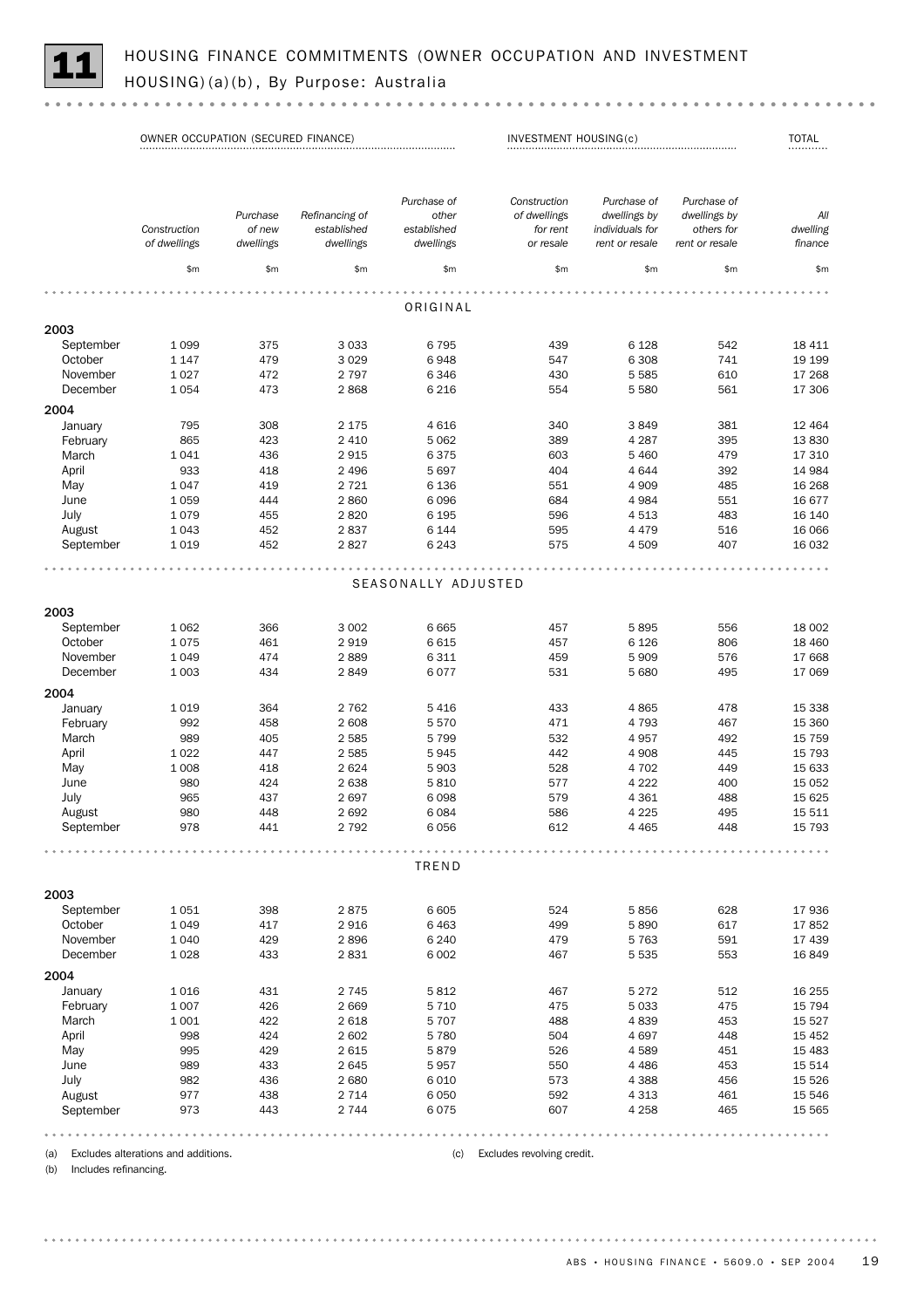# 12 HOUSING LOAN OUTSTANDINGS TO HOUSEHOLDS, BY LENDER, AUSTRALIA

|                      |                    | Permanent          |                         | <b>Total Authorised</b><br>Deposit-taking |                | Other        |          |
|----------------------|--------------------|--------------------|-------------------------|-------------------------------------------|----------------|--------------|----------|
|                      |                    | <b>Building</b>    | Credit                  | Institutions                              | Securitisation | Lenders      |          |
|                      | Banks(a)           | Societies(a)       | $Co$ -operatives $(a)$  | (ADIs)(a)                                 | Vehicles(b)    | $n.e.c.$ (b) | Total(b) |
| Period               | \$m                | \$m\$              | \$m                     | \$m                                       | \$m\$          | \$m          | \$m      |
|                      |                    |                    |                         |                                           |                |              |          |
|                      |                    |                    | OWNER-OCCUPIED HOUSING  |                                           |                |              |          |
| 2003                 |                    |                    |                         |                                           |                |              |          |
| August               | 260 642            | 6 3 8 0            | 13 675                  | 280 697                                   | na             | na           | na       |
| September            | 262 298            | 6469               | 13 862                  | 282 629                                   | na             | na           | na       |
| October              | 266 363            | 6580               | 14 179                  | 287 122                                   | na             | na           | na       |
| November             | 270 509            | 6656               | 14 4 79                 | 291 644                                   | na             | na           | na       |
| December             | 274 265            | 6696               | 14 738                  | 295 699                                   | na             | na           | na       |
| 2004                 |                    |                    |                         |                                           |                |              |          |
| January              | 275 771            | 6819               | 15 010                  | 297 600                                   | na             | na           | na       |
| February             | 276 235            | 6766               | 15 051                  | 298 052                                   | na             | na           | na       |
| March                | 277 483            | 6895               | 15 379                  | 299 757                                   | na             | na           | na       |
| April                | 281 868            | 6892               | 15 3 97                 | 304 157                                   | na             | na           | na       |
| May                  | 286 262            | 6874               | 15 613                  | 308 749                                   | na             | na           | na       |
| June                 | 287 381            | 6935               | 15 192                  | 309 508                                   | na             | na           | na       |
| July                 | 290 471            | 6821               | 15 4 17                 | 312 709                                   | na             | na           | na       |
| August               | 294 034            | 6921               | 15 5 85                 | 316 540                                   | na             | na           | na       |
| September            | 292 880            | 7017               | 15 625                  | 315 522                                   | na             | na           | na       |
|                      |                    |                    |                         |                                           |                |              |          |
|                      |                    |                    | INVESTMENT HOUSING      |                                           |                |              |          |
| 2003                 |                    |                    |                         |                                           |                |              |          |
|                      |                    |                    |                         |                                           |                |              |          |
| August               | 128 721<br>131 316 | 2 5 0 5<br>2 4 8 0 | 2 3 8 0<br>2 4 3 5      | 133 606<br>136 231                        | na             | na           | na       |
| September<br>October | 134 445            | 2 5 4 4            | 2471                    | 139 460                                   | na<br>na       | na<br>na     | na<br>na |
| November             | 137 160            | 2 5 6 2            | 2 5 2 3                 | 142 245                                   | na             | na           | na       |
| December             | 139 861            | 2 5 3 6            | 2537                    | 144 934                                   | na             | na           | na       |
| 2004                 |                    |                    |                         |                                           |                |              |          |
| January              | 141 421            | 2578               | 2 5 6 4                 | 146 563                                   | na             | na           | na       |
| February             | 142 479            | 2 5 9 0            | 2 608                   | 147 677                                   | na             | na           | na       |
| March                | 143 576            | 2 6 3 0            | 2579                    | 148 785                                   | na             | na           | na       |
| April                | 146 165            | 2635               | 2632                    | 151 432                                   | na             | na           | na       |
| May                  | 148 845            | 2 6 6 1            | 2685                    | 154 191                                   | na             | na           | na       |
| June                 | 151 818            | 2667               | 3 0 2 0                 | 157 505                                   | na             | na           | na       |
| July                 | 153 668            | 2615               | 2988                    | 159 271                                   | na             | na           | na       |
| August               | 155 324            | 2626               | 2965                    | 160 915                                   | na             | na           | na       |
| September            | 155 398            | 2656               | 3 0 8 7                 | 161 141                                   | na             | na           | na       |
|                      |                    |                    |                         |                                           |                |              |          |
|                      |                    |                    | ALL RESIDENTIAL HOUSING |                                           |                |              |          |
|                      |                    |                    |                         |                                           |                |              |          |
| 2003                 |                    |                    |                         |                                           |                |              |          |
| August               | 389 363            | 8885               | 16 0 55                 | 414 303                                   | na             | na           | na       |
| September            | 393 614            | 8949               | 16 297                  | 418 860                                   | 92 808         | 7 2 8 4      | 518 952  |
| October              | 400 808            | 9 1 2 4            | 16 650                  | 426 582                                   | na             | na           | na       |
| November<br>December | 407 669            | 9 2 1 8            | 17 002                  | 433 889                                   | na             | na           | na       |
| 2004                 | 414 126            | 9 2 3 2            | 17 275                  | 440 633                                   | 98 586         | 5 6 5 2      | 544 871  |
| January              | 417 192            | 9397               | 17574                   | 444 163                                   | na             | na           | na       |
| February             | 418 714            | 9 3 5 6            | 17 659                  | 445 729                                   | na             | na           | na       |
| March                | 421 059            | 9525               | 17958                   | 448 542                                   | 111 105        | 5851         | 565 498  |
| April                | 428 033            | 9527               | 18 0 29                 | 455 589                                   | na             | na           | na       |
| May                  | 435 107            | 9535               | 18 2 98                 | 462 940                                   | na             | na           | na       |
| June                 | 439 199            | 9602               | 18 2 12                 | 467 013                                   | 115 530        | 6 1 6 7      | 588 710  |
| July                 | 444 139            | 9436               | 18 4 05                 | 471980                                    | na             | na           | na       |
| August               | 449 358            | 9547               | 18 550                  | 477 455                                   | na             | na           | na       |
| September            | 448 278            | 9673               | 18 7 12                 | 476 663                                   | nya            | nya          | nya      |
|                      |                    |                    |                         |                                           |                |              |          |

na not available

nya not yet available

(a) Source Australian Prudential Regulation Authority (APRA).

(b) Source ABS and APRA quarterly collections.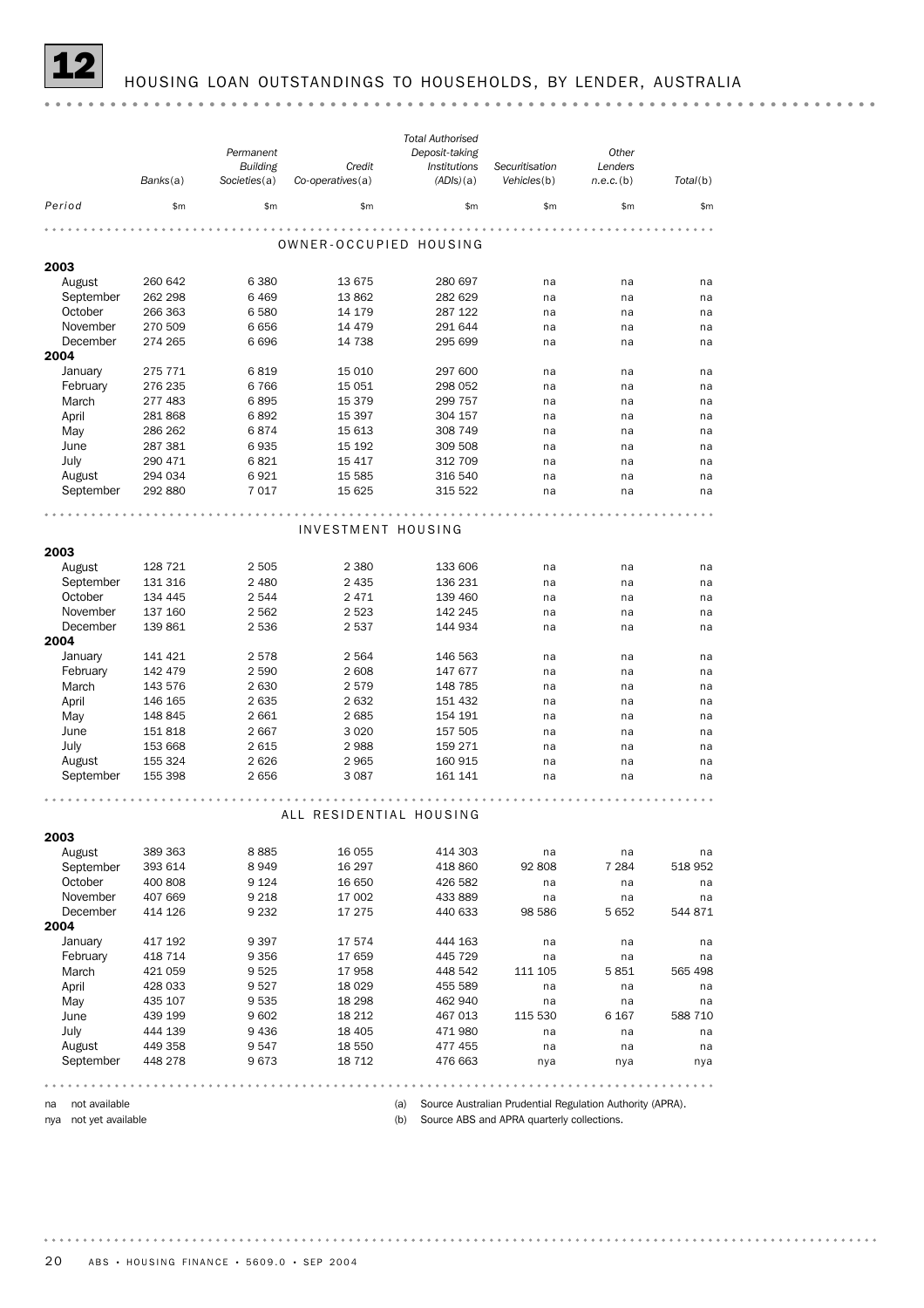### EFFECT OF NEW SEASONALLY ADJUSTED ESTIMATES ON TREND ESTIMATES

SENSITIVITY ANALYSIS

Readers should exercise care when interpreting the trend estimates of recent months because they will be revised when next month's seasonally adjusted estimates become available. For further information, see paragraphs 28 to 29 in the Explanatory Notes.

The graph below presents the effect of two possible scenarios on the previous trend estimates:

1 The October 2004 seasonally adjusted estimate of number of dwellings financed is higher than the September 2004 seasonally adjusted estimate by 4.0%.

2 The October 2004 seasonally adjusted estimate of number of dwellings financed is lower than the September 2004 seasonally adjusted estimate by 4.0%.

The percentage change of 4.0% was chosen because the average absolute percentage change of the seasonally adjusted series, based on the last 10 years of data, has been 4.0%.

WHAT IF NEXT MONTH'S

### NUMBER OF DWELLINGS FINANCED



|                  |           |        |                   |        | SEASONALLY ADJUSTED ESTIMATE: |        |
|------------------|-----------|--------|-------------------|--------|-------------------------------|--------|
|                  | Trend as  |        | $(1)$ rises by 4% |        | $(2)$ falls by 4%             |        |
|                  | published |        | on this month     |        | on this month                 |        |
|                  |           | %      |                   | %      |                               | %      |
|                  | no.       | change | no.               | change | no.                           | change |
| April 2004       | 49 439    | $-1.2$ | 49 357            | $-1.4$ | 49 414                        | $-1.3$ |
| May 2004         | 49 248    | $-0.4$ | 49 1 29           | $-0.5$ | 49 230                        | $-0.4$ |
| June 2004        | 49 223    | $-0.1$ | 49 175            | 0.1    | 49 225                        |        |
| <b>July 2004</b> | 49 215    |        | 49 305            | 0.3    | 49 173                        | $-0.1$ |
| August 2004      | 49 233    |        | 49 487            | 0.4    | 49 049                        | $-0.3$ |
| September 2004   | 49 262    | 0.1    | 49 720            | 0.5    | 48 894                        | $-0.3$ |
| October 2004     |           |        | 49 973            | 0.5    | 48727                         | $-0.3$ |
|                  |           |        |                   |        |                               |        |

— nil or rounded to zero (including null cells)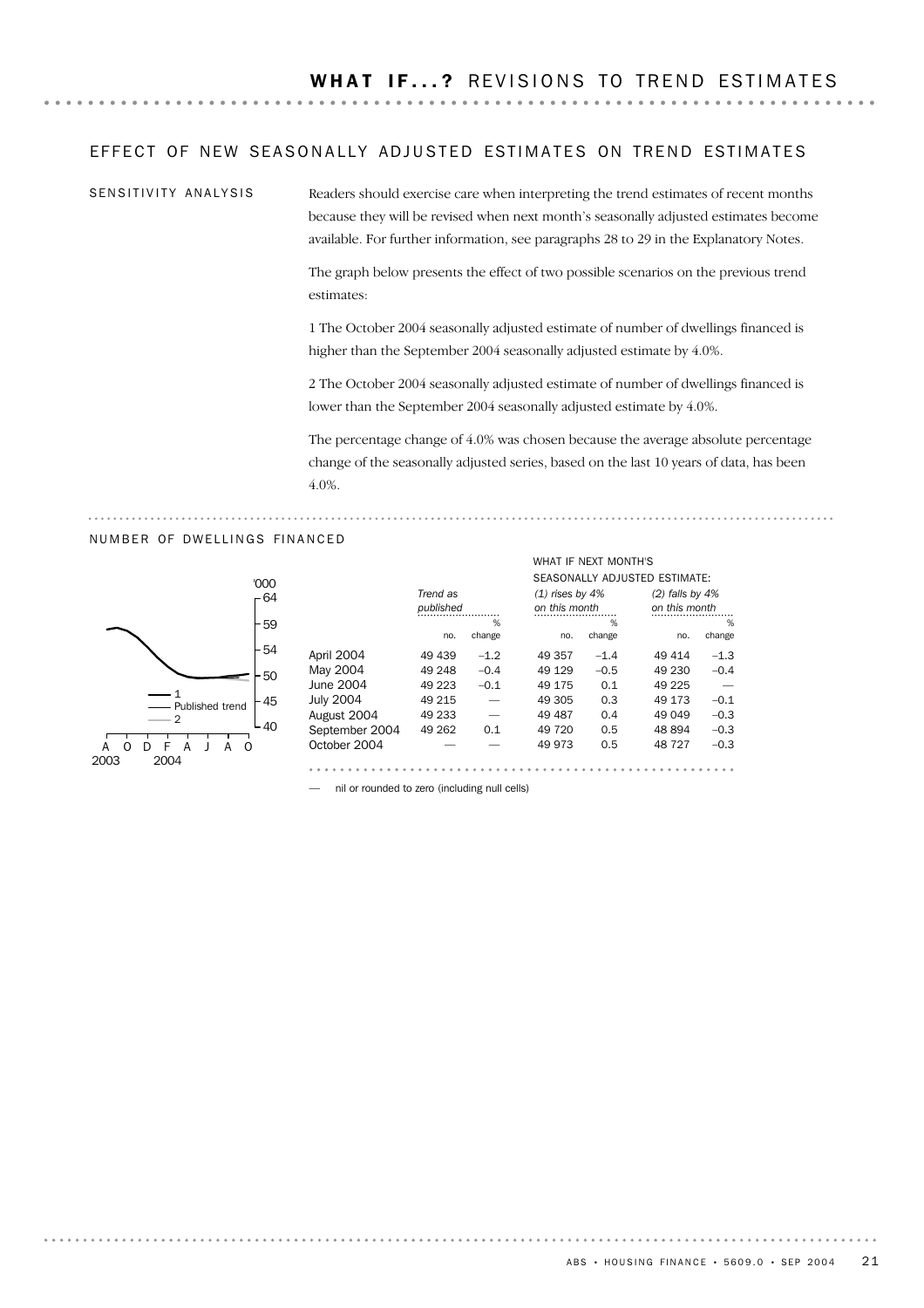# EXPLANATORY NOTES

| <i><b>INTRODUCTION</b></i> | 1 This publication presents statistics of housing finance commitments made by<br>significant lenders. This includes secured finance commitments for the construction or<br>purchase of owner occupied dwellings and finance commitments for the construction or<br>purchase of dwellings for rent or resale (investment housing). Also included are the<br>outstanding values of housing loan assets to individuals held by lenders at the end of<br>each reference month.                                                                                                                                                                                                                                                                                                                                                                                           |
|----------------------------|----------------------------------------------------------------------------------------------------------------------------------------------------------------------------------------------------------------------------------------------------------------------------------------------------------------------------------------------------------------------------------------------------------------------------------------------------------------------------------------------------------------------------------------------------------------------------------------------------------------------------------------------------------------------------------------------------------------------------------------------------------------------------------------------------------------------------------------------------------------------|
| SCOPE                      | Finance commitments made by the following types of lenders are included:<br>2<br>■ Banks<br>Permanent building societies<br>Credit unions/cooperative credit societies<br>Life or general insurance companies<br>General government enterprises<br>Superannuation funds<br>Securitisers of mortgage assets (wholesale lenders) which provide funds to<br>borrowers through a retail intermediary (e.g. mortgage originators)<br>• Other Registered Financial Corporations (RFCs).                                                                                                                                                                                                                                                                                                                                                                                    |
|                            | All lending commitments are classified to the lender type which is (or will be) the<br>3.<br>legal lender on the corresponding loan contract. Commitments are published for two<br>broad groupings of lender type: Banks and Non-Banks; the Non-Bank grouping also has<br>the components Permanent Building Societies and Wholesale Lenders n.e.c. published.                                                                                                                                                                                                                                                                                                                                                                                                                                                                                                        |
|                            | 4 Housing loan outstandings are classified to the following lender types: Banks;<br>Permanent Building societies; Credit unions/cooperative credit societies; Securitisation<br>vehicles; and Other lenders n.e.c The first three of these types are components of the<br>grouping Authorised Deposit-taking Institutions (ADIs). Loan outstanding for the ADI<br>lender types are published monthly, and are classified by purpose (owner occupied<br>housing or investment housing). All other institutions, including securitisation vehicles,<br>are only available on a quarterly basis. The release of loan outstandings data for those<br>lenders reporting on a quarterly basis will be lagged by one month - for example March<br>outstandings for securitisation vehicles and other lenders n.e.c. will be released from the<br>April publication onwards. |
| COVERAGE                   | The statistics of housing finance commitments cover all banks and permanent<br>5<br>building societies. The largest of the remaining lenders of secured housing finance for<br>owner occupation are included so that, together with banks and building societies, at<br>least 95% of the Australian total of finance commitments is covered, and at least 90% of<br>each state total is covered. While many smaller contributors to the Non-Banks series are<br>excluded under these coverage criteria, at least 70% of finance commitments by<br>wholesale contributors are covered.                                                                                                                                                                                                                                                                                |
|                            | 6 An annual collection is conducted to maintain and update the survey coverage of<br>housing finance commitments. New lenders are included as their lending for housing<br>becomes sufficiently large.                                                                                                                                                                                                                                                                                                                                                                                                                                                                                                                                                                                                                                                               |
|                            | 7 From June 2001, the collection of housing finance commitments covers all<br>commitments by banks and permanent building societies, all other lenders providing<br>funds of more than \$50m in 2000, and some additional smaller other lenders where<br>necessary to maintain collection coverage (as specified in paragraph 4).                                                                                                                                                                                                                                                                                                                                                                                                                                                                                                                                    |
|                            | The statistics of housing loan outstandings cover all lenders included in the scope of<br>8<br>paragraph 2 that have been identified as holding residential loan assets on their balance<br>sheet as at the end of a particular reference month.                                                                                                                                                                                                                                                                                                                                                                                                                                                                                                                                                                                                                     |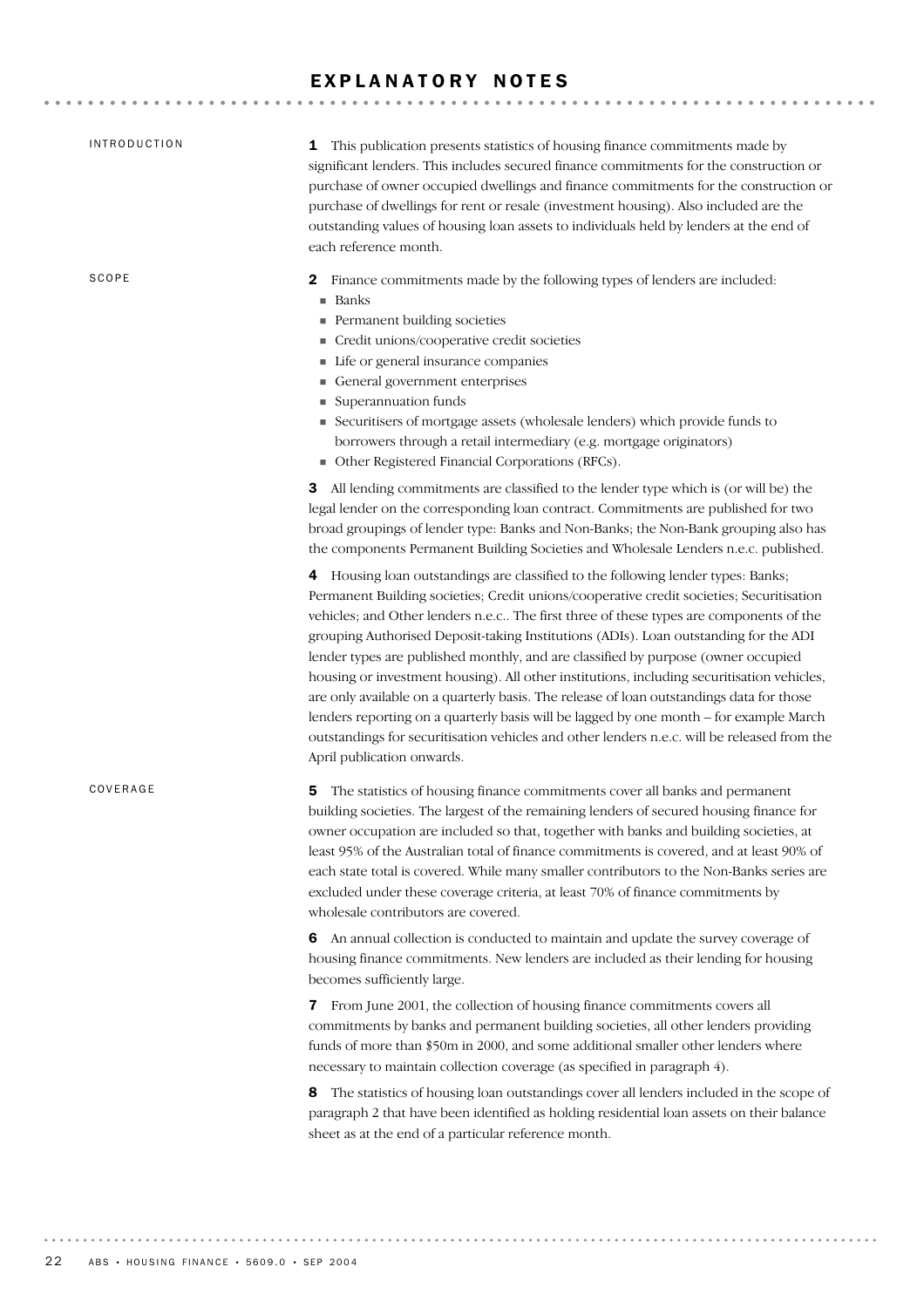### E X P L A N A T O R Y N O T E S *continued*

SOURCES

REVISIONS

9 For banks, credit cooperatives, building societies and RFCs, the statistics in this publication are currently derived from returns submitted to the Australian Prudential Regulation Authority (APRA). The *Financial Sector (Collection of Data) Act 2001* facilitates the collection of statistical data from the financial sector, with APRA established as the central point for collection of both prudential and statistical data. In October 2001, APRA implemented new reporting forms for building societies and credit cooperatives. New reporting forms were implemented for banks in March 2002, and for RFCs in March 2003. APRA commenced collecting loan commitments data from banks, credit cooperatives, building societies in July 2002 and from RFCs in March 2003.

10 Housing finance commitments for owner occupied housing from banks, building societies and credit cooperatives are derived from form *ARF 392.0 Housing Finance* collected by APRA. Housing finance commitments for investor housing from these lenders are sourced from the *ARF 394.0 Personal Finance*. Housing finance commitments for RFCs are collected on the *RRF 392.0 Housing Finance* and *RRF 394.0 Personal Finance* for owner occupied housing and investor housing respectively.

11 Statistics on loan outstandings in table 12 are sourced from banks on form ARF 320.0 Statement of Financial Position (Domestic Books), with lending by building societies and credit cooperatives derived from form *ARF 323.0: Statement of Financial Position (Licensed ADI)*. While building societies and credit cooperatives with total assets greater than or equal to \$50 million are required to report this APRA return on a monthly basis, those institutions with total assets less than this threshold are only required to submit this return on a quarterly basis. An undercoverage adjustment is made in deriving table 12 in the intervening two months between each quarter ending month to derive estimates for the complete population on a monthly basis.

12 Electronic versions of the forms and instructions for ADIs are available on the APRA web site at

<http://www.apra.gov.au/Statistics/Revised-Authorised-Deposit-taking-Institution-ADI-re porting-requirements.cfm>. For RFCs, these are available at: <http://www.apra.gov.au/rfc/>.

13 All other institutions, including securitisation vehicles, are collected directly by the ABS. Data on loan outstandings to households for housing purposes for these lender types are only available on a quarterly basis. The data for Other lenders n.e.c. is compiled from a range of other data sources collected by the Australian Bureau of Statistics.

14 Revisions to previously published statistics are included in the publication as they occur.

**15** Changes in the classification of lenders (e.g. the conversion of a permanent building society to a bank) are reflected in the Lender series from the month of such change. Data for earlier periods for such lenders are not reclassified. Details of the establishment of new banks are published in the Reserve Bank of Australia's monthly *Bulletin* in the section on Technical Notes to Tables.

16 A wholesale lender provides funds to borrowers through a retail intermediary which may then also be responsible for the ongoing relationship with the borrower. WHOLESALE LENDERS

> 17 The Wholesale Lenders n.e.c. series almost exclusively comprises securitisation vehicles (typically special purpose trusts), established to issue mortgage backed securities. It excludes commitments where a bank or permanent building society, acting as a wholesale provider of funds, is the lender on the loan contract. Those commitments are published as bank or permanent building society commitments.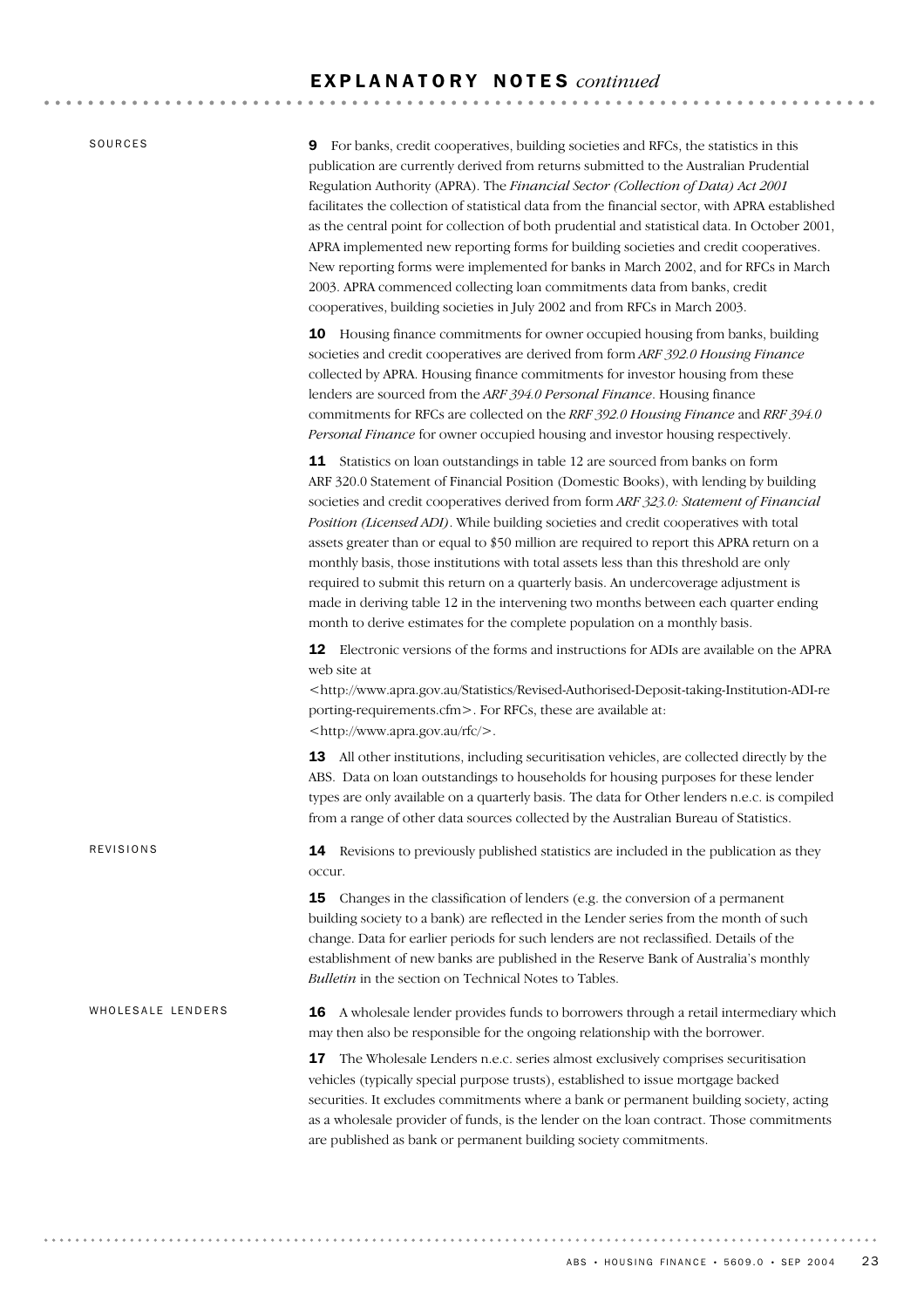### E X P L A N A T O R Y N O T E S *continued*

### WHOLESALE LENDERS *continued*

18 From July 1995 to July 2000, mortgage managers reported housing finance commitments on behalf of wholesale lenders. The introduction of wholesale lenders as the reporting unit does not change the scope of the collection, but has increased its coverage. This, along with the reclassification of some lending activity, increased the level of the Wholesale Lenders n.e.c. series for owner occupied housing by \$249m in July 2000.

19 Wholesale lenders contribute to the Non-Banks series for owner occupied housing, which is seasonally adjusted in table 3. A trend break was added to the Non-Banks series, shifting the trend up by 1,579 commitments and \$178m in July 2000. Revisions related to the introduction of wholesale lenders also resulted in a downward shift in the Banks' trend for owner occupied housing of 1,256 commitments and \$167m. Consequential breaks in the finance purpose trend series for owner occupied housing at July 2000 were:

- $\blacksquare$  construction finance trend shifted down 16 commitments (\$3m)
- $\blacksquare$  new dwelling finance trend shifted up 26 commitments (\$1m)
- $\blacksquare$  established dwelling finance trend shifted up 313 commitments (\$13m)
- $\blacksquare$  refinancing trend shifted up 177 commitments (\$17m)
- total finance trend shifted up  $323$  commitments (\$11m).

20 Because of difficulties experienced by Wholesale Lenders n.e.c. in accurately identifying first home buyers in their commitments, these data are not used in estimating first home buyer commitments (table 9). Instead, from July 2000, the percentage of first home buyer commitments made by all banks and permanent building societies is applied to total Wholesale Lenders n.e.c. commitments to calculate their contribution to the First Home Buyers series. As a result, first home buyer commitments were revised upwards by 0.8 percentage points in July 2000.

21 An article on the introduction of the Wholesale Lenders n.e.c. series (including implications for the First Home Buyers series) featured in the October 2000 issue of this publication. A copy of the article is available from the contact person listed on the front of the publication.

### SEASONAL ADJUSTMENT

22 Seasonal adjustment is a means of removing the estimated effects of normal seasonal variation and 'trading day effects'. A 'trading day effect' reflects the varying amounts of activity on different days of the week and the different number of days of the week in any month (i.e. the number of Sundays, Mondays, etc.). This effect may be partly caused by the reporting practices of the lenders. Adjustment is also made for Easter which may affect the March and April estimates differently. Seasonal adjustment does not remove the effect of irregular or non-seasonal influences (e.g. a change in interest rates) from the series.

23 Over the period from early 1990 to April 1995, four of the major banks changed from reporting for the four or five weeks ending on the last Wednesday of each month to reporting on a calendar month basis. The published seasonally adjusted data take account of this change in pattern.

24 Rapid change in the financial sector, and particularly developments in the provision of housing finance, may cause changes in the seasonal and trading day patterns of the housing finance data. Examples include changes in the classification of financial institutions (particularly the reclassification of non-bank financial institutions to banks) and the increased use of mortgage securitisation.

25 Estimation of seasonal adjustment and trading day factors that reflect the full effect of recent developments is not possible until a sufficient number of years of data have been collected. When changes are occurring in the seasonal patterns, larger revisions to the seasonally adjusted series can be expected at the time of the annual seasonal re-analysis. Accordingly, the trend estimate data provide a more reliable indicator of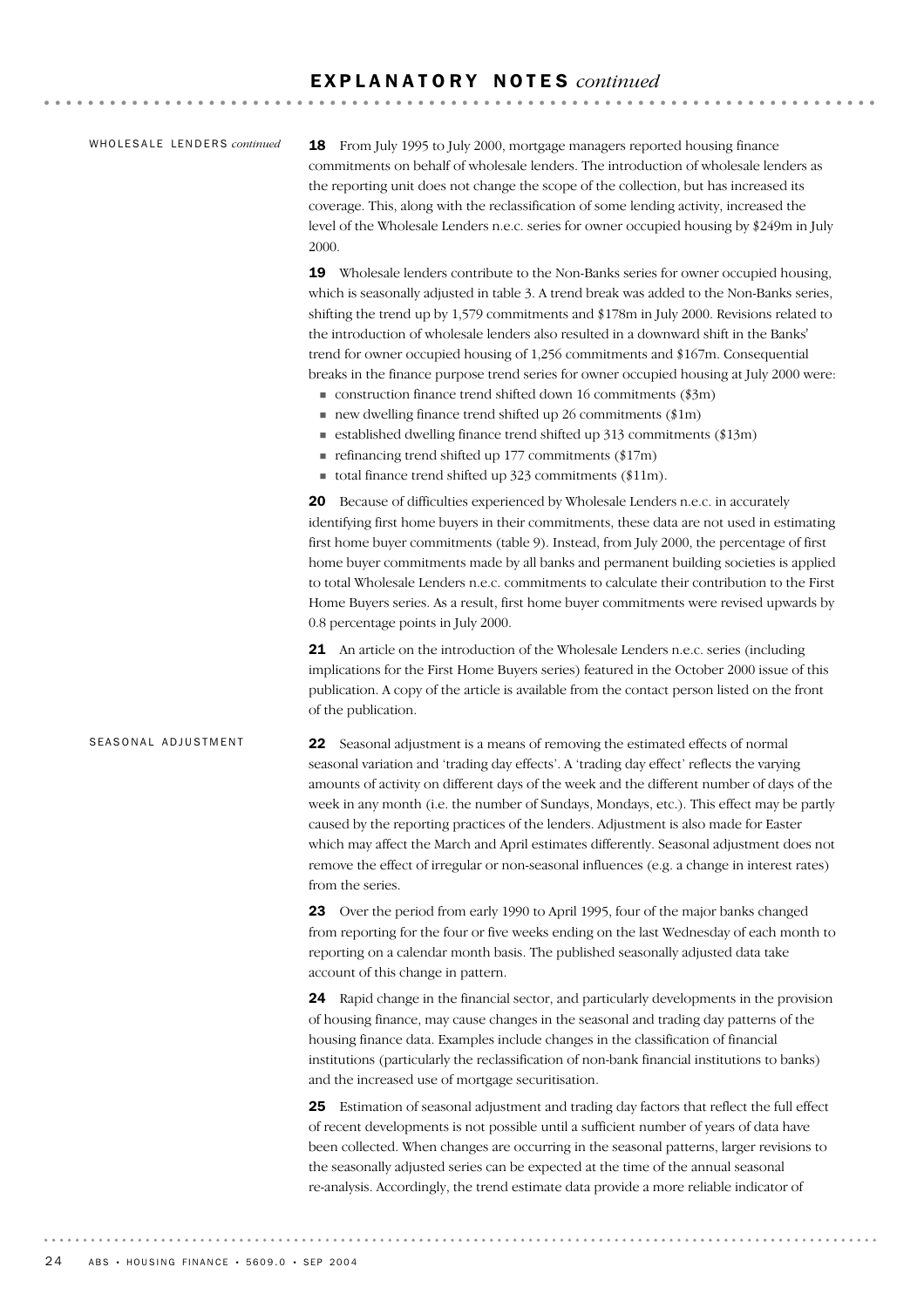# E X P L A N A T O R Y N O T E S *continued*

| SEASONAL ADJUSTMENT<br>continued | underlying movement in housing finance commitments. (See paragraphs 28 and 29 for<br>further information on trend estimates).                                                                                                                                                                                                                                                                                                                                                                                                                                                                                                                                                                                                                                                               |
|----------------------------------|---------------------------------------------------------------------------------------------------------------------------------------------------------------------------------------------------------------------------------------------------------------------------------------------------------------------------------------------------------------------------------------------------------------------------------------------------------------------------------------------------------------------------------------------------------------------------------------------------------------------------------------------------------------------------------------------------------------------------------------------------------------------------------------------|
|                                  | 26 State component series have been seasonally adjusted independently of the<br>Australian series. The sum of the state components is therefore unlikely to equal the<br>corresponding Australian total. State component series are also affected by the changes<br>mentioned in paragraphs 22 to 25.                                                                                                                                                                                                                                                                                                                                                                                                                                                                                       |
|                                  | 27 The housing finance series uses a concurrent seasonal adjustment methodology to<br>derive the seasonal adjustment factors. This means that original estimates available at the<br>current reference month are used to estimate seasonal factors for the current and<br>previous months. As a result of this methodology, the seasonally adjusted and trend<br>estimates for earlier periods can be revised each month. However, in most instances, the<br>only noticeable revisions will be to the previous month and the same month a year ago.                                                                                                                                                                                                                                         |
| TREND ESTIMATES                  | 28 Smoothing seasonally adjusted series reduces the impact of the irregular<br>component of the seasonally adjusted series and creates trend estimates. These trend<br>estimates are derived by applying a 13-term Henderson-weighted moving average to all<br>but the last six months of the respective seasonally adjusted series. Trend series are<br>created for the last six months by applying surrogates of the Henderson moving average<br>to the seasonally adjusted series. For further information, refer to Information Paper: A<br>Guide to Interpreting Time Series-Monitoring Trends: An Overview (cat. no. 1348.0) or<br>contact the Assistant Director, Time Series Analysis on Canberra (02) 6252 6345 or by<br>email at <timeseries@abs.gov.au>.</timeseries@abs.gov.au> |
|                                  | 29 While the smoothing technique described in paragraph 28 enables trend estimates<br>to be produced for the latest few months, it does result in revisions to the trend<br>estimates as new data become available. Generally, revisions become smaller over time<br>and, after three months, usually have a negligible impact on the series. Changes in the<br>original data and re-estimation of seasonal factors may also lead to revisions to the trend.                                                                                                                                                                                                                                                                                                                                |
| EFFECTS OF ROUNDING              | <b>30</b> Where figures have been rounded, discrepancies may occur between sums of the<br>component items and totals. Percentage changes in this publication have been derived<br>from unrounded data.                                                                                                                                                                                                                                                                                                                                                                                                                                                                                                                                                                                      |
| ABS DATA AVAILABLE ON<br>REQUEST | 31 Estimates for months prior to those shown in this publication and more detailed<br>series can be purchased in spreadsheet format from the ABS web site - see listing on<br>page 3. For more information, contact the ABS National Information and Referral Service<br>on 1300 135 070.                                                                                                                                                                                                                                                                                                                                                                                                                                                                                                   |
| RELATED PRODUCTS                 | 32 Other ABS publications which may be of interest are outlined below. Please note,<br>older publications may no longer be available through ABS bookshops but are available<br>through ABS libraries. All publications released from 1998 onwards are available on the<br>ABS web site <http: www.abs.gov.au=""> (charge apply):<br/>Lending Finance, Australia (cat. no. 5671.0) - issued monthly<br/>Assets and Liabilities of Australian Securitisers (cat. no. 5232.0.40.001) - issued<br/>quarterly<br/>Buildings Approvals, Australia (cat. no. 8731.0) – issued monthly<br/>Building Activity, Australia: Dwelling Unit Commencement, Preliminary (<br/>cat. no. <math>8750.0</math>) – issued monthly.</http:>                                                                     |
|                                  | 33<br>Quarterly data prior to the March 2002 for housing loan outstandings by type of<br>lending institution is available as a priced special data report related to the Australian<br>National Accounts: Financial Accounts (cat. no. 5232.0). Inquiries regarding this special<br>data report should be made to the contact on the front cover of this publication.                                                                                                                                                                                                                                                                                                                                                                                                                       |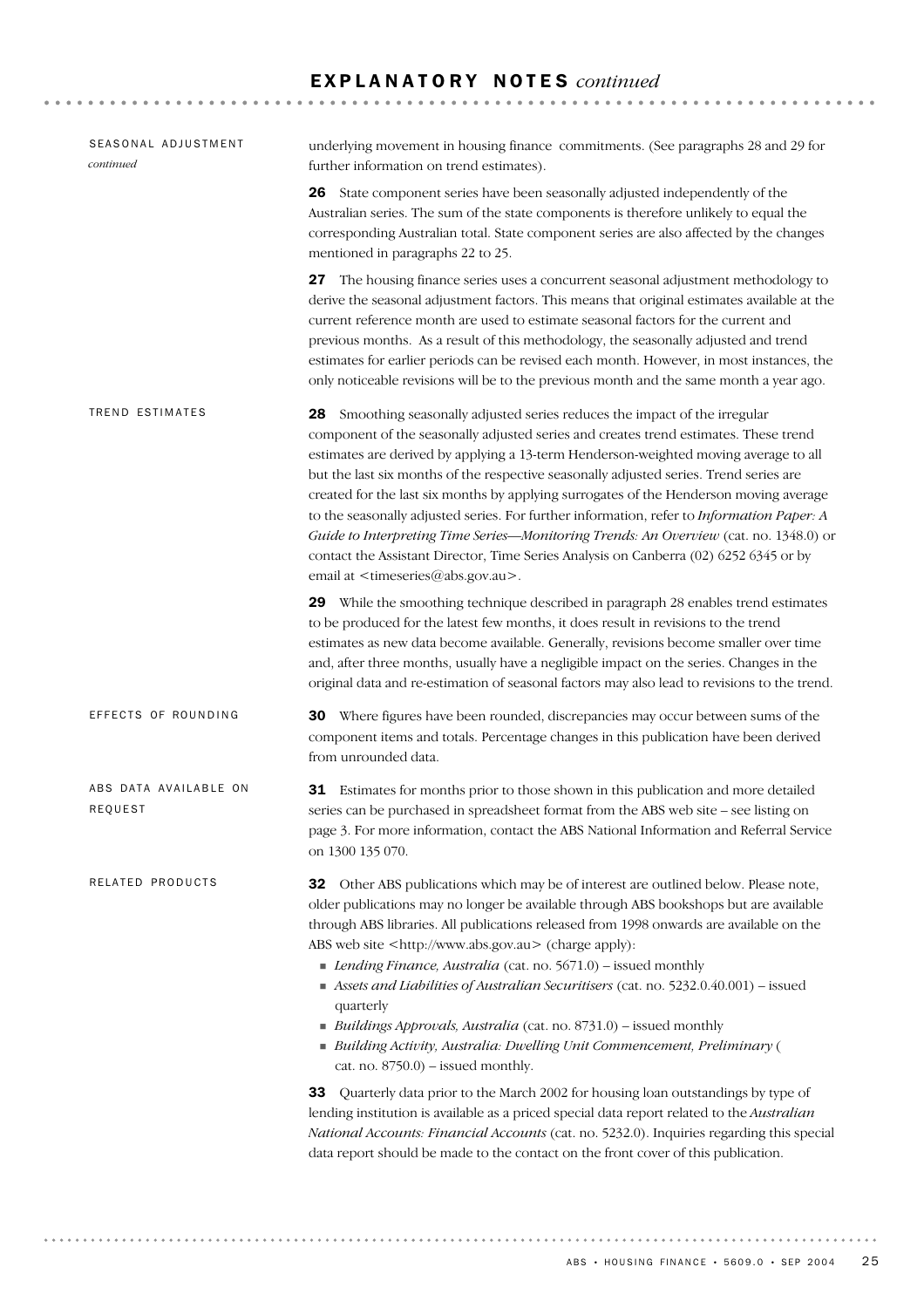### RE L A T E D PR O D U C T S *continued*

34 In addition, the Reserve Bank of Australia produces the monthly *Reserve Bank of Australia Bulletin* as well as data on its web site. *Bulletin* tables D1 & D2 contain statistics on lending and credit aggregates (including the housing credit aggregate), which contain lending and credit to the private non-financial sector. Table D5 Bank Lending by Sector contains statistics on lending to persons for the purpose of housing, also classified by owner-occupiers and investors with statistics available from January 1990.

35 Residential lending by building societies and credit cooperatives is also published in *Bulletin* tables B7 and B8. These statistics are also sourced from APRA collected data, although this will differ to statistics in table 12 of this publication since the *Bulletin* tables only include data for building societies and credit cooperatives with total assets greater than or equal to \$50 million. *Bulletin* table B.16 Securitisation Vehicles contains outstandings information for mortgage held, which includes both residential and non-residential mortgages.

36 Current publications produced by the ABS are listed in the *Catalogue of Publications and Products, Australia* (cat. no. 1101.0). The *Catalogue* is available from any ABS office or the ABS web site <http://www.abs.gov.au>. The ABS also issues a daily Release Advice on the web site which details products to be released in the week ahead.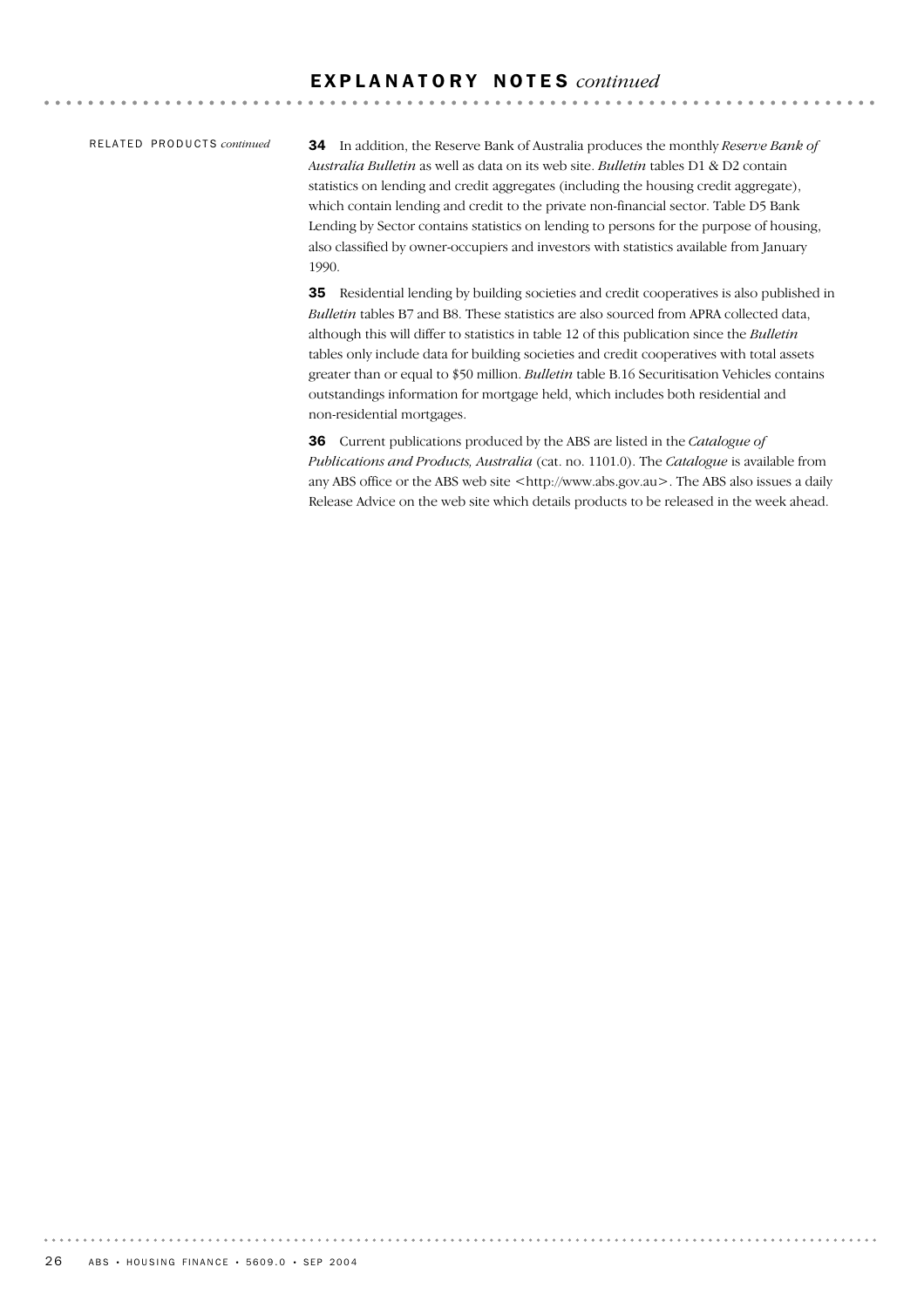# GLOSSARY

| Alterations and additions   | Alterations and additions cover all structural and non-structural changes which are<br>integral to the functional and structural design of a dwelling. Examples are garages,<br>carports, pergolas, reroofing, recladding, etc. Alterations and additions do not include<br>swimming pools, ongoing repairs, or maintenance and home improvements which do<br>not involve building work. |
|-----------------------------|------------------------------------------------------------------------------------------------------------------------------------------------------------------------------------------------------------------------------------------------------------------------------------------------------------------------------------------------------------------------------------------|
| Average loan                | The Average Loan series is calculated as follows:                                                                                                                                                                                                                                                                                                                                        |
|                             | Total value of lending commitments per month                                                                                                                                                                                                                                                                                                                                             |
|                             | Total number of dwellings financed per month                                                                                                                                                                                                                                                                                                                                             |
|                             | The Average Loan series does not necessarily represent the average loan size per<br>dwelling. For instance, the average separately reflects first and second mortgages,<br>committed in separate months, which apply to the same dwelling.                                                                                                                                               |
| Commitment                  | A lending commitment is a firm offer of housing finance. It either has been, or is<br>normally expected to be, accepted. Included are commitments to provide housing<br>finance to employees and commitments accepted and cancelled in the same month.                                                                                                                                   |
| Commitments not advanced    | Commitments not advanced at the end of the month are calculated as follows:                                                                                                                                                                                                                                                                                                              |
|                             | Balance of unadvanced commitments at the end of the previous month                                                                                                                                                                                                                                                                                                                       |
|                             | + Total new housing commitments (including refinancing)                                                                                                                                                                                                                                                                                                                                  |
|                             | + Alterations and additions                                                                                                                                                                                                                                                                                                                                                              |
|                             | $=$ Total commitments                                                                                                                                                                                                                                                                                                                                                                    |
|                             | - Cancellations of commitments                                                                                                                                                                                                                                                                                                                                                           |
|                             | - Commitments advanced during the month                                                                                                                                                                                                                                                                                                                                                  |
|                             | = Commitments not advanced at the end of the month                                                                                                                                                                                                                                                                                                                                       |
| Commitment value            | The commitment value for a contract of sale is the dwelling's sale value less any deposit.                                                                                                                                                                                                                                                                                               |
| Construction of dwellings   | Construction of dwellings represents commitments made to individuals to finance, by<br>way of progress payments, the construction of owner occupied dwellings.                                                                                                                                                                                                                           |
| Dwelling                    | A dwelling is a single self-contained place of residence such as a detached or<br>semidetached house, a terrace house, a flat, home unit, town house, etc.                                                                                                                                                                                                                               |
| Dwellings units             | Dwelling units refer to the number of single self-contained residences for which<br>commitments have been made, either on the security of first mortgage or on contract of<br>sale.                                                                                                                                                                                                      |
| <b>Established dwelling</b> | An established dwelling is one which has been completed for 12 months or more prior<br>to the lodgement of a loan application, or which has been previously occupied.                                                                                                                                                                                                                    |
| First home buyers           | First home buyers are persons entering the home ownership market for the first time.                                                                                                                                                                                                                                                                                                     |
| <b>Fixed loans</b>          | Generally involve:<br>• a commitment for a fixed amount for a fixed period for a specific purpose<br>• a schedule of repayments over a fixed period and<br>payments which reduce the liability of the borrower but do not act to make further<br>finance available.                                                                                                                      |
| Fixed rate loan             | Fixed rate loans have a set interest rate which cannot be varied, either upward or<br>downward, for a minimum period of two years. Capped loans are not categorised as fixed<br>rate loans because their interest rate can vary within a two year period.                                                                                                                                |
| Housing Loan Outstandings   | The value of outstanding housing loans to Australian households as at a particular point<br>in time (for statistics in this publication this refers to the end of the reference month). A<br>loan is a defined as an asset of a lending institution, which is not evidenced by the<br>issuing of a security by the borrower.                                                             |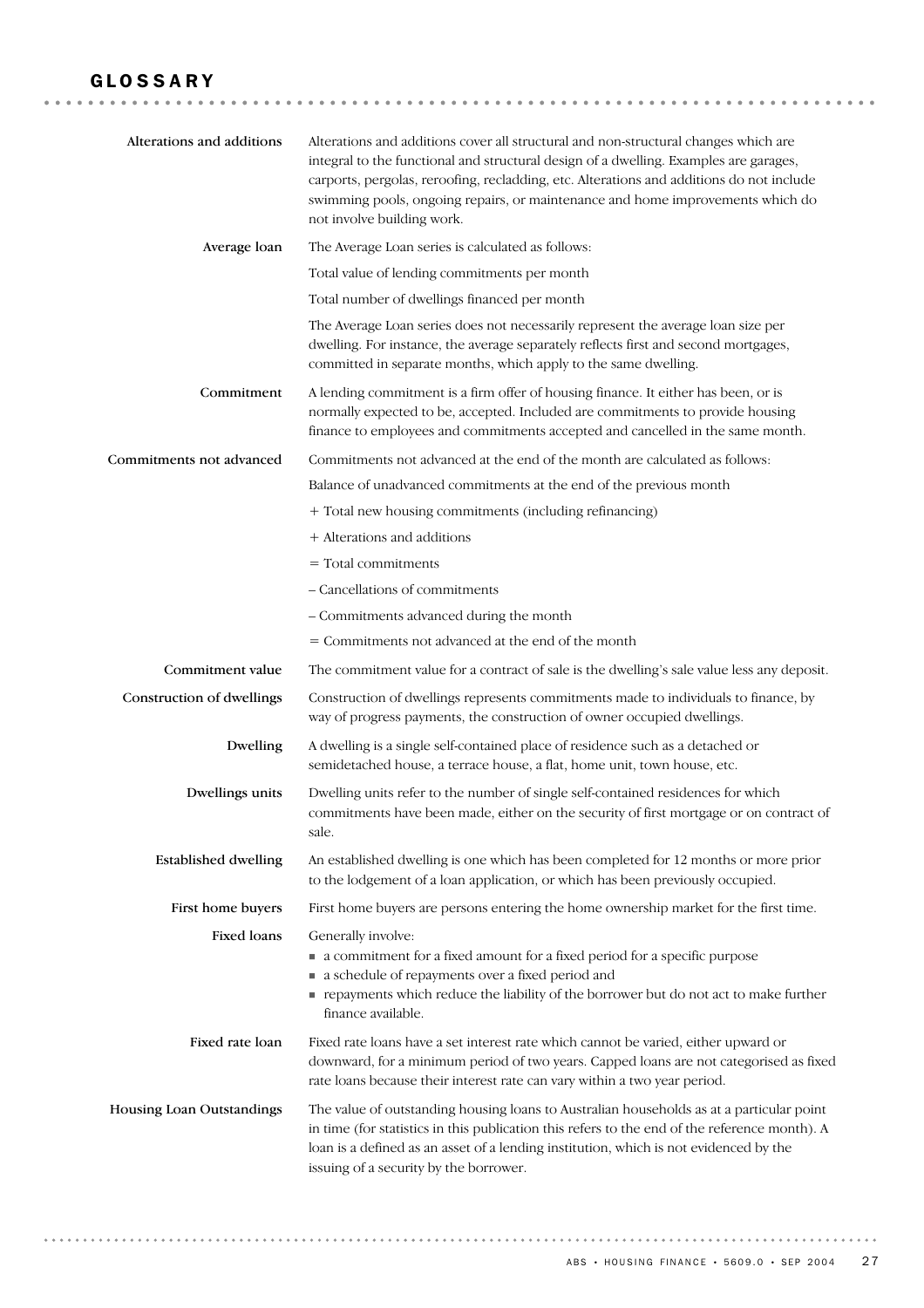# GLOSSARY *continued*

| New dwelling            | A new dwelling is one that has been completed within 12 months of the lodgement of a<br>loan application, and the borrower will be the first occupant.                                                                                                                                                                                                                                                                                                                                                                                                                                                                           |
|-------------------------|----------------------------------------------------------------------------------------------------------------------------------------------------------------------------------------------------------------------------------------------------------------------------------------------------------------------------------------------------------------------------------------------------------------------------------------------------------------------------------------------------------------------------------------------------------------------------------------------------------------------------------|
| Other lenders n.e.c.    | Comprises all lenders that are not banks, permanent building societies, credit<br>cooperatives or securitisation vehicles. Includes life or general insurance companies,<br>superannuation funds, government housing schemes, housing cooperatives, registered<br>financial corporations and other financial institutions.                                                                                                                                                                                                                                                                                                       |
| Refinancing             | For investment housing finance, it represents a commitment to refinance an existing<br>loan. For secured housing finance for owner occupation, only those loans where the<br>refinancing lender is not the original lender and the security is unchanged are included.<br>The refinancing of a loan to fund a change of residence is treated as a new lending<br>commitment.                                                                                                                                                                                                                                                     |
| Revolving credit        | Generally has the following characteristics:<br>• a commitment for a credit or borrowing limit is given for a specific period after which<br>the commitment is reviewed<br>• the extent of the borrowing used at any time during the period may be for any amount<br>up to the authorised limit; and<br>repayments (other than of charges and interest) made during the period reduce the<br>extent of the borrowing used and thereby increase the amount of unused credit<br>available up to the authorised limit. Examples include credit cards, lines of credit and<br>approved overdrafts.                                   |
| Secured housing finance | This is all secured commitments to individuals for the construction or purchase of<br>dwellings for owner occupation, regardless of type of security. Commitments for<br>dwellings that will be occupied by persons other than the owner(s) are excluded.                                                                                                                                                                                                                                                                                                                                                                        |
| Securitisation vehicle  | Special purpose vehicles (generally trusts) that issue mortgage backed securities, which<br>are debt securities secured by specific pools of mortgages and repaid from the cash flows<br>(principal and interest payments) of the specific mortgage pool.                                                                                                                                                                                                                                                                                                                                                                        |
| Self-contained          | The dwelling includes bathing and cooking facilities.                                                                                                                                                                                                                                                                                                                                                                                                                                                                                                                                                                            |
| Wholesale lenders       | A wholesale lender provides funds to borrowers through a retail intermediary which may<br>then also be responsible for the ongoing relationship with the borrower. The Wholesale<br>Lenders n.e.c. (not elsewhere classified) series almost exclusively comprises<br>securitisation vehicles (typically special purpose trusts) established to issue mortgage<br>backed securities. It excludes funds provided where a bank or permanent building<br>society, acting as a wholesale provider of funds, remains the lender on the contract.<br>Those commitments are published as bank or permanent building society commitments. |